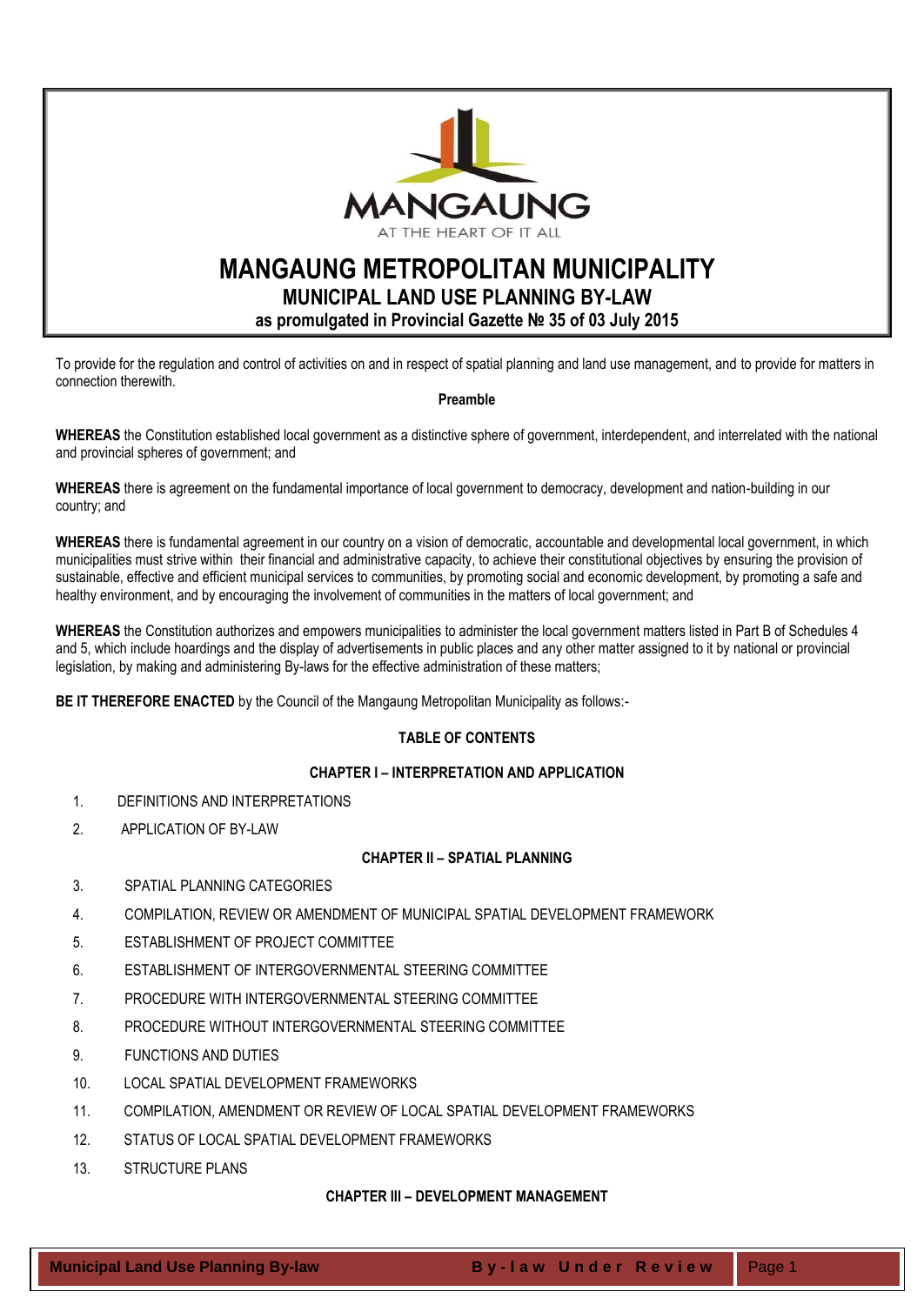- 14. [DETERMINATION OF ZONING](#page-8-4)
- 15. [NON-CONFORMING USES](#page-9-0)
- 16. [LAND DEVELOPMENT REQUIRING APPROVAL](#page-9-1)
- 17. [CONTINUATION OF APPLICATION AFTER CHANGE OF OWNERSHIP](#page-10-0)
- 18. [REZONING OF LAND](#page-10-1)
- 19. [LAPSING OF REZONING AND EXTENSION OF VALIDITY PERIODS](#page-11-0)
- 20. [ESTABLISHMENT OF TOWNSHIP](#page-11-1)
- 21. [APPLICATION FOR ESTABLISHMENT OF TOWNSHIP](#page-11-2)
- 22. [APPLICANT TO LODGE GENERAL PLAN DIAGRAMS WITH SURVEYOR](#page-11-3) –GENERAL
- 23. [LODGING OF GENERAL PLAN, DIAGRAMS AND TITLE DEEDS WITH REGISTRAR OF DEEDS](#page-11-4)
- 24. [PROCLAMATION OF APPROVED TOWNSHIP](#page-12-0)
- 25. [AMENDMENT OR CANCELLATION OF A GENERAL PLAN](#page-12-1)
- 26. [OWNERSHIP OF PUBLIC PLACES AND LAND REQUIRED FOR MUNICIPAL ENGINEERING SERVICES AND SOCIAL FACILITIES](#page-12-2)
- 27. [CLOSURE OF PUBLIC PLACES](#page-12-3)
- 28. [SERVICES ARISING FROM TOWNSHIP ESTABLISHMENT](#page-13-0)
- 29. [CERTIFICATION BY MUNICIPALITY](#page-13-1)
- 30. OWNERS' [ASSOCIATIONS](#page-14-0)
- 31. [OWNERS' ASSOCIATION CEASES TO FUNCTION](#page-14-1)
- 32. [SUBDIVISION OR CONSOLIDATION OF LAND PARCELS](#page-15-0)
- 33. [EXTENSION OF VALIDITY PERIODS FOR SUBDIVISION AND CONSOLIDATION](#page-15-1)
- 34. [REQUIREMENTS FOR AMENDMENT, SUSPENSION OR REMOVAL OF RESTRICTIVE CONDITIONS OF TITLE](#page-15-2)
- 35. [ENDORSEMENTS IN CONNECTION WITH AMENDMENT, SUSPENSION OR REMOVAL OF RESTRICTIVE](#page-16-0) CONDITIONS

## **CHAPTER IV – [APPLICATION PROCEDURES](#page-16-1)**

- 36. [PROCEDURES FOR APPLICATIONS](#page-16-2)
- 37. [PRE-APPLICATION CONSULTATION](#page-16-3)
- 38. [INFORMATION REQUIRED](#page-17-0)
- 39. [APPLICATION STANDARDS](#page-17-1)
- 40. [APPLICATION FEES](#page-19-0)
- 41. [GROUNDS FOR REFUSING TO ACCEPT APPLICATION](#page-19-1)
- 42. [RECEIPT OF APPLICATION AND REQUEST FOR FURTHER INFORMATION, DOCUMENTATION, PLANS OR ADDITIONAL FEES](#page-19-2)
- 43. [PROVISION OF FURTHER INFORMATION, DOCUMENTATION OR PLANS AND PAYMENT OF FEES](#page-19-3)
- 44. [CONFIRMATION OF COMPLETE APPLICATION](#page-20-0)
- 45. [WITHDRAWAL OF APPLICATION OR AUTHORIZATION](#page-20-1)
- 46. [NOTICE OF APPLICATIONS IN TERMS OF INTEGRATED PROCEDURES](#page-20-2)
- 47. [NOTIFICATION OF APPLICATION IN MEDIA](#page-20-3)
- 48. [SERVING OF NOTICES](#page-20-4)
- 49. [CONTENT OF NOTICE](#page-21-0)
- 50. [ADDITIONAL METHODS OF PUBLIC NOTICE](#page-21-1)
- 51. [REQUIREMENTS FOR PETITIONS](#page-22-0)
- 52 [REQUIREMENTS FOR OBJECTIONS, COMMENTS OR REPRESENTATIONS](#page-22-1)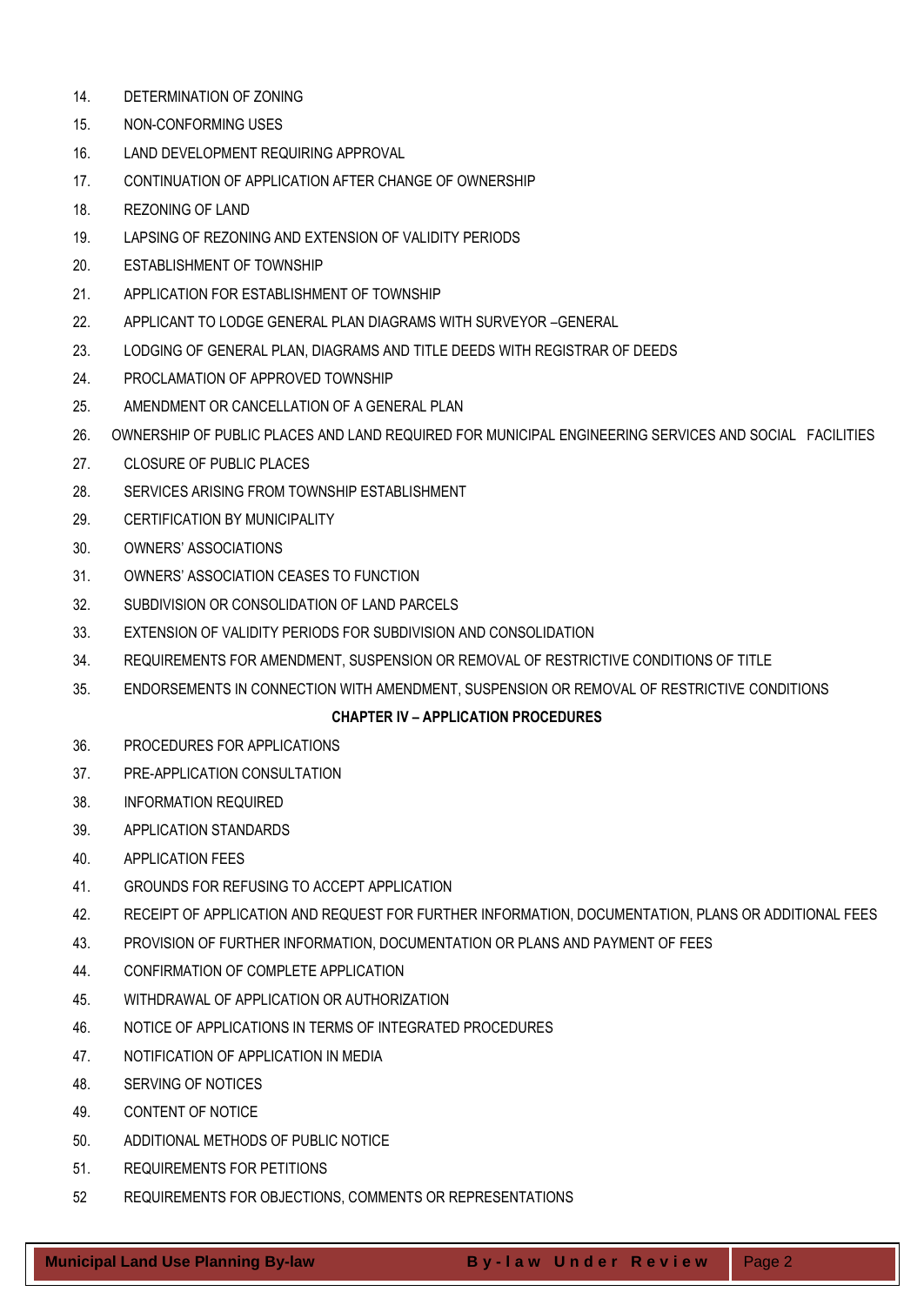- 53 [FURNISHING OF COMMENTS AND INFORMATION](#page-22-2)
- 54. [AMENDMENTS PRIOR TO APPROVAL](#page-23-0)
- 55. [FURTHER PUBLIC NOTICE](#page-23-1)
- 56. [LIABILITY FOR COST OF NOTICE](#page-23-2)
- 57. [RIGHT OF AN APPLICANT TO REPLY](#page-23-3)
- 58. [WRITTEN ASSESSMENT OF APPLICATION](#page-23-4)
- 59. [DECISION-MAKING PERIOD](#page-23-5)
- 60. [FAILURE TO ACT WITHIN TIME PERIOD](#page-24-0)
- 61. [POWERS TO CONDUCT ROUTINE INSPECTIONS](#page-24-1)
- 62. [DETERMINATION OF APPLICATION](#page-24-2)
- 63. [NOTIFICATION OF DECISION](#page-24-3)
- 64. [DUTIES OF AGENT](#page-25-0)
- 65. [ERRORS AND OMISSIONS](#page-25-1)
- 66. [WITHDRAWAL OF APPROVAL](#page-25-2)
- 67. [PROCEDURE TO WITHDRAW AN APPROVAL](#page-25-3)

## **CHAPTER V – [CRITERIA FOR DECISION-MAKING](#page-25-4)**

- 68. [GENERAL CRITERIA FOR CONSIDERATION OF APPLICATIONS](#page-25-5)
- 69. [CONDITIONS OF APPROVAL](#page-26-0)
- 70. [TECHNICAL AND OTHER ADVISERS](#page-27-0)
- 71. [APPLICATIONS FOR EXTENSION OF VALIDITY PERIODS](#page-27-1)

## **CHAPTER VI – [MUNICIPAL PLANNING DECISION-MAKING STRUCTURES](#page-28-0)**

- 72. [MUNICIPAL PLANNING DECISION-MAKING STRUCTURES](#page-28-1)
- 73. [CONSIDERATION OF APPLICATIONS](#page-28-2)
- 74. [ESTABLISHMENT OF MUNICIPAL PLANNING TRIBUNAL](#page-28-3)
- 75. [COMPOSITION OF MUNICIPAL PLANNING TRIBUNAL FOR MUNICIPAL AREA](#page-28-4)
- 76. [TERM OF OFFICE AND CONDITIONS OF SERVICE OF MEMBERS OF MUNICIPAL PLANNING TRIBUNAL FOR MUNICIPAL AREA](#page-29-0)
- 77. [MEETINGS OF MUNICIPAL PLANNING TRIBUNAL FOR MUNICIPAL AREA](#page-29-1)
- 78. [CODE OF CONDUCT FOR MEMBERS OF THE MUNICIPAL PLANNING TRIBUNAL FOR MUNICIPAL AREA](#page-30-0)
- 79. [ADMINISTRATOR FOR MUNICIPAL PLANNING TRIBUNAL FOR MUNICIPAL AREA](#page-30-1)
- 80. [FUNCTIONING OF MUNICIPAL PLANNING TRIBUNAL FOR MUNICIPAL AREA](#page-30-2)
- 81. [APPEALS](#page-30-3)
- 82. [PROCEDURES FOR](#page-31-0) APPEAL
- 83. [HEARING OF APPEAL AUTHORITY](#page-32-0)
- 84. [DECISION OF APPEAL AUTHORITY](#page-32-1)

## **CHAPTER VII – [PROVISION OF ENGINEERING SERVICES](#page-33-0)**

- 85. [RESPONSIBILITY FOR PROVISION OF ENGINEERING SERVICES](#page-33-1)
- 86. [DEVELOPMENT CHARGES](#page-33-2)
- 87. [LAND FOR PARKS, OPEN SPACES AND OTHER USES](#page-34-0)

## **CHAPTER VIII - [ENFORCEMENT](#page-34-1)**

88. [ENFORCEMENT](#page-34-2)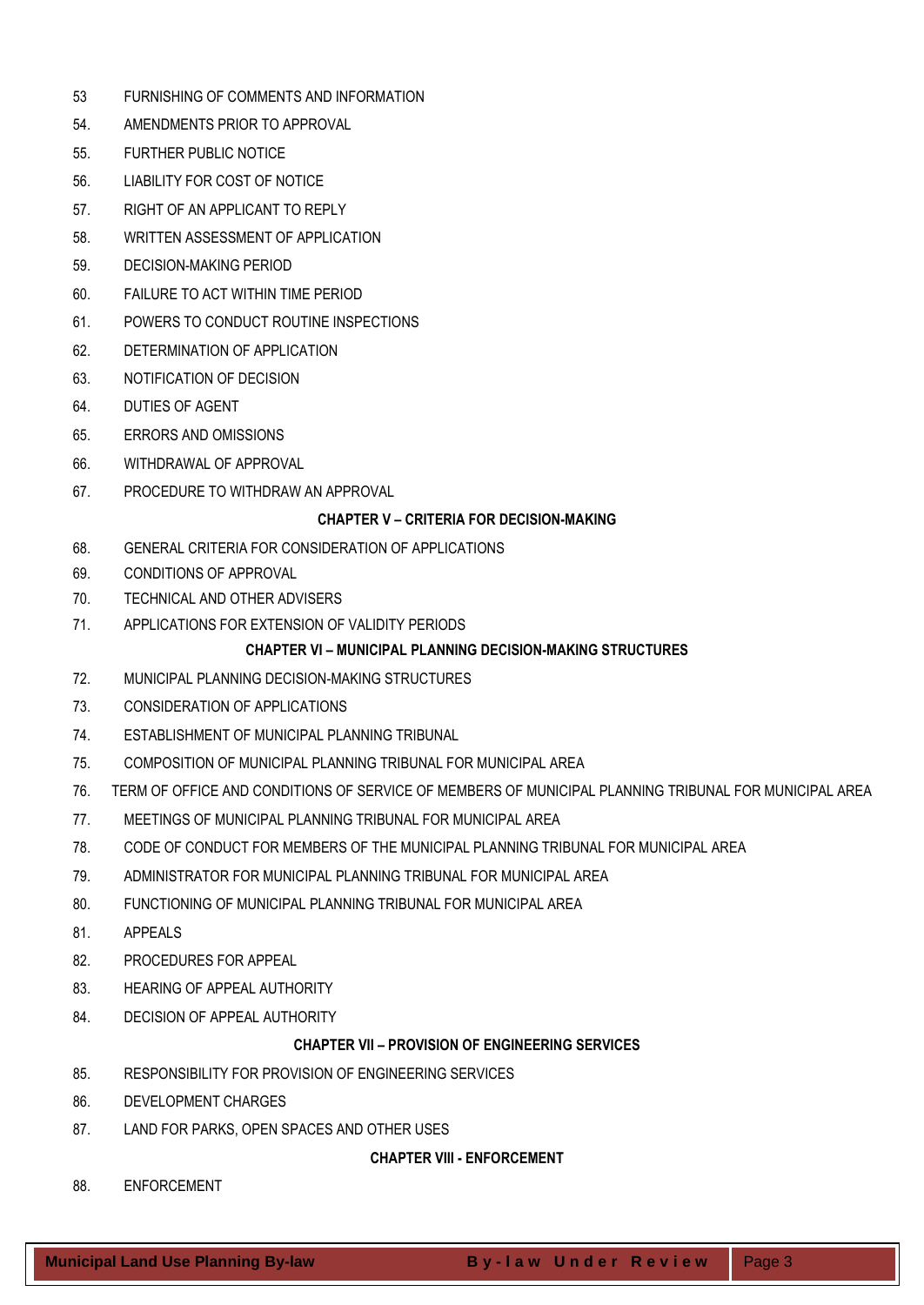- 89. [OFFENCES AND PENALTIES](#page-34-3)
- 90. [SERVING OF COMPLIANCE NOTICE](#page-34-4)
- 91. [CONTENT OF COMPLIANCE NOTICES](#page-35-0)
- 92. [OBJECTIONS TO COMPLIANCE NOTICE](#page-35-1)
- 93. [FAILURE TO COMPLY WITH COMPLIANCE NOTICE](#page-35-2)
- 94. [URGENT MATTERS](#page-35-3)
- 95. SUBSEQUENT APPLICATION [FOR AUTHORISATION OF ACTIVITY](#page-36-0)
- 96. [GENERAL POWERS AND FUNCTIONS OF AUTHORIZED EMPLOYEES](#page-36-1)
- 97. [POWERS OF ENTRY, SEARCH AND SEIZURE](#page-36-2)
- 98. [WARRANT OF ENTRY FOR ENFORCEMENT PURPOSES](#page-36-3)
- 99. [REGARD TO DECENCY AND ORDER](#page-37-0)
- 100. [ENFORCEMENT LITIGATION](#page-37-1)

## **CHAPTER IX - [MISCELLANEOUS](#page-38-0)**

- 101. [NAMING OF STREETS AND NUMBERING OF PROPERTIES](#page-38-1)
- 102. [SHORT TITLE AND COMMENCEMENT](#page-38-2)

## **SCHEDULE 1**

## **CHAPTER I – INTERPRETATION AND APPLICATION**

## <span id="page-3-1"></span><span id="page-3-0"></span>**1. DEFINITIONS AND INTERPRETATIONS**

In this By-law, unless the context indicates otherwise, any word or expression to which a meaning has been assigned in the Spatial Planning and Land Use Management Act 2013, (Act 16 of 2013) has the meaning assigned to it in that Act.

All references to sections in this by-law refers to this specific document unless otherwise stated—

**"adopt"**, in relation to a spatial development framework, land use scheme, policy or strategy, means the approval thereof by the executive authority;

**"agent"** means a person authorized by the owner of land to make an application;

**"Appeal Authority"** means the Appeal Authority contemplated in section 83(1);

**"applicant"** means a person referred to in section 16(3) who makes an application to the Municipality as contemplated in that section;

**"application"** means an application to the Municipality referred to in section 16(2);

**"authorized employee"** means a municipal employee who is authorized by the Municipality to exercise a power or perform a duty in terms of this By-law or to inspect land and buildings in order to enforce compliance with this By-law, the land use scheme and Deed of Title;

**"consolidation"**, in relation to land, means the merging of two or more adjacent land parcels into a single land parcel;

**"Council"** means the Municipal Council of the Mangaung Metropolitan Municipality;

**"date of notification"** means the date on which a notice is served as contemplated in section 49(6) or published in the media or Provincial Gazette;

**"day"** means a calendar day, and when any number of days are prescribed for the execution of any act, it must be calculated by excluding the first day and including the last day, however, should the last day fall on a Saturday, Sunday or Public Holiday, the number of days must be calculated by excluding the first day and also the Saturday, Sunday or public holiday;

**"development charge"** means a development charge levied by the Municipality as contemplated in section 88;

**"emergency"** includes a situation that arises from a flood, strong wind, severe rainstorm, fire, earthquake or industrial accident and that requires the relocation of human settlements;

**"external engineering service"** means an engineering service situated outside the boundaries of a land area and that is necessary to serve the use and development of the land area;

**"Free State Spatial Planning and Land Use Bill/Act"** means the Free State Spatial Planning and Land Use Bill, and upon enactment the Act;

**"local spatial development framework"** means a local spatial development framework contemplated in section 10;

**"municipal spatial development framework"** means a municipal spatial development framework adopted by the Municipality in terms of Chapter 5 of the Municipal Systems Act and Chapter 4 of the Spatial Planning and Land Use Management Act, 2013 (Act 16 of 2013); **"Municipal Manager"** means the municipal manager of the Municipality;

**"Municipality"** means Mangaung Metropolitan Municipality established by the Provincial Notice No. 261 of 28 March 2011 Provincial Notice №. 155 of 2016 as published in the Provincial Gazette, Free State Province of 22 July 2016, issued in terms of section 12 of the Local Government: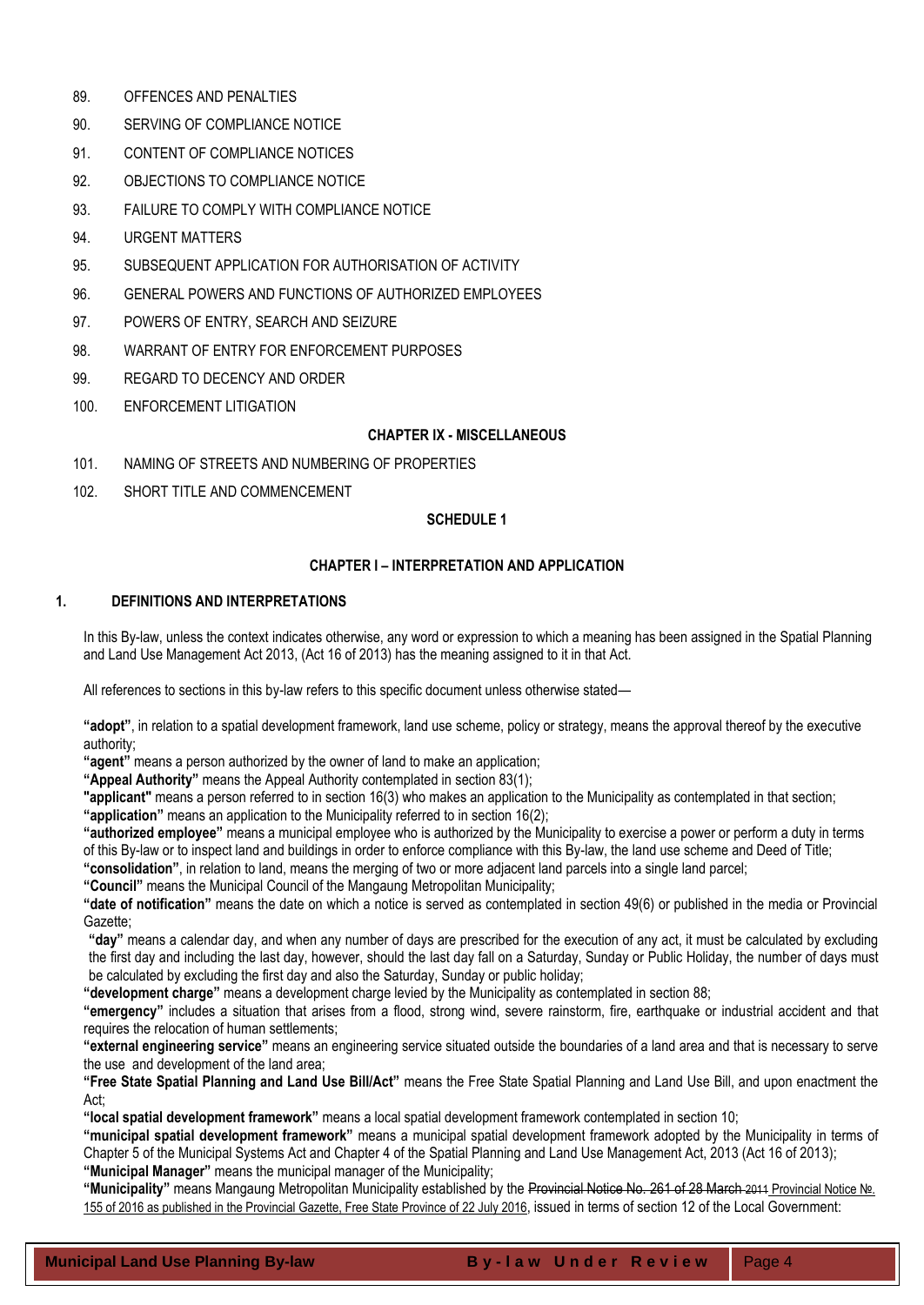Municipal Structures Act, 1998 (Act No. 117 of 1998) and any employee of the Municipality acting in terms of delegated or sub-delegated authority of the Municipality;

**"non-conforming use"** means an existing land use that was lawful in terms of a previous land use scheme but that does not comply with the land use scheme in force;

**"occasional use"** means a departure in respect of a right to use land for a purpose granted on a temporary basis for a specific occasion or event;

**"overlay zone"** means an area in a land use scheme that is demarcated for the purpose of conserving natural resources or promoting certain types of development and that is subject to conditions, requirements or restrictions in addition to those of the land use scheme; **"owners' association"** means an owners' association established in terms of section 30 and includes, for the purpose of section 29(2)(a), a body corporate created in terms of the Sectional Titles Act (Act 95 of 1986);

**"pre-application consultation"** means a consultation between an owner or an agent and the Municipality contemplated in section 38;

**"public facilities"** means amenities that are—

- *(a)* intended for the use of the general public;
- *(b)* used to offer a service or for recreation; and
- *(c)* ordinarily owned by the state or a municipality;

**"service"** means a service provided by the Municipality, any other organ of state or a service provider, including services for the provision of water, sewerage, electricity, refuse removal, roads, storm water, and includes infrastructure, systems and processes related to the service; **"site development plan"** means a scaled and dimensioned plan that shows details of the proposed land development, including the site layout, positioning of buildings and structures, property access, access control measures, parking, servitudes and landscaping;

**"social infrastructure"** means community facilities, services and networks that meet social needs and enhance community well-being; **"Spatial Planning and Land Use Management Act"** means the Spatial Planning and Land Use Management Act, 2013 (Act 16 of 2013); **"Tribunal"** means the Municipal Planning Tribunal established in terms of section 74.

 Any reference to erf or rural land refers to the Land Survey Act, 1997, (Act No 8 of 1997). Any reference to the male gender includes the female gender and any reference to the plural will include the singular and *vice versa*, as the context may require.

#### <span id="page-4-0"></span>**2. APPLICATION OF BY-LAW**

<span id="page-4-1"></span> This By-law applies to all land situated within the municipal area of the Mangaung Metropolitan Municipality, including land owned by the state and by organs of state.

## **CHAPTER II – SPATIAL PLANNING**

## **3. SPATIAL PLANNING CATEGORIES**

(1) All Development Frameworks developed for areas in, or associated with, the Free State province must be represented spatially. In order to create a uniform system across the Province, the attribute data must be represented according to the following primary spatial planning categories:

*(a)* **Core Conservation Areas** that must be captured in the attribute data as a capital letter A including;

- (i) *Statutory Protected Areas* that must be captured in the attribute data as a letter A.a;
- *(b)* **Natural Buffer Areas** that must be captured in the attribute data as a capital letter B including;
	- (i) *Non-Statutory Conservation Areas* that must be captured in the attribute data as a letter B.a;
	- (ii) *Ecological Corridors* that must be captured in the attribute data as a letter B.b;
	- (iii) *Urban Green Areas* that must be captured in the attribute data as a letter B.c;
- *(c)* **Agricultural Areas** that must be captured in the attribute data as a capital letter C including;
	- (i) *Extensive agricultural areas* that must be captured in the attribute data as a letter C.a;
	- (ii) *Intensive agricultural areas* that must be captured in the attribute data as a letter C.b;
- *(d)* **Urban Related Areas** that must be captured in the attribute data as a capital letter D including;
	- (i) *Main Towns* that must be captured in the attribute data as a letter D.a;
	- (ii) *Local Towns* that must be captured in the attribute data as a letter D.b;
	- (iii) *Rural Settlements* that must be captured in the attribute data as a letter D.c;
	- (iv) *Tribal Authority Settlements* that must be captured in the attribute data as a letter D.d;
	- (v) *Communal Settlements* that must be captured in the attribute data as a letter D.e;
	- (vi) *Institutional Areas* that must be captured in the attribute data as a letter D.f;
	- (vii) *Authority Areas* that must be captured in the attribute data as a letter D.g;
	- (viii) *Residential Areas* that must be captured in the attribute data as a letter D.h;
	- (ix) *Business Areas* that must be captured in the attribute data as a letter D.i;
	- (x) *Service Related Business* that must be captured in the attribute data as a letter D.j;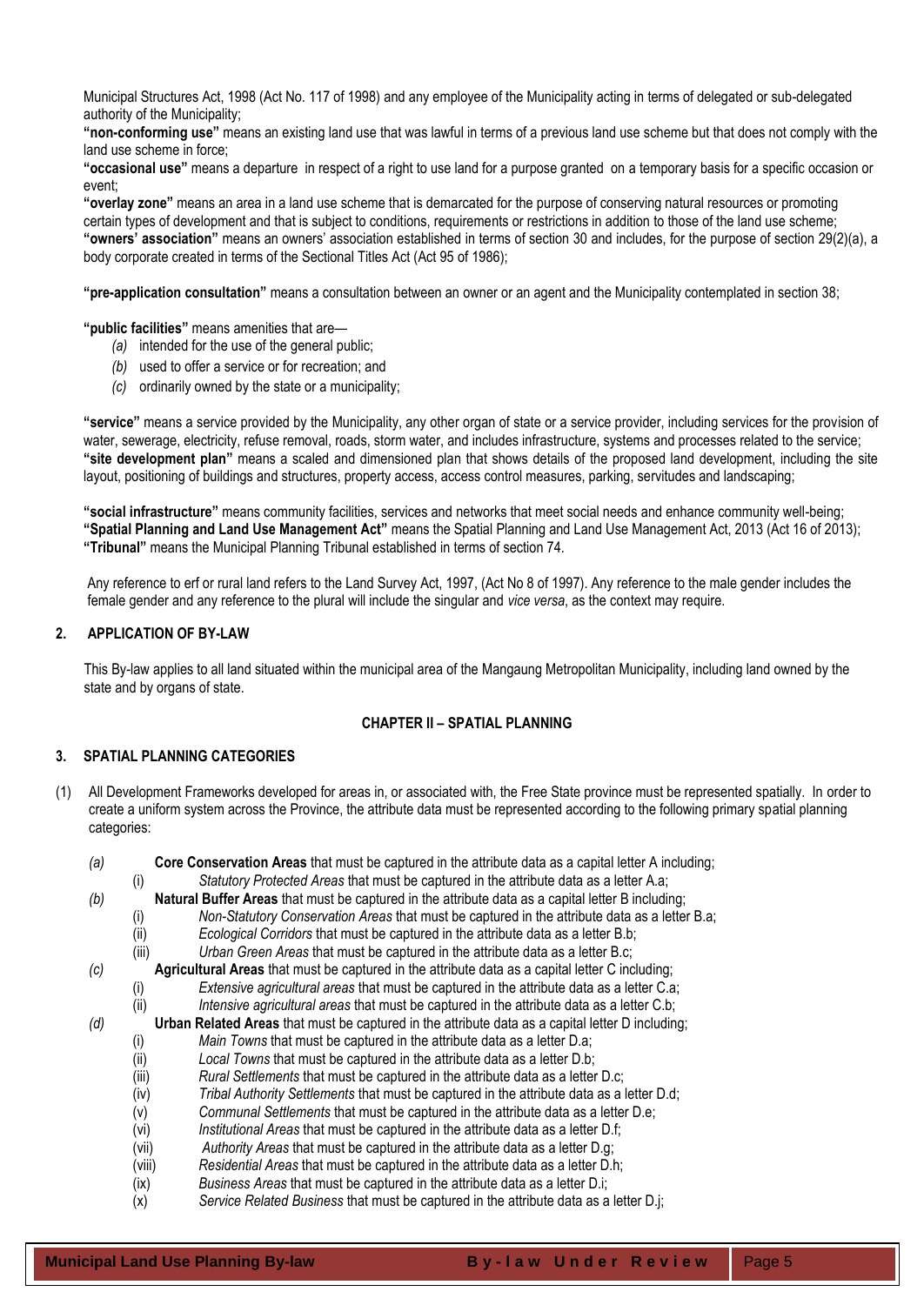- (xi) *Special Business* that must be captured in the attribute data as a letter D.k;
- (xii) *SMME Incubators* that must be captured in the attribute data as a letter D.l;
- (xiii) *Mixed Use Development Areas* that must be captured in the attribute data as a letter D.m;
- (xiv) *Cemeteries* that must be captured in the attribute data as a letter D.n;
- (xv) *Sports fields and Infrastructure* that must be captured in the attribute data as a letter D.o;
- (xvi) *Airports and Infrastructure* that must be captured in the attribute data as a letter D.p;
- (xvii) *Resorts and Tourism Related Areas* that must be captured in the attribute data as a letter D.q;
- (xviii) *Farmsteads and Outbuildings* that must be captured in the attribute data as a letter D.r;
- *(e)* **Industrial Areas** that must be captured in the attribute data as a capital letter E including;
	- (i) *Agricultural industry* that must be captured in the attribute data as a letter E.a;
	- (ii) *Industrial Development Zone* that must be captured in the attribute data as a letter E.b;
	- (iii) *Light industry* that must be captured in the attribute data as a letter E.c;
	- (iv) *Heavy industry* that must be captured in the attribute data as a letter E.d;
- (v) *Extractive industry* that must be captured in the attribute data as a letter E.e; *(f)* **Surface Infrastructure** that must be captured in the attribute data as a capital letter F including;
	- (i) *National roads* that must be captured in the attribute data as a letter F.a;
		- (ii) *Main roads* that must be captured in the attribute data as a letter F.b;
		- (iii) *Minor roads* that must be captured in the attribute data as a letter F.c;
		- (iv) *Public Streets* that must be captured in the attribute data as a letter F.d;
		- (v) *Heavy Vehicle Overnight Facilities* that must be captured in the attribute data as a letter F.e;
		- (vi) *Railway lines* that must be captured in the attribute data as a letter F.f;
		- (vii) *Power lines* that must be captured in the attribute data as a letter F.g;
		- (viii) *Telecommunication Infrastructure* that must be captured in the attribute data as a letter F.h;
		- (ix) *Renewable Energy Structures* that must be captured in the attribute data as a letter F.i;
		- (x) *Dams and Reserves* that must be captured in the attribute data as a letter F.j;
		- (xi) *Canals* that must be captured in the attribute data as a letter F.k;
		- (xii) *Sewerage Plants and Refuse Areas* that must be captured in the attribute data as a letter F.l;
		- (xiii) *Planned future road alignments (to be added to this list)*

## <span id="page-5-0"></span>**4. COMPILATION, REVIEW OR AMENDMENT OF MUNICIPAL SPATIAL DEVELOPMENT FRAMEWORK**

- (1) When the Council compiles, reviews or amends its municipal spatial development framework in accordance with the Municipal Systems Act and the Spatial Planning and Land Use Management Act, the Council must—
	- *(a)* establish an intergovernmental steering committee to compile or amend its municipal spatial development framework; and
	- *(b)* refer its draft municipal spatial development framework or draft amendment of its municipal spatial development framework to National and Provincial Departments and contiguous municipalities for comment, in accordance with Section 7 (e) (ii) of the Spatial Planning and Land Use Management Act, 2013.
- (2) The Municipality must—
	- *(a)* publish a notice in two of the official languages of the Province most spoken in the area in two newspapers circulating in the area concerned of—
		- (i) the intention to compile, review or amend the municipal spatial development framework; and
		- (ii) the process it will follow, in accordance with section 30(3) of the Municipal Systems Act;
	- *(b)* in writing inform the National and Provincial Departments and contiguous municipalities of—
		- (i) the intention to compile, review or amend the municipal spatial development framework;
			- (ii) its decision in terms of subsection  $(1)(a)$  or  $(b)$ ; and
			- (iii) the process it will follow to compile, review or amend the municipal spatial development framework, including the process for public participation; and
	- *(c)* register relevant affected parties, who must be invited to comment on the draft municipal spatial development framework or draft amendment of the municipal spatial development framework as part of the process to be followed.

## <span id="page-5-1"></span>**5. ESTABLISHMENT OF PROJECT COMMITTEE**

- (1) The Municipality must establish a project committee to compile, review or amend its municipal spatial development framework.
- (2) The project committee must at least consist of—
	- *(a)* the Municipal Manager; and
	- *(b)* municipal employees from at least the following municipal departments:
		- (i) the Integrated Development Planning Office;
		- (ii) the Planning Department;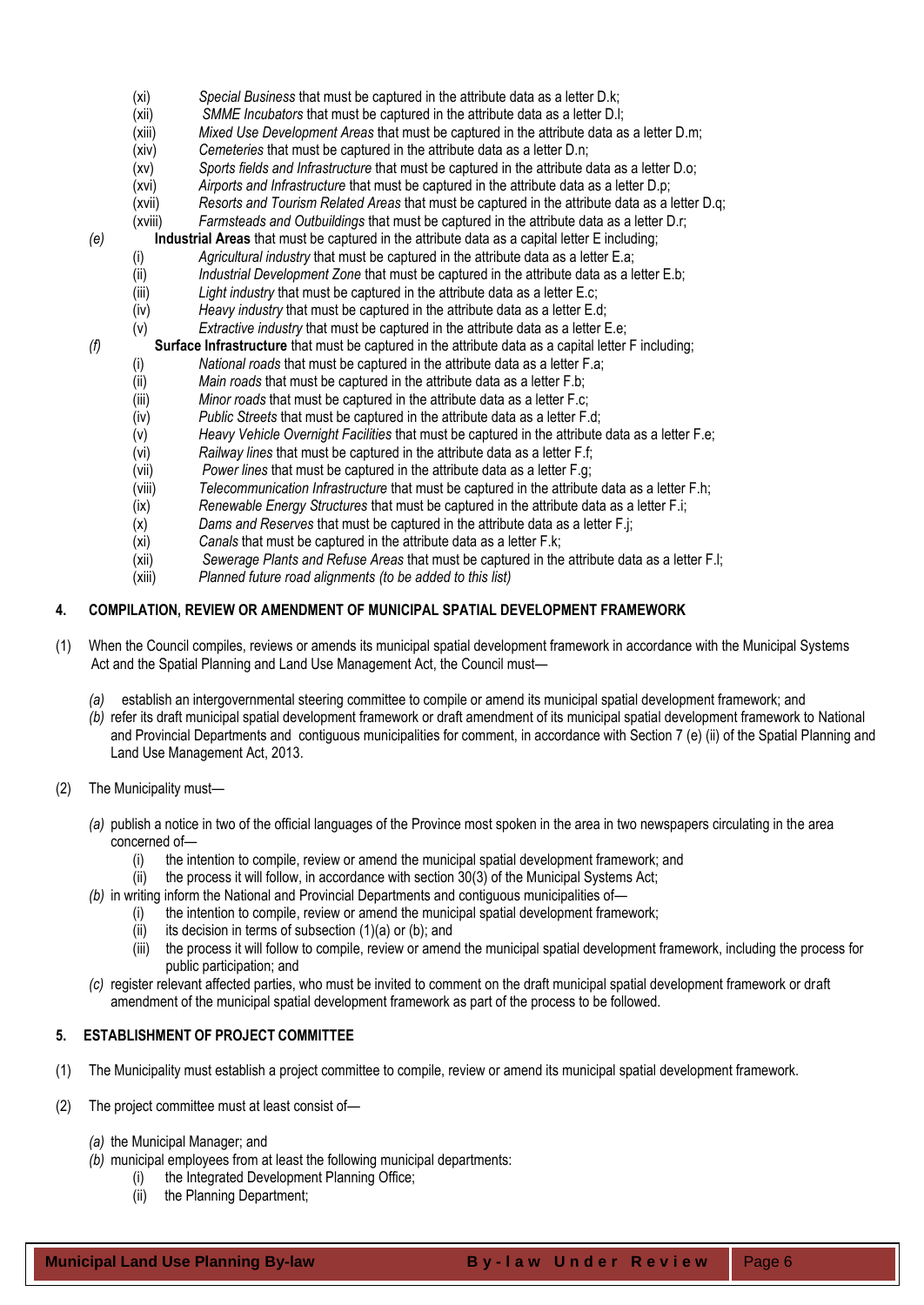- (iii) the Environmental Management Department;
- (iv) the Engineering Services Department;
- (v) Centlec
- (vi) the Local Economic Development department;
- (vii) the Housing Department; and
- (viii) Office of the Chief Financial Officer;

## <span id="page-6-0"></span>**6. ESTABLISHMENT OF INTERGOVERNMENTAL STEERING COMMITTEE**

- (1) If the Council establishes an intergovernmental steering committee, the Municipality must, in writing, invite written nominations for representatives to serve on the intergovernmental steering committee from—
	- *(a)* the delegated party of the national and provincial government department responsible for land use planning;
	- *(b)* the delegated party of the provincial government department responsible for environmental affairs;
	- *(c)* the delegated party of the provincial government department responsible for agriculture;
	- *(d)* relevant organs of state; and
	- *(e)* any other department deemed necessary by the municipality.

## <span id="page-6-1"></span>**7. PROCEDURE WITH INTERGOVERNMENTAL STEERING COMMITTEE**

- (1) If the Council establishes an intergovernmental steering committee, the project committee must compile a draft *status quo* document setting out an assessment of the existing levels of development and development challenges in the municipal area, and must submit it to the intergovernmental steering committee for comments.
- (2) After consideration of the comments of the intergovernmental steering committee, the project committee must complete the *status quo* document and submit it to the Council for adoption.
- (3) The project committee must compile a first draft of the municipal spatial development framework or first draft amendment of the municipal spatial development framework and submit it to the intergovernmental steering committee for comments.
- (4) After consideration of the comments of the intergovernmental steering committee, the project committee must complete the first draft of the municipal spatial development framework or first draft amendment of the municipal spatial development framework and submit it to the Council to approve the publication thereof for public comments.
- (5) After consideration of the comments and representations, as a result of the publication contemplated in subsection (4), the project committee must compile a final municipal spatial development framework or final amendment of the municipal spatial development framework and submit it to the intergovernmental steering committee for comment.
- (6) After consideration of the comments of the intergovernmental steering committee contemplated in subsection (5), the project committee must complete the final draft of the municipal spatial development framework or final draft amendment of the municipal spatial development framework and submit it to the Council for adoption by the Council.
- (7) If the final municipal spatial development framework or final amendment of the municipal spatial development framework contemplated in subsection (6) is materially different to what was published in terms of subsection (4), the Municipality must follow a further consultation and public participation process in accordance with this section before the final municipal spatial development framework or final amendment of the municipal spatial development framework is adopted by the Council.
- (8) The Council or the project committee may at any time in the process of compiling a municipal spatial development framework or drafting an amendment of the spatial development framework request comments from the intergovernmental steering committee.
- (9) The Council must adopt the final municipal spatial development framework or final amendment of the municipal spatial development framework, with or without amendments, and must within 14 days of its decision give notice thereof in the media and the *Provincial Gazette*.

## <span id="page-6-2"></span>**8. PROCEDURE WITHOUT INTERGOVERNMENTAL STEERING COMMITTEE**

- (1) If the Council does not establish an intergovernmental steering committee to compile or amend its municipal spatial development framework, the project committee must—
	- *(a)* compile a draft *status quo* document setting out an assessment of the existing levels of development and development challenges in the municipal area and submit it to the Council for adoption;
	- *(b)* after adoption of the *status quo* document, compile a draft municipal spatial development framework or draft amendment of the municipal spatial development framework and submit it to the Council to approve the publication thereof for public comment;
	- *(c)* after approval of the draft municipal spatial development framework or draft amendment of the municipal spatial development framework for publication contemplated in sub-section *(b)*, submit the draft municipal spatial development framework or draft amendment of the municipal spatial development framework to the MEC for comment in; and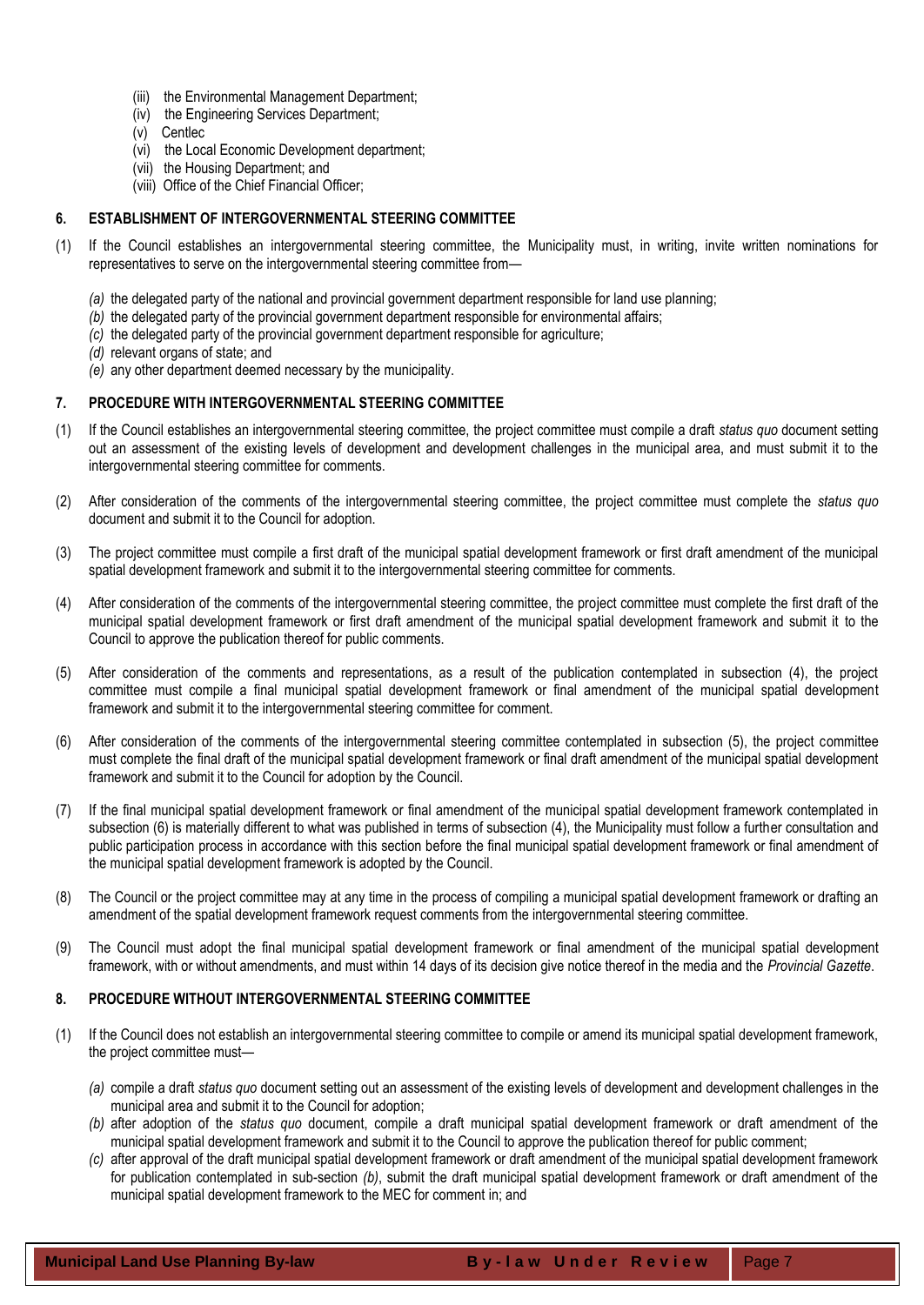- *(d)* after consideration of the comments received from the public and the MEC, submit a final municipal spatial development framework or final amendment of the municipal spatial development framework, with any further amendments, to the Council for adoption.
- (2) The Council must adopt the final municipal spatial development framework or final amendment of the municipal spatial development framework, with or without amendments, and must within 14 days of its decision give notice thereof in the media and the *Provincial Gazette*.

## <span id="page-7-0"></span>**9. FUNCTIONS AND DUTIES**

- (1) The members of the project committee must, whilst also considering the requests and proposals of [the executive authority/executive mayor/committee of councillors], but based on sound strategic spatial planning principles:
	- *(a)* compile a municipal spatial development framework or draft an amendment of the municipal spatial development framework for adoption by the Council;
	- *(b)* provide technical knowledge and expertise to the Council;
	- *(c)* monitor progress and ensure that the compilation of the municipal spatial development framework or drafting of the amendment of the municipal spatial development framework is progressing according to the approved process contemplated in section 4(2)(*a)(*ii);
	- *(d)* guide the public participation process and ensure that the registered affected parties remain informed;
	- *(e)* oversee the incorporation of amendments to the draft municipal spatial development framework or draft amendment of the municipal spatial development framework based on the consideration of the comments received during the process of drafting thereof;
	- *(f)* oversee the drafting of a report setting out the response of the Municipality to the provincial comments issued;
	- *(g)* ensure alignment of the municipal spatial development framework with the development plans and strategies of other affected municipalities and other organs of state as contemplated in section 24(1) of the Municipal Systems Act;
	- *(h)* facilitate the integration of other sector plans into the municipal spatial development framework;
	- *(i)* if the Municipality decides to establish an intergovernmental steering committee—
		- (i) assist the Municipality in ensuring that the intergovernmental steering committee is established and that timeframes are adhered to; and
		- (ii) ensure the flow of information between the project committee and the intergovernmental steering committee.
- (2) The members of the intergovernmental steering committee must—
	- *(a)* provide the intergovernmental steering committee with the following:
		- (i) technical knowledge and expertise;
		- (ii) input on outstanding information that is required to draft the municipal spatial development framework or an amendment thereof;
		- (iii) information on the locality of projects and budgetary allocations and written comments in terms of section 7.
	- *(b)* communicate to the intergovernmental steering committee any current or planned projects that have an influence on the municipal area; and
	- *(c)* provide the project committee with written comments in terms of section 7.

## <span id="page-7-1"></span>**10. MUNICIPAL SPATIAL DEVELOPMENT FRAMEWORKS**

- (1) The Municipal Council of a municipality must by notice in the Provincial Gazette adopt a municipal spatial development framework for the municipality in line with section 20 of Act 16 of 2013.
- (2) The municipal spatial development development framework must be prepared as part of a municipality's integrated development plan in accordance with the provisions of the Municipal Systems Act.
- (3) Before adopting the municipal spatial development framework contemplated in subsection (1) and any proposed amendments to the municipal spatial development framework, the Municipal Council must –
	- *(a)* Give notice of the proposed spatial development framework in the Provincial Gazette and the media
	- *(b)* Invite the public to submit written representations in respect of the proposed municipal spatial development framework to the Municipal Council within 60 days after the publication of the notice referred to in paragraph (a) and
	- *(c)* Consider all representations received in respect of the proposed municipal spatial development frameworks
- (4) Content of the municipal spatial development must comply with section 21 of SPLUMA (Act 16 of 2013)

The purpose of Spatial Development Frameworks are ;

- *(a)* provide detailed spatial planning guidelines and directives pertaining to land use development;
- *(b)* provide more detail in respect of a proposal provided for in the municipal spatial development framework;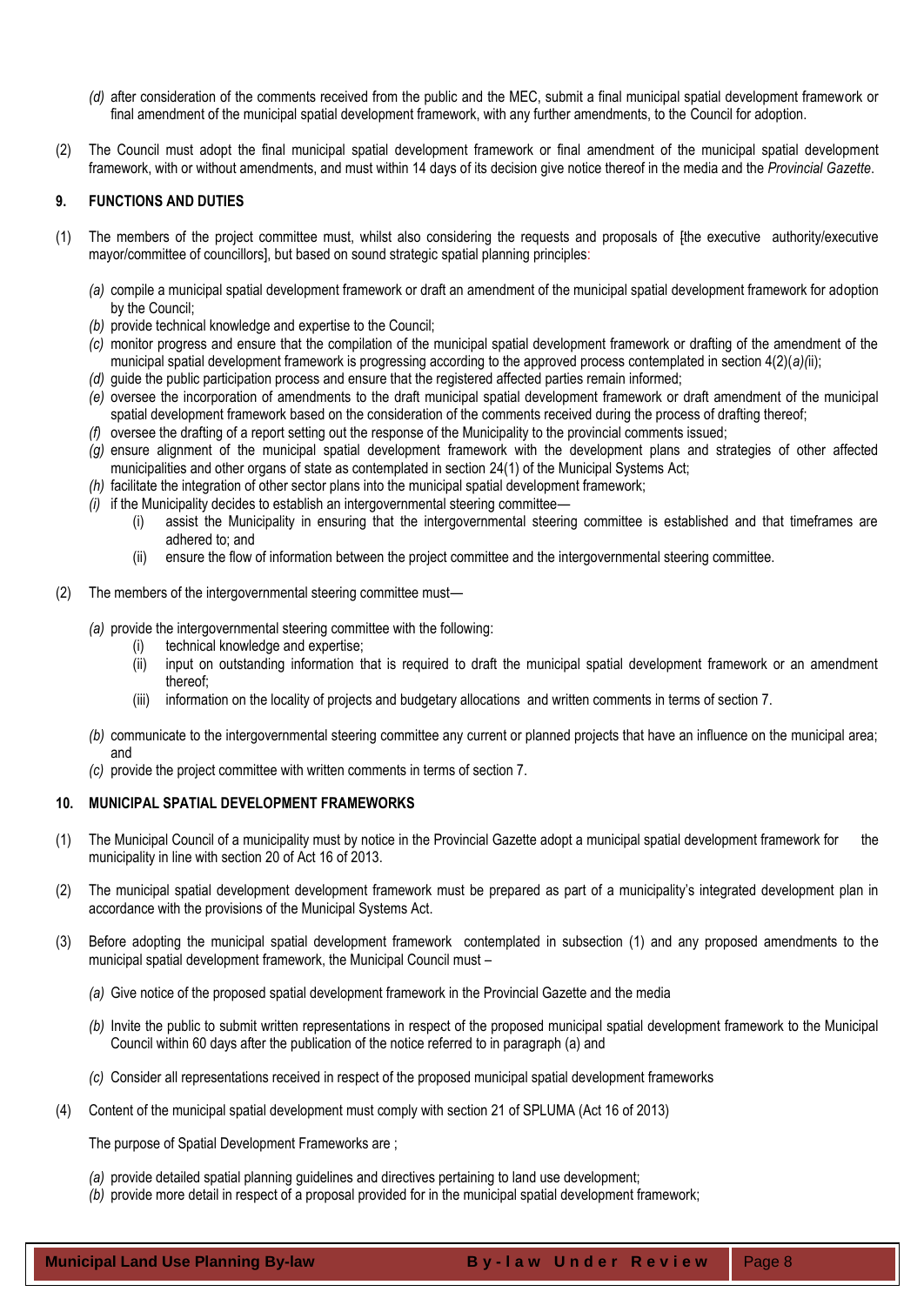- *(c)* meet specific land use planning needs and priorities;
- *(d)* provide detailed policy and development parameters for land use planning;
- *(e)* provide detailed priorities in relation to land use planning and, in so far as they are linked to land use planning, biodiversity and environmental issues;
- *(f)* provide detail regarding planned new road and other infrastructure upgrades with spatial implications in the area;
- *(g)* guide decision making on land use applications; and
- *(h)* identify a funding source and budget for prioritized projects in conjunction with the IDP.

#### <span id="page-8-0"></span>**11. PROCESS OF AMENDMENT OR REVIEW OF MUNICIPAL SPATIAL DEVELOPMENT FRAMEWORKS**

- (1) Section 34 of the Municipal systems Act governs the process to amend the municipal spatial development framework.
- (2) The City Manager may prescribe the form and processes governing an application to amend the municipal spatial development framework other than as a result of the annual review process contemplated in section 34 (a) of the Municipal Systems Ac.
- (3) When the Council drafts or amends its municipal spatial development framework it must advertise its draft municipal spatial development framework in line with subsection 10 (3)
- (4) The municipality must, within 21 days of adopting a municipal spatial development framework or an amendment of municipal spatial development framework, publish a notice of the decision in the media and the *Provincial Gazette*.

#### <span id="page-8-1"></span>**12 STATUS OF THE MUNICIPAL SPATIAL DEVELOPMENT FRAMEWORKS**

- (1) A Municipal Planning Tribunal or any other authority required or mandated to make a land decision in terms of this Act or any other Law relating to land development , may not make a decision which is inconsistent with a Municipal spatial planning framework
- (2) Subject to section 42 of Act 16 of 2013, a Municipal Tribunal or any other authority required or mandated to make a land development decision, may depart from the provisions of a municipal spatial development framework only if site specific circumstances justify a departure from the provisions of such municipal spatial development framework.
- (3) A person/ body who takes a decision in terms of this bylaw to which deviates from the provisions of the municipal spatial development framework must at the time of making the decision;
	- *(a)* record in writing the reasons for the deviation ; and
	- *(b)* keep record of the decision and the written reasons for the deviation

#### <span id="page-8-2"></span>**13. STRUCTURE PLANS**

- (1) When the Municipality intends to convert a structure plan to a local spatial development framework it must comply with section 11 and must—
	- *(a)* review that structure plan and make it consistent with the purpose of a municipal spatial development framework;
	- *(b)* incorporate the provisions of the structure plan that are consistent with that purpose in a municipal spatial development framework.
- (2) The Municipality must withdraw the relevant structure plan by notice in the *Provincial Gazette* when it adopts a local spatial development framework contemplated in subsection (1).

#### **CHAPTER III – DEVELOPMENT MANAGEMENT**

#### <span id="page-8-4"></span><span id="page-8-3"></span>**14. DETERMINATION OF ZONING**

- (1) The owner of land or his agent may apply in terms of section 16(3) to the Municipality for the determination of a zoning for land within its municipal jurisdiction.
- (2) When the Municipality considers an application in terms of subsection (1) it must have regard to the following:
	- *(a)* the lawful use of the land, or the purpose for which it could lawfully be used immediately prior to the commencement of this By-law if it can be determined;
		- *(b)* the zoning, if any, that is most compatible with that use or purpose and any applicable title deed condition;
		- *(c)* any temporary use or consent use that may be required in conjunction with that land use scheme;
		- *(d)* in the case of land that was vacant immediately before the commencement of this By-law, the use that is permitted in terms of the title deed conditions or, where more than one land use is so permitted, one of such land uses determined by the municipality; and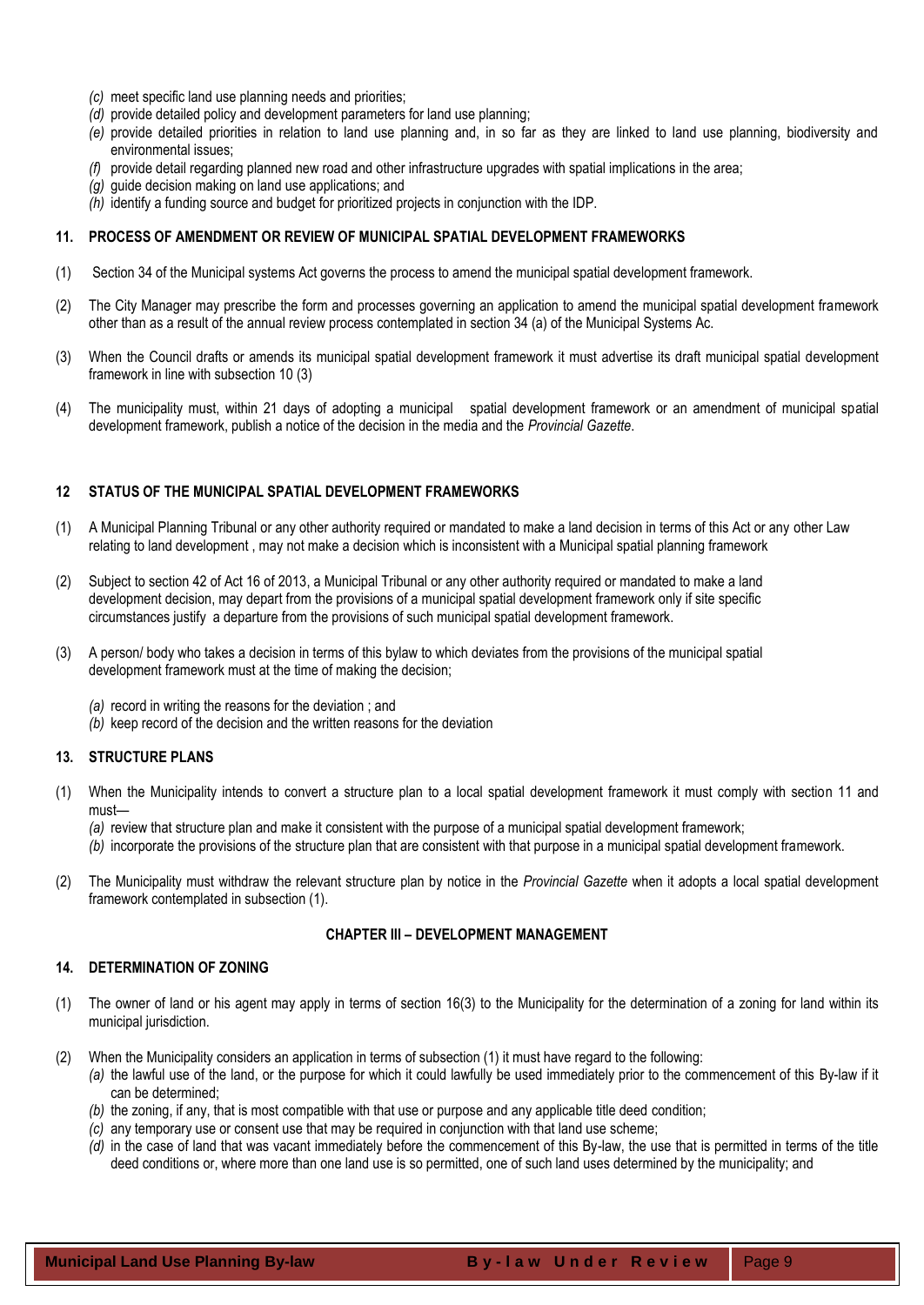- *(e)* where the lawful use of the land and the purpose for which it could lawfully be used immediately before the commencement of this Bylaw cannot be determined, the zoning that is the most desirable and compatible with any applicable title deed condition, together with any departure or consent use that may be required.
- (3) If the lawful zoning of land contemplated in subsection (2) cannot be determined, the Municipality must determine a zoning and serve notice of its intention in terms of section 48.
- (4) A land use that commenced unlawfully, whether before or after the commencement of this By-law, may not be considered to be lawful.

## <span id="page-9-0"></span>**15. NON-CONFORMING USES WITH EXISTING LAND USE RIGHTS**

(1) A non-conforming use with existing land use rights provides that an erf or land parcel that is used lawfully in terms of an enactment that was applicable at the stage when the particular land use was initiated on the particular erf/land parcel, prior to the introduction of a new zoning

for the relevant erf/land parcel, may continue to be used for that purpose when a new zoning comes into effect for the relevant erf/land parcel, even if the existing land use does not comply with such new zoning.

- (2) A non-conforming use with existing land use rights does not constitute an offence in terms of this By-law.
- (3) A non-conforming use with existing land use rights may continue as long as it remains otherwise lawful, subject to the following:
	- *(a)* if the non-conforming use ceases for any reason for a period of more than twenty-four consecutive months, any subsequent use of the property must conform to the requirements of this By-law, with or without temporary uses;
	- *(b)* a land use application must be made for the alteration or extension of buildings or structures in respect of the non-conforming use with existing land use rights;
	- *(c)* the owner bears the onus of proving that the non-conforming use right exists; and
	- *(d)* the use right is limited to the area of the building or land on which the proven use right is in existence.
- (4) If an existing building, which constitutes a non-conforming use with existing land use rights, is destroyed or damaged to the extent that it is necessary to demolish a substantial part of the building, the Council may grant permission for the reconstruction of such building subject to conditions.

# <span id="page-9-1"></span>**16. LAND DEVELOPMENT REQUIRING APPROVAL**

- (1) No person may commence or continue with, or cause the commencement or continuation of, land development, without the approval of the Municipality in terms of subsection (2).
- (2) The municipality has categorized land use change and/or land use reservation applications, as contemplated in section 35(3) of the Spatial Planning and Land Use Management Act, into two categories;
	- *(a)* Category 1 applications consist of:
		- (i) The establishment of a township or the amendment of the layout of a township;
		- (ii) The amendment of an existing scheme or land use scheme by the rezoning of land;
		- (iii) The removal, amendment or suspension of a restrictive or obsolete condition, servitude or reservation registered against the title of the land;
		- (iv) The amendment or cancellation in whole or in part of a general plan of a township;
		- (v) The subdivision and/or consolidation of any land other than a subdivision and consolidation which is provided for as a Category 2 application;
		- (vi) Permanent closure of any public place
		- (vii) Any consent or approval required in terms of a condition of title, a condition of establishment of a township or condition of an existing scheme or land use scheme;
		- (viii) Any consent or approval provided for in any law referred to in section 52(4) of the regulations of the Spatial Planning and Land Use Management Act
	- *(b)* Category 2 applications consist of:
		- (i) The subdivision of any land where such subdivision is expressly provided for in a land use scheme;
		- (ii) The creation of any servitude or long term lease and the consolidation of any land;
		- $(iii)$  The simultaneous subdivision, as contemplated in subsection  $(b)(i)$  and consolidation of land;
		- (iv) The consent of the municipality for any land use purpose or temporary use or deviation in terms of a land use scheme, which does not constitute a land development application;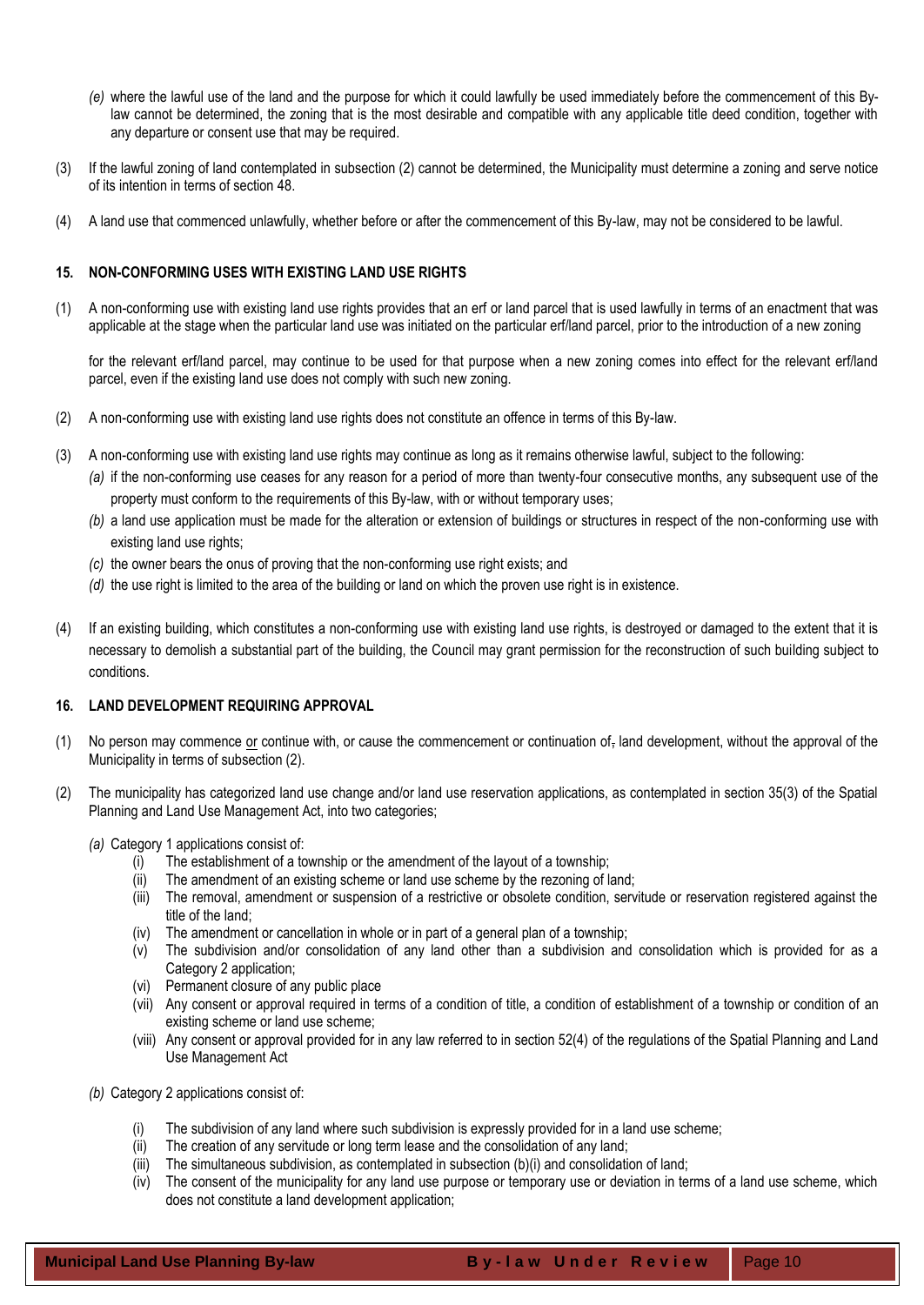- (v) The registrar's removal, amendment or suspension of a restrictive title condition relating to the density of residential development on a specific erf where the residential density is regulated by a land use scheme in operation.
- (3) The owner of land or his agent may apply to the Municipality in terms of this Chapter and Chapter IV for the following in relation to the development of the land concerned:
	- *(a)* a rezoning of land;
	- *(b)* a departure to use land for a purpose not provided for in the land use scheme granted on a temporary basis;
	- *(c)* a subdivision of land, including the registration of a servitude or lease agreement;
	- *(d)* a consolidation of land;
	- *(e)* an amendment, suspension or removal of restrictive conditions in respect of a land parcel;
	- *(f)* a permission required in terms of the land use scheme;
	- *(g)* an amendment, removal or imposition of conditions in respect of an existing approval;
	- *(h)* an extension of the validity period of an approval;
	- *(i)* an approval of an overlay zone as provided for in the land use scheme;
	- *(j)* a phasing, amendment or cancellation of a general plan or a part thereof;
	- *(k)* a permission required in terms of a condition of approval;
	- *(l)* a determination of a land use scheme;
	- *(m)* a closure of a public place or part thereof;
	- *(n)* a consent use provided for in the land use scheme;
	- *(o)* an occasional use of land.
- (4) If the land development is of provincial interest the provincial department responsible for land use planning must be approached.
- (5) If the land development is of national interest the national and provincial department responsible for land use planning must be approached.
- (6) If section 52 of the Spatial Planning and Land Use Management Act is applicable to the land development, the owner or agent must also apply in terms of that Act.
- (7) When an applicant or owner exercises a use right granted in terms of an approval, he must comply with the conditions of the approval and the applicable provisions of the land use scheme.
- (8) When the Municipality on its own initiative develops land as contemplated in subsection (2), it must apply to the Municipal Planning Tribunal in accordance with this Chapter and Chapter IV.

## <span id="page-10-0"></span>**17. CONTINUATION OF APPLICATION AFTER CHANGE OF OWNERSHIP**

- (1) If land that is the subject of an application is transferred to a new owner, the new owner may continue with the application as the successor in title to the previous owner and the new owner is regarded as the applicant for the purposes of this By-law, provided that the following is submitted to the municipality:
	- *(a)* proof of change of ownership; and
	- *(b)* an amended power of attorney, if an agent was appointed to make the application.
- (2) The new owner must advise the Municipality in writing of the continuation of the application.
- <span id="page-10-1"></span>(3) With reference to Township establishments subsection 21(3) will apply

#### **18. REZONING OF LAND**

- (1) The Municipality may, on its own initiative, amend its land use scheme by rezoning any land considered necessary by the municipality to achieve the developmental goals and objectives of the municipal spatial development framework ;
	- *(a)* provide a public service or to provide a public recreational space; or
	- *(b)* substitute a zoning or part thereof for a zoning in terms of which the land is not necessarily zoned in accordance with the use thereof or existing use rights.
- (2) An applicant, who wishes land to be rezoned, must submit an application to the Municipality in terms of section 16(2).
- (3) The Municipality may, on its own initiative or on application, create an overlay zone for land.
- (4) Rezoning will only apply where an existing township register was opened through a township establishment process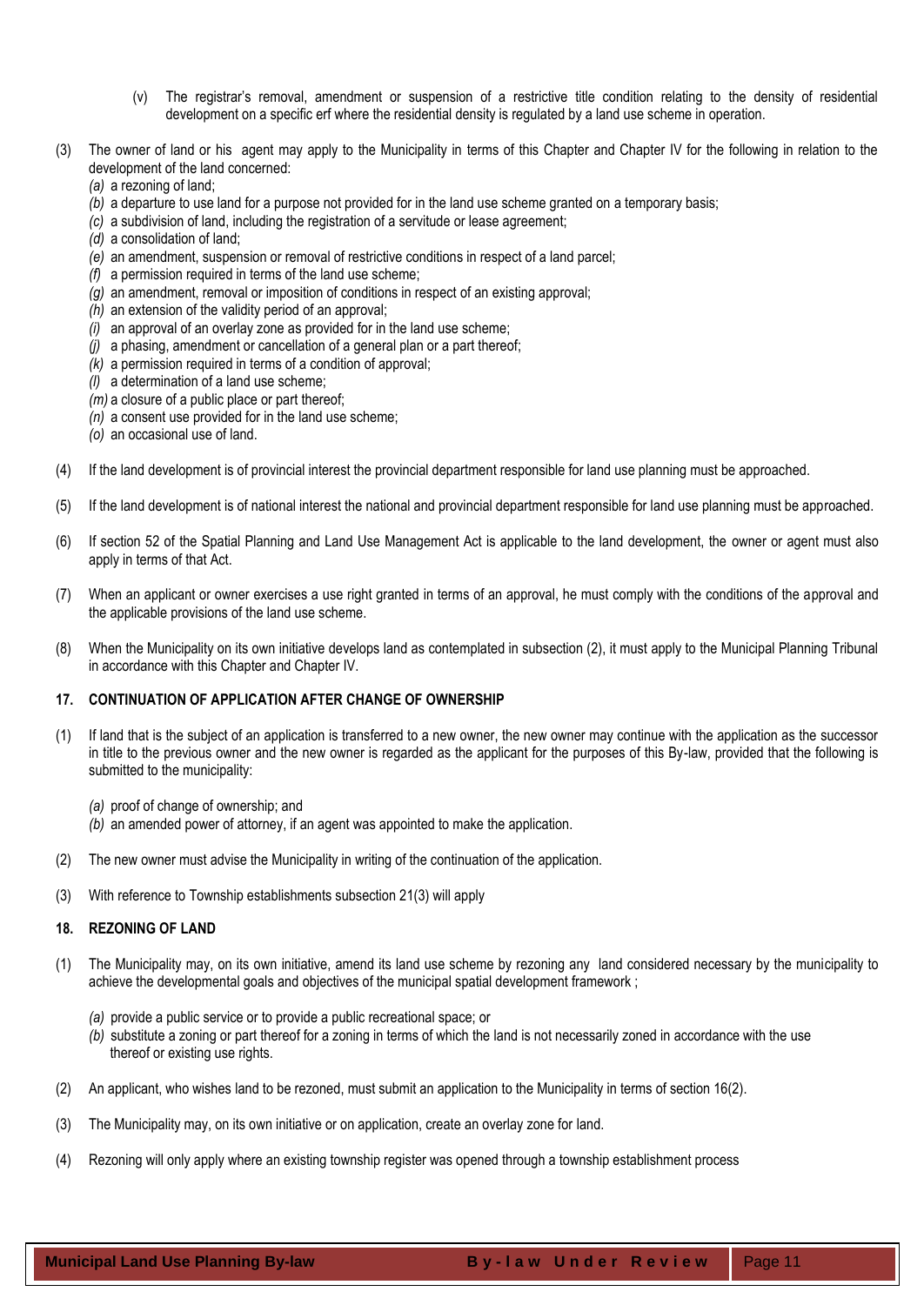- (5) Rezoning will apply on farm land where a single land use apply (e g filling stations) where applications should be made to include land use in town planning scheme area.
- <span id="page-11-0"></span>(6) A land use scheme may be made applicable to a land parcel or part thereof, and zoning need not follow cadastral boundaries, subject to delineation of a defined area.

## **19. LAPSING OF REZONING AND EXTENSION OF VALIDITY PERIODS**

- (1) Subject to subsection (2), a rezoning approval lapses after a period of three years, or a shorter period as the municipality may determine, from the date that the approval are advertised in the Provincial Gazette, within that five-years period or shorter period—
	- *(a)* the land use is not used in accordance with the approval; or
	- *(b)* the following requirements have not been met:
		- the approval by the Municipality of a building plan envisaged for the use of the approved use right; and
		- (ii) commencement of the construction of the building contemplated in subsection (i).

#### <span id="page-11-1"></span>**20. ESTABLISHMENT OF TOWNSHIP**

No person shall establish a township except with the approval of the Municipal Planning Tribunal.

## <span id="page-11-2"></span>**21. APPLICATION FOR ESTABLISHMENT OF TOWNSHIP**

- (1) The owner of land or his agent, who proposes to establish a township on such land shall submit an application for approval to do so to the Municipality.
- (2) The Application should comply with the requirements of the Municipality as agreed in a pre application consultation with a Registered Town and Regional Planner in the Municipality.
- (3) The Application should comply with section 37 of this bylaw.
- (4) If the land upon which the township is to be established is subject to a mortgage bond, the applicant shall lodge with such application the written consent of the mortgagee.
- (5) After an owner of land has taken steps to establish a township thereon, no person shall-
	- *(a)* enter into any contract whereby any land in such township is sold exchanged, leased or disposed of in any other manner; or
	- *(b)* erect a building on such land in accordance with the conditions imposed by the Municipal Planning Tribunal when granting such approval, until-
		- (i) the application for approval for the establishment of such township shall have been refused by the Municipal Planning Tribunal ; or
		- (ii) the applicant shall have withdrawn the application;
		- (iii) the approval of the application shall have lapsed.
		- (iv) the Municipal Planning Tribunal shall have declared the township an approved township and, in the case of such an owner who is not a municipality, the Municipal Planning Tribunal shall have satisfied itself that the services and amenities that have to be provided in connection with such land in terms of the conditions subject to which the establishment of such township was approved, are available and shall have issued a certificate to that effect.
- (6) Any contract entered into in conflict as contemplated in subsection (3) shall be of no force or effect.

## <span id="page-11-3"></span>**22 APPLICANT TO LODGE GENERAL PLAN DIAGRAMS WITH SURVEYOR –GENERAL.**

- (1) An applicant shall, within a period of two years from the date of the notification of the approval or within such further period as the Municipal Planning Tribunal may in each case determine, lodge for approval with the Surveyor-General the general plan and such diagrams as may be necessary for the establishment of a township.
- (2) If an applicant fails to lodge the general plan and diagrams with the Surveyor –General within the period or further period, the approval of the application shall lapse unless the Municipal Planning Tribunal condones such failure.
- (3) When such general plan and diagrams have been approved by the Surveyor–General he shall notify the applicant and the Registrar of Deeds of such approval.
- (4) Township establishments must be accompanied with street names as part of the Township Layout submitted to the Surveyor General for approval.
- <span id="page-11-4"></span>**23. LODGING OF GENERAL PLAN, DIAGRAMS AND TITLE DEEDS WITH REGISTRAR OF DEEDS**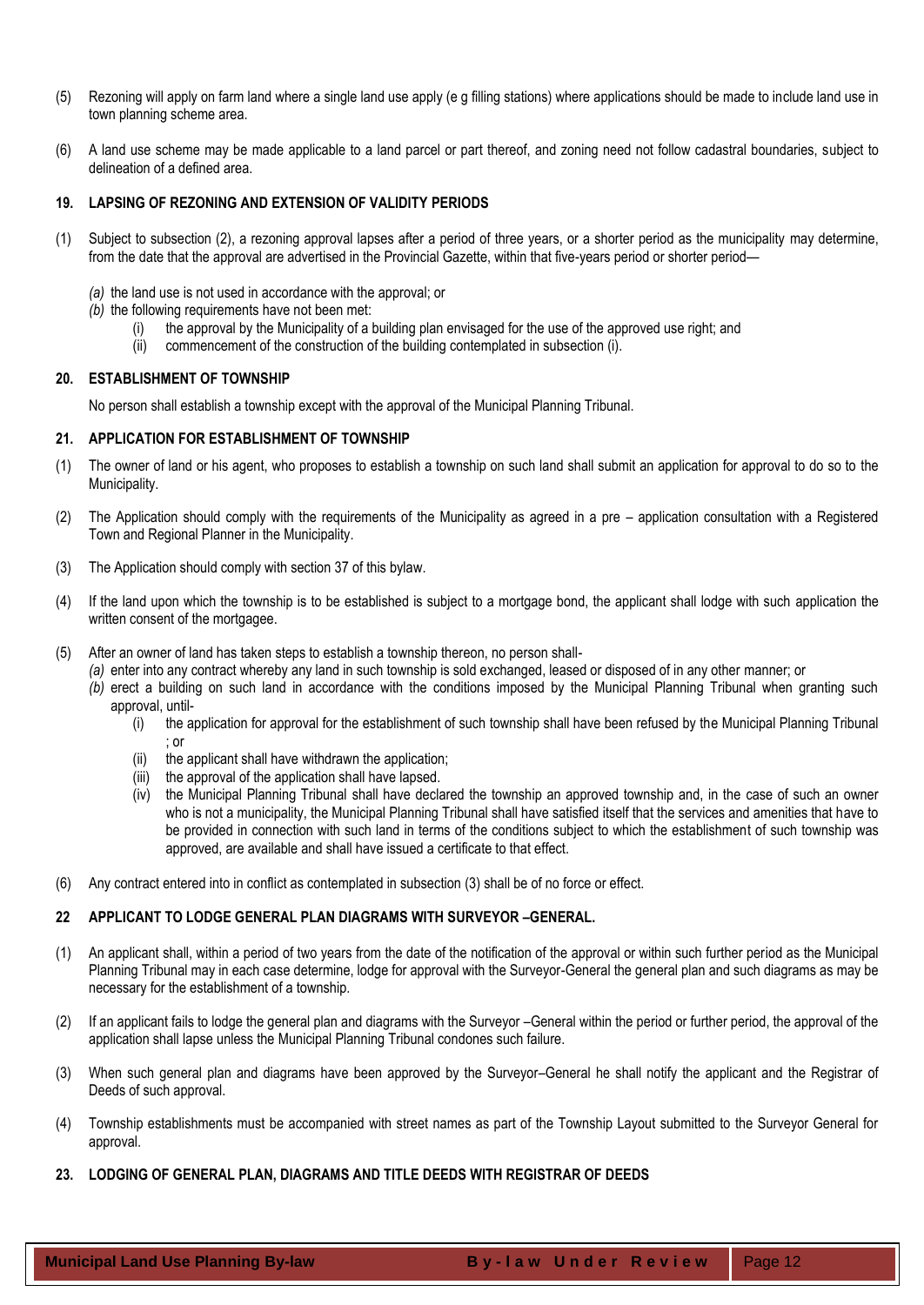- (1) An applicant shall, within a period of two years from the date of the notification of an approval or within such further period as the Municipal Planning Tribunal may in each case determine, lodge the general plan and diagrams in question together with the title deeds of the land to which it relates with the Registrar of Deeds for registration, and the Registrar of Deeds shall notify the Municipality of the registration.
- (2) With reference to subsection 22(1) the understanding will be that there will be a logical flow with the registration which is legally acceptable.
- (3) If an applicant fails to lodge such documents with the Registrar of Deeds or to obtain registration thereof within the period or further period contemplated in subsection (1) the approval of the application shall lapse unless the Municipal Planning Tribunal after consultation with the board condones such failure.

## <span id="page-12-0"></span>**24. PROCLAMATION OF APPROVED TOWNSHIP**

- (1) After the provisions of sections 22 and 23 have been complied with, the Municipality shall by proclamation declare the township to be an approved township.
- (2) The conditions upon which the application for the establishment of the township has been approved shall be set out in a schedule to such proclamation.
- (3) The Municipality may by proclamation rectify any error or omission in a proclamation or the schedule thereto issued in terms of subsection (1) and (2).

## <span id="page-12-1"></span>**25. AMENDMENT OR CANCELLATION OF A GENERAL PLAN**

- (1) When the Municipal Planning Tribunal is satisfied that it is desirable to amend or cancel a general plan in the interest of the development of a township, or public interest it may, on application grant approval for the alteration, amendment or total or partial cancellation of the general plan representing the layout of such township, either unconditionally or subject to such conditions as it may determine.
- (2) The legal owner of the relevant erf/land parcel or his agent may make application for the Municipal Planning Tribunal's approval and such application shall be submitted to the municipality in duplicate in such form as may be described or determined by the Municipal Planning Tribunal and shall be accompanied by such plans, documents, information and fees as may be prescribed or determined by the Municipal Planning Tribunal.
- (3) When a general plan of a township is totally or partially cancelled by the Surveyor-General, in terms of the Land Survey Act, 1997, (Act No 8 of 1997), the land uses and conditions of title, is simultaneously cancelled and the land use and status revert to undetermined or agriculture.

## <span id="page-12-2"></span>**26. OWNERSHIP OF PUBLIC PLACES AND LAND REQUIRED FOR MUNICIPAL ENGINEERING SERVICES AND SOCIAL FACILITIES**

- (1) The ownership of land that is earmarked for a public place as shown on an approved general plan vest in the Municipality upon registration of the subdivision in the Deeds Office.
- (2) The Municipality may in terms of conditions imposed under section 69 determine that land designated for the provision of engineering services, public facilities or social infrastructure on an approved general plan, be transferred to the Municipality upon confirmation of the subdivision or a part thereof.

## <span id="page-12-3"></span>**27. CLOSURE OF PUBLIC PLACES**

- (1) The Municipality may, on own initiative or on application, permanently close a public place or any portion thereof in accordance with Chapter IV.
- (2) An applicant who requires the closure of a public place, whether permanently or temporarily, must apply in terms of section 16(2) to the Municipality.
- (3) If any person lodges a claim against the Municipality for loss or damage that he has allegedly suffered due to wrongdoing on the part of the Municipality when it permanently closed a public place, the authorized employee must—
	- *(a)* require proof of negligence or any other wrongdoing on the part of the Municipality which resulted in the loss or damage; and
	- *(b)* before any claim is paid or settled, obtain a full technical investigation report in respect of the circumstances that led to the closure of the public place to determine whether or not there has been negligence on the part of the Municipality.
- (4) The Municipality may pay a claim if—
	- *(a)* the circumstances of loss or damage reveal that the Municipality acted wrongfully;
	- *(b)* the claimant has proved his loss or damage;
	- *(c)* the claimant has provided proof of a fair and reasonable quantum;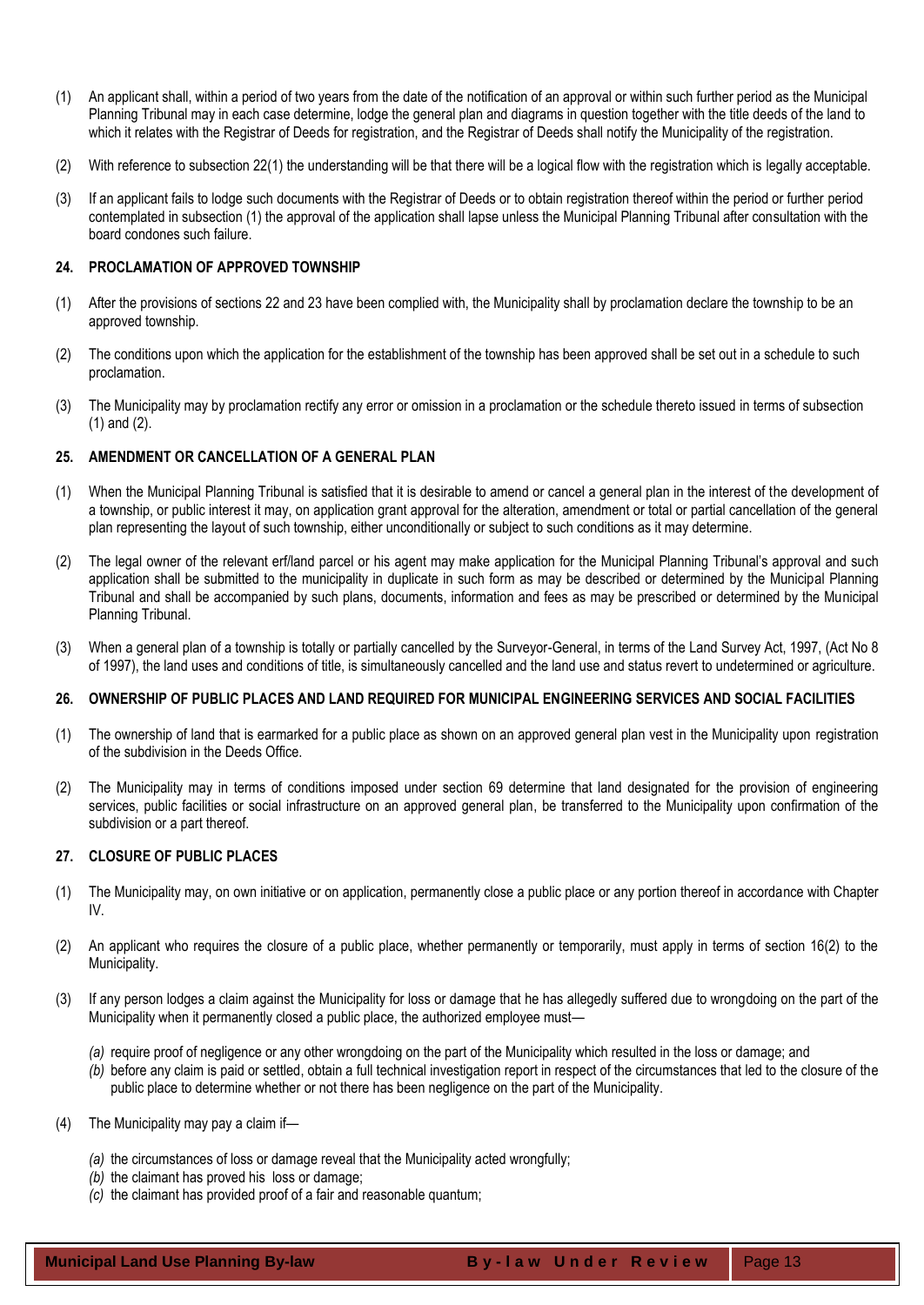- *(d)* no claim has been made and paid by personal insurance covering the same loss; and
- *(e)* any other relevant additional information as requested by the authorized employee has been received.
- (5) The ownership of the land comprised in any public place or portion thereof that is permanently closed in terms of this section continues to vest in the Municipality, unless the Municipality determines otherwise.
- (6) The Municipal Manager may, without complying with Chapter IV, temporarily close a public place—
	- *(a)* for the purpose of, or pending, the construction, reconstruction, maintenance or repair of the public place;
	- for the purpose of, or pending, the construction, erection, laying, extension, maintenance, repair or demolition of any building, structure,
	- *(b)* works or service alongside, on, across, through, over or under the public place;
	- *(c)* if the street or place is in a state that is dangerous to the public;
	- *(d)* by reason of an emergency or public event that requires special measures for the control of traffic or special provision for the accommodation of crowds; or
	- *(e)* for any other reason that renders the temporary closing of the public place necessary or desirable.
- (7) The Municipality must notify the Surveyor-General of an approval in terms of subsection (1), and the Surveyor-General must endorse the records of the Surveyor-General's office to reflect the closure of the public place.

#### <span id="page-13-0"></span>**28. SERVICES ARISING FROM TOWNSHIP ESTABLISHMENT**

- (1) Subsequent to the approval of an application for township establishment in terms of this By-law, the owner of any land parcel originating from the township establishment must―
	- *(a)* allow without compensation that the following be conveyed across his land parcel in respect of other land parcels originating from the township establishment:
		- (i) gas mains;
		- (ii) electricity cables;
		- (iii) telephone cables;
		- (iv) television cables;
		- (v) other electronic infrastructure;
		- (vi) main and other water pipes;
		- (vii) foul sewers;
		- (viii) storm water pipes; and
		- (ix) ditches and channels;
		- (x) public roads
	- *(b)* allow the following on his land parcel if considered necessary and in the manner and position as may be reasonably required by the Municipality:
		- (i) surface installations such as mini-substations;
		- (ii) meter kiosks; and
		- (iii) service pillars;
	- *(c)* allow access to the land parcel at any reasonable time for the purpose of constructing, altering, removing or inspecting any works referred to in sub-sections *(a)* or *(b)*; and
	- *(d)* receive material or permit excavation on the land parcel as may be required to allow use of the full width of an abutting street and to provide a safe and proper slope to its bank necessitated by differences between the level of the street as finally constructed and the level of the land parcel, unless he elects to build retaining walls to the satisfaction of, and within a period to be determined by, the Municipality.
- (2) The rights created in subsection (1)(a) and (b) must be secured by a servitude registered in the deeds office if the services are not conveyed within the building lines applicable to the land.

## <span id="page-13-1"></span>**29. CERTIFICATION BY MUNICIPALITY**

- (1) A person may not apply to the Registrar of Deeds to register the transfer of a land parcel, unless the Municipality has issued a certificate in terms of this section.
- (2) The Municipality may not issue a certificate to transfer a land parcel in terms of any law, or in terms of this By-law, unless the owner furnishes the Municipality with―
	- *(a)* a conveyancer's certificate confirming that money due by the transferor of land to an owners' association established in respect of that land has been paid, or that provision has been made to the satisfaction of the owners' association for the payment thereof;
	- *(b)* proof of payment of any contravention penalty or proof of compliance with an instruction in a compliance notice issued in terms of Chapter VIII;
	- *(c)* proof that the land use and buildings constructed on the land parcel comply with the requirements of the land use scheme;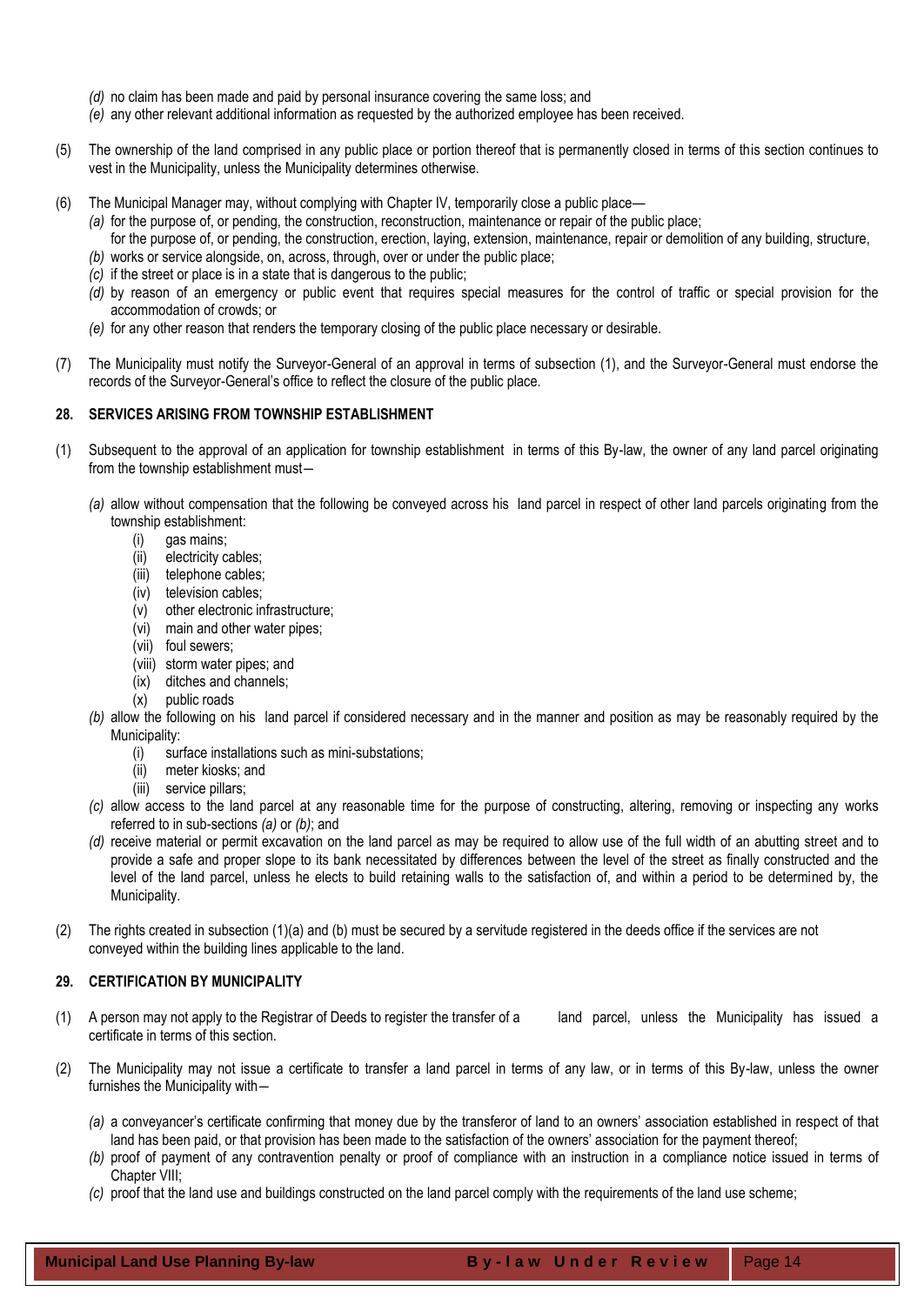- *(d)* proof that all common property, arising from the subdivision has been transferred to the owners' association as contemplated in section 30(3)*(e*); and
- *(e)* proof that the conditions of approval that must be complied with before the transfer of erven have been complied with in all respects.

## <span id="page-14-0"></span>**30. OWNERS' ASSOCIATIONS**

- (1) The Municipality may, when approving an application for a subdivision of land, impose conditions relating to the compulsory establishment of an owners' association by the applicant for an area determined in the conditions.
- (2) An owners' association that comes into being by virtue of subsection (1) is a juristic person and must have a constitution.
- (3) The constitution of an owners' association must be approved by the Municipality before the transfer of the first land parcel and must provide for―
	- *(a)* the owners' association to formally represent the collective mutual interests of the area, suburb or neighbourhood set out in the constitution in accordance with the conditions of approval;
	- *(b)* control over and maintenance of buildings, services or amenities arising from the subdivision;
	- *(c)* the regulation of at least one yearly meeting with its members;
	- *(d)* control over the design guidelines of the buildings and erven arising from the subdivision;
	- *(e)* the ownership by the owners' association of all common property arising from the subdivision, including—
		- (i) private open spaces;
			- (ii) private roads;
			- (iii) private places; and
		- (iv) land required for services provided by the owners' association;
	- *(f)* enforcement of conditions of approval or management plans;
	- *(g)* procedures to obtain the consent of the members of the owners' association to transfer an erf in the event that the owners' association ceases to function;
	- *(h)* the implementation and enforcement by the owners' association of the provisions of the constitution.
- (4) The constitution of an owners' association may have other objects as set by the association but may not contain provisions that are in conflict with any law.
- (5) An owners' association may amend its constitution when necessary, but if an amendment affects the Municipality or a provision referred to in subsection (3), the amendment must also be approved by the Municipality.
- (6) An owners' association that comes into being by virtue of subsection (1)―
	- *(a)* has as its members all the owners of land parcels originating from the subdivision and their successors in title, who are jointly liable for expenditure incurred in connection with the association; and
	- *(b)* is upon registration of the first land parcel automatically constituted.
- (7) The design guidelines contemplated in subsection (3)*(d)* may introduce more restrictive development rules than the rules provided for in the land use scheme.
- (8) If an owners' association fails to meet any of its obligations contemplated in subsection (3) and any person is, in the opinion of the Municipality, adversely affected by that failure, the Municipality may take appropriate action to rectify the failure and recover from the members referred to in subsection (6)*(a)* the amount of any expenditure incurred by it in respect of those actions.
- (9) The amount of any expenditure so recovered is, for the purposes of subsection (8), considered to be expenditure incurred by the owners' association.

## <span id="page-14-1"></span>**31. OWNERS' ASSOCIATION CEASES TO FUNCTION**

- (1) If an owners' association ceases to function or carry out its obligations, the Municipality may―
	- *(a)* take steps to instruct the association to hold a meeting and to reconstitute itself;
	- *(b)* subject to the amendment of the conditions of approval, remove the obligation to establish an owners' association; or
	- *(c)* subject to the amendment of title conditions pertaining to the owners' association, remove any obligations in respect of an owners' association.
- (2) In determining which option to follow, the Municipality must have regard to―
	- *(a)* the purpose of the owners' association;
	- *(b)* who will take over the maintenance of infrastructure for which the owners' association is responsible; and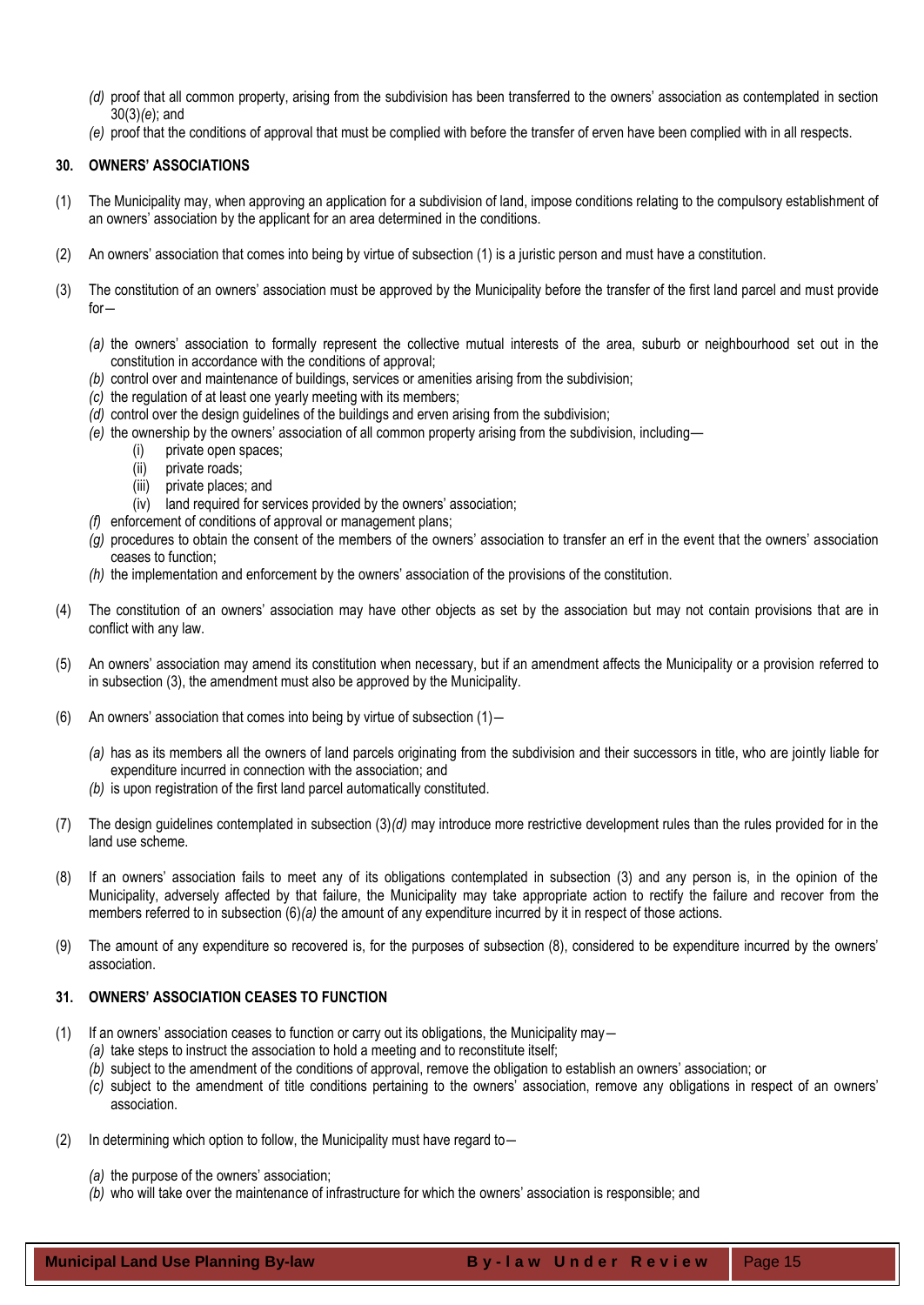*(c)* the effect of the dissolution of the owners' association on the members and the community concerned.

## <span id="page-15-0"></span>**32. SUBDIVISION OR CONSOLIDATION OF LAND PARCELS**

- (1) No person may subdivide or consolidate land without the approval of the Municipality in terms of section 16(2).
- (2) An applicant must demonstrate that each subdivision can be adequately served with civil engineering services and acceptable access to a public street or right of way, as part of the submission of a subdivision application.
- (3) A copy of the approval must accompany the diagram that is submitted to the Surveyor-General's office.
- (4) If a Municipality approves a subdivision or consolidation, the applicant must submit a diagram to the Surveyor-General for approval, including proof to the satisfaction of the Surveyor-General of—
	- *(a)* the decision to approve the subdivision or consolidation;
	- *(b)* the conditions of approval contemplated in section 69; and
	- *(c)* the approved subdivision or consolidation plan.
- (5) If a Municipality approves a subdivision or consolidation, the Municipality must amend the land use scheme in terms of Chapter IV and, where applicable, the register accordingly.

## <span id="page-15-1"></span>**33. EXTENSION OF VALIDITY PERIODS FOR SUBDIVISION AND CONSOLIDATION**

- (1) Subject to subsection (2), an approved subdivision or consolidation of land parcels lapses if the subdivision or consolidation is not registered in terms of the Deeds Registries Act within three years of the date of the approval of the subdivision or consolidation.
- (2) If the subdivision or consolidation of land parcels forms part of land development that has been approved in terms of this By-law subject to longer validity periods, the applicant may apply for an extension of the period referred to in subsection (1).
- (3) If the Municipality approves an extension contemplated in subsection (2), the extended period together with the period contemplated in subsection (1) may not exceed five years.
- (4) If an approval of a subdivision or consolidation lapses in terms of subsection (1)—
	- *(a)* the Municipality must—
		- (i) amend the land use scheme and, where applicable, the register accordingly; and
		- (ii) notify the Surveyor-General accordingly; and
	- *(b)* the Surveyor-General must endorse the records of the Surveyor-General's office to reflect the notification that the subdivision/consolidation has lapsed.

## <span id="page-15-2"></span>**34. REQUIREMENTS FOR AMENDMENT, SUSPENSION OR REMOVAL OF RESTRICTIVE CONDITIONS OF TITLE**

- (1) The Municipality may, on its own initiative or on application in terms of section 16(2), by notice in the *Provincial Gazette* amend, suspend or remove a restrictive condition.
- (2) The Municipality may amend, suspend or remove a restrictive condition—
	- *(a)* permanently;
	- *(b)* for a period specified in the notice; or
	- *(c)* subject to conditions specified in the notice.
- (3) In addition to the procedures set out in Chapter IV, the owner must―
	- *(a)* submit the original title deed to the Municipality or a certified copy thereof; and
	- *(b)* where applicable, submit the bondholder's consent to the application.
- (4) The Municipality must cause a notice of an application in terms of subsection (1) to be served on―
	- *(a)* all organs of state that may have an interest in the title deed restriction;
	- *(b)* every holder of a bond encumbering the land;
	- *(c)* a person whose rights or legitimate expectations will materially and adversely be affected by the approval of the application; and
	- *(d)* all persons mentioned in the title deed for whose benefit the restrictive condition applies.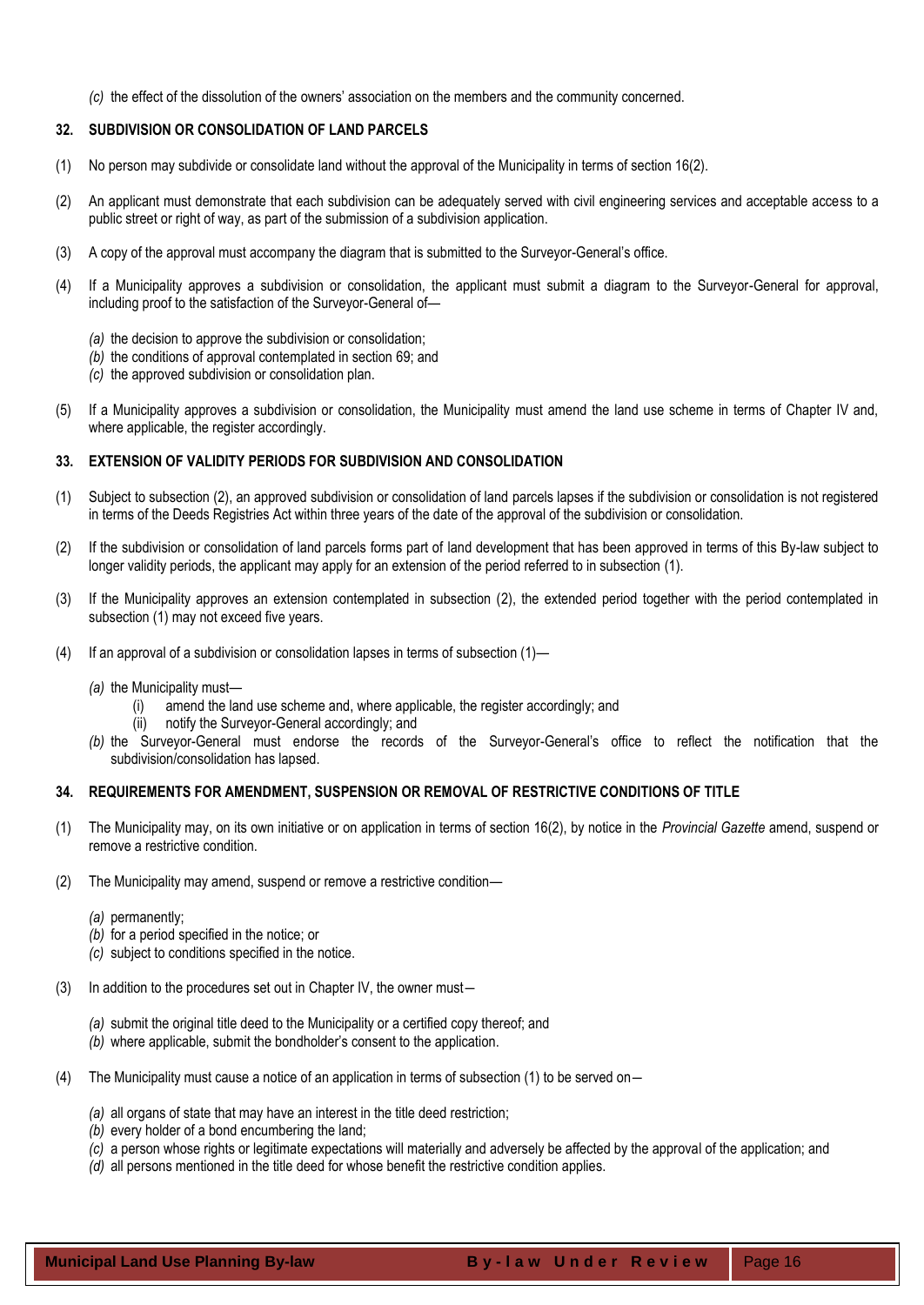- (5) When the Municipality considers the removal, suspension or amendment of a restrictive condition, the Municipality must have regard to the following:
	- *(a)* the financial or other value of the rights in terms of the restrictive condition enjoyed by a person or entity, irrespective of whether these rights are personal or vest in the person as the owner of a dominant tenement;
	- *(b)* the personal benefits which accrue to the holder of rights in terms of the restrictive condition;
	- *(c)* the personal benefits which will accrue to the person seeking the removal of the restrictive condition, if it is amended, suspended or removed;
	- *(d)* the social benefit of the restrictive condition remaining in place in its existing form;
	- *(e)* the social benefit of the amendment, suspension or removal of the restrictive condition;
	- *(f)* whether the amendment, suspension or removal of the restrictive condition will completely remove all rights enjoyed by the beneficiary or only some of those rights; and
	- *(g)* that due consideration be given to the potential impact that the suspension or removal of a restrictive condition will have on the provision of municipal services. (The municipality retains the right to require the submission of services reports and/or traffic impact studies if it is suspected that such services can be adversely affected by the approval of an application.)

## <span id="page-16-0"></span>**35. ENDORSEMENTS IN CONNECTION WITH AMENDMENT, SUSPENSION OR REMOVAL OF RESTRICTIVE CONDITIONS**

- (1) The applicant must, after the amendment, suspension or removal of a restrictive condition by notice in the *Provincial Gazette* as contemplated in section 34(1), submit the following to the Registrar of Deeds:
	- *(a)* the original title deed;
	- *(b)* the original letter of approval; and
	- *(c)* a copy of the notification of the approval.
- (2) The Registrar of Deeds and the Surveyor-General must, after the amendment, suspension or removal of a restrictive condition, make the appropriate entries in, and endorsements on, any relevant register, title deed, diagram or plan in their respective offices or submitted to them, to reflect the amendment, suspension or removal of the restrictive condition.

## **CHAPTER IV – APPLICATION PROCEDURES**

## <span id="page-16-2"></span><span id="page-16-1"></span>**36. PROCEDURES FOR APPLICATIONS**

- (1) An applicant must comply with the procedures in this Chapter and, where applicable, the specific procedures provided for in Chapter III of this By-law, all applications must be consistent and give effect to Chapter 2 of the Spatial Planning and Land Use Management Act.
- (2) The application procedures are distinctive to the different types of applications referred to in section 16.
- (3) Category 1 and 2 applications as contemplated in section 16(2) should be submitted to the Municipality
- (4) Category 1 applications must be submitted with a comprehensive application.
- (5) Category 2 applications must be submitted with an abridged application.

## <span id="page-16-3"></span>**37. PRE-APPLICATION CONSULTATION**

- (1) The Municipality will require an owner of land who intends to submit an application or his agent to meet with the authorized employee(s) for a pre-application consultation before he submits an application to the Municipality in order to determine the information to be submitted with the application.
	- *(a)* Township establishments
	- *(b)* Rezoning with special use
	- *(c)* Traffic Impact Studies
	- *(d)* Environmental Impact Studies ( with relevant Authority)
	- *(e)* Amendment of the Spatial Development Framework
	- *(f)* Any other application where the Municipality deem necessary.
- (2) The Municipality may make guidelines for determining whether an application requires a pre-application consultation, the nature of the information that is required, the employees from the Municipality or other organs of state that must attend the meeting and the procedures to be followed.
- (3) The Municipality must keep minutes of the proceedings of a pre-application consultation.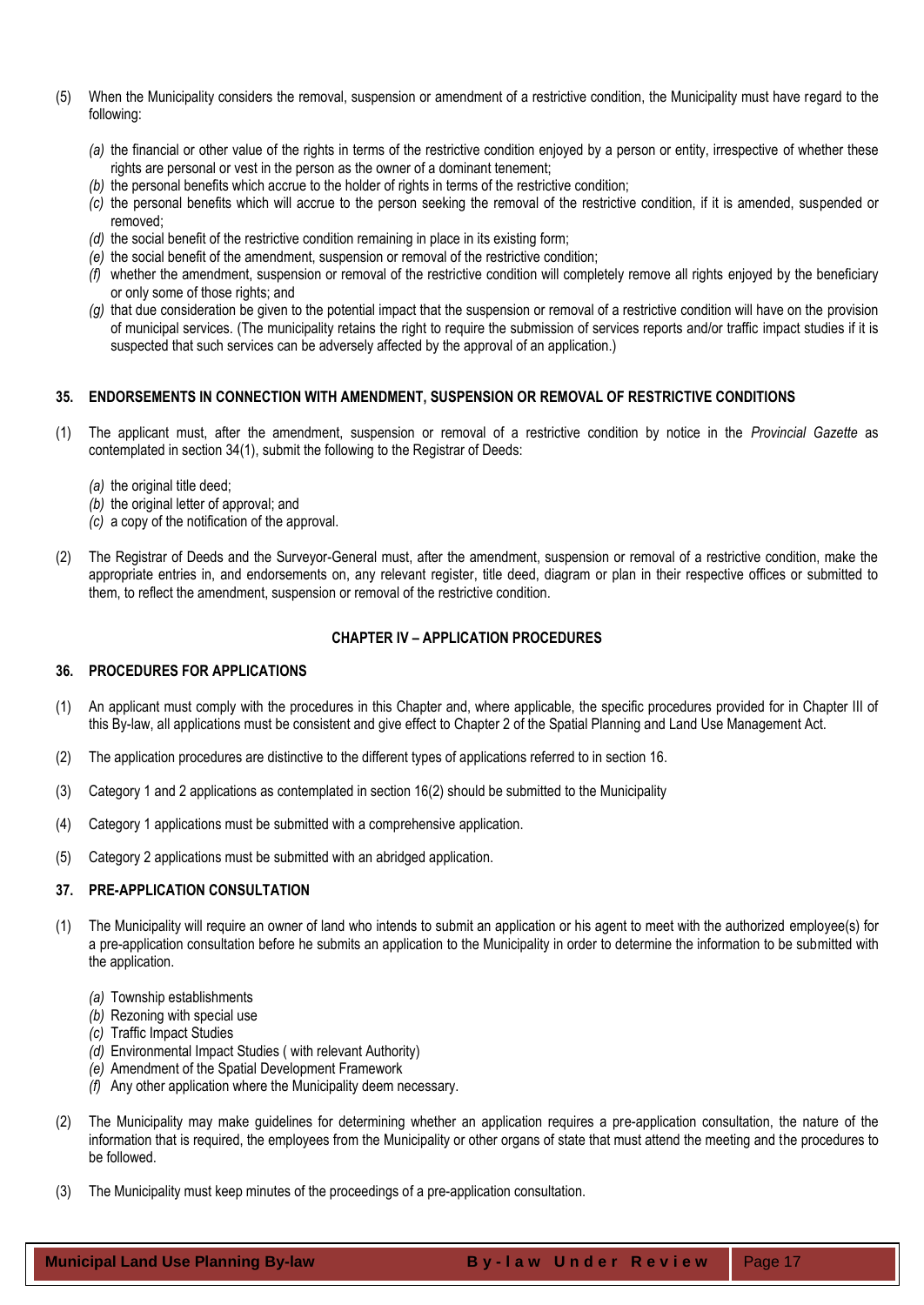(4) The Municipality must also allow consultation on the behest of the applicant or his agent with regards to subsection (1), (2) and (3).

## <span id="page-17-0"></span>**38. INFORMATION REQUIRED**

- (1) An application contemplated in section 16, must be accompanied by the following documents:
	- *(a)* a comprehensive or abridged application form, as contemplated in Annexure A and B, completed and signed by the applicant;
	- *(b)* if the applicant is an agent, a power of attorney authorising the applicant to make the application on behalf of the owner;
	- *(c)* if the owner of the land is a company, close corporation, trust, body corporate or home owners' association, proof that the person is authorized to act on behalf of the company, close corporation, trust, body corporate or a home owners' association;
	- *(d)* the relevant bondholder's consent;
	- *(e)* a comprehensive motivation for all applications, based on the criteria for consideration of the application referred to in section 70;
	- *(f)* proof of payment of application fees;
	- *(g)* a full copy of the title deeds indicating all existing title conditions in current and historic title deeds;
	- *(i)* if required by the Municipality, a conveyancer's certificate indicating that no restrictive condition in respect of the application is contained in the title deeds;
	- *(j)* where applicable, the minutes of any pre-application consultations and
	- *(k)* should any other legislation or authority require any other actions, proof of compliance to such prerequisites must be attached to the application.
- (2) Additional to the application form as contemplated in subsection (1)(a) the following plans and maps must form part of a comprehensive application, unless the Municipality has, in writing, indicated differently:
	- *(a)* Orientation locality map;
	- *(b)* Land Use Scheme Zoning extract;
	- *(c)* Land use map;
	- *(d)* Detail layout map;
	- *(e)* Site development plan;
	- *(f)* Aerial photograph;
	- *(g)* Extract of Approved Spatial Development Frameworks;
	- *(h)* Services reports regarding civil engineering services, electrical services;
	- *(i)* Traffic impact study (already certified as accurate by the relevant authorities);
	- *(j)* Environmental Impact Assessment (already certified as accurate by the relevant authorities);
- (3) Additional to the application form as contemplated in subsection (1)(a) the following plans and maps must form part of an abridged application, unless the Municipality has, in writing, indicated differently:
	- *(a)* Orientation locality map;
	- *(b)* Basic layout map
	- *(c)* Land Use Scheme Zoning extract;
	- *(d)* Extract of Approved Spatial Development Frameworks;
	- *(e)* Proposed Conditions of Establishment and of Title (in the event of applications for township establishment); and
	- *(f)* Schedule of proposed new street names (in the event of applications for township establishment).
- (4) The Municipality may add or remove any information requirements for a particular application as recorded in the pre-application consultation contemplated in section 37.
- (5) The Municipality may make guidelines regarding the submission of additional information and procedural requirements.

## <span id="page-17-1"></span>**39. APPLICATION STANDARDS**

- (1) Applications that do not comply with the provisions of this section are deemed to be incomplete, and must be handled in terms of section 43.
- (2) An orientation locality map should be at least clearly readable A3 sized map indicating the application area in relation to the surrounding properties and must include the following basic details:
	- *(a)* True north, scale, key and heading "Orientation Locality Map";
	- *(b)* The approximate location of the land parcel involved in the application, relative to the nearest town for farming areas and the
	- *(c)* immediate residential neighbourhoods for urban areas;
	- *(d)* Boundary of the Local Municipality, including the names of adjacent Local Municipality for applications near the border of the
	- *(e)* aforementioned;
	- *(f)* Roads, indicated whether they are main roads, highways, national roads or provincial roads if near or adjacent to the application area;
	- *(g)* Size and location of the particular portion applicable to the application and;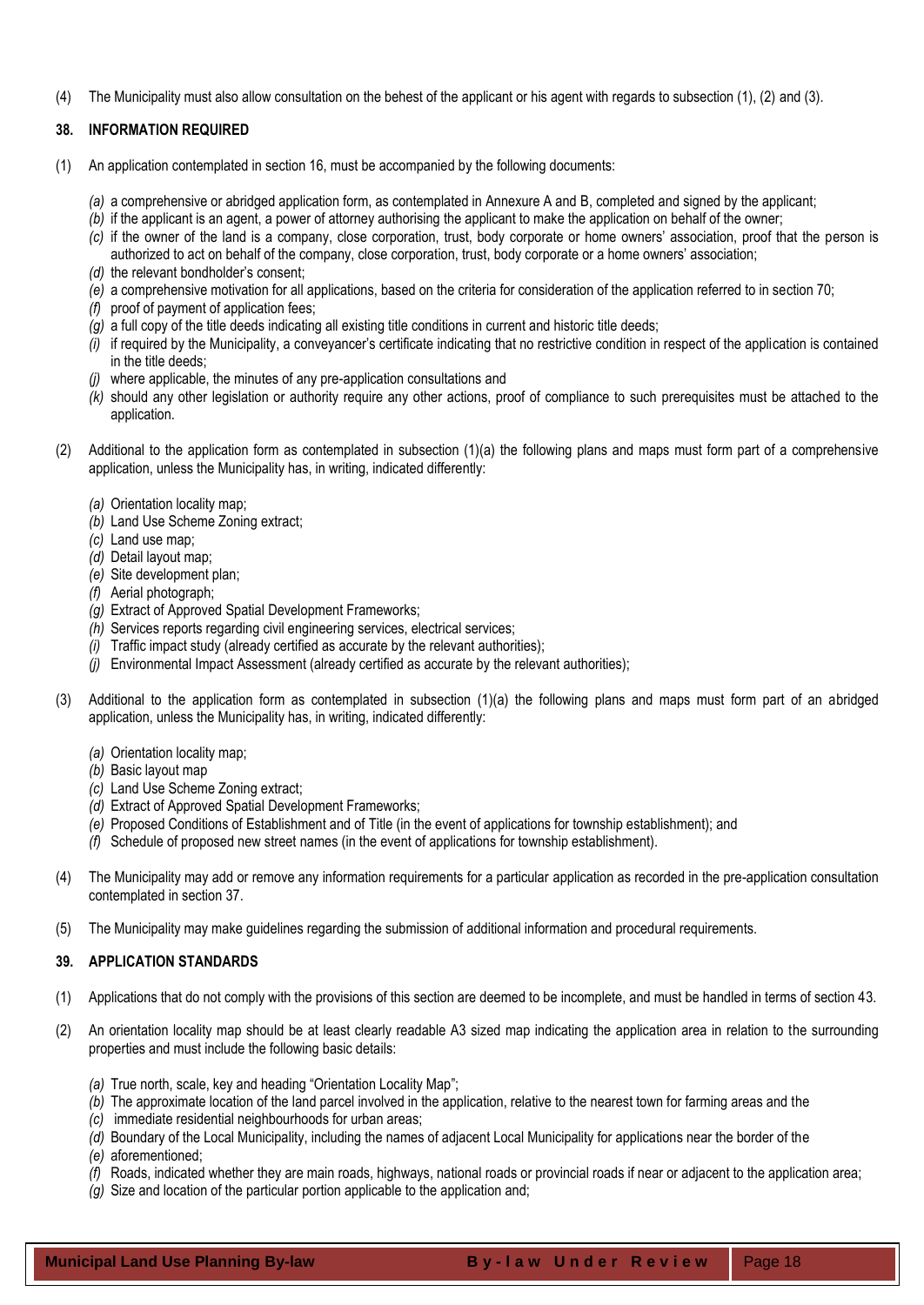- *(h)* Any other applicable particulars to give more clarity to the application.
- (3) A basic layout map of at least 1:2000 in scale must include the following details:
	- *(a)* True north, scale, key and heading "Basic Layout Map";
	- *(b)* Erf boundaries, street names (if applicable), including neighbouring erf or farm numbers.
	- *(c)* The location of existing buildings on the application area and surrounding properties, if the application has an influence on them.
	- *(d)* Detail regarding the proposed development, including proposed subdivision and consolidation boundaries.
	- *(e)* Detail regarding relative internal engineering services.
	- *(f)* Any physical restrictions on the land parcel or neighbouring land parcels that might influence the application (if applicable).
	- *(g)* The maximum, minimum, ruling and average erf sizes of the proposed erven.
	- *(h)* Any other applicable particulars to give more clarity to the application.
- (4) A Land Use Scheme zoning map extract of at least 1:2000 in scale must include an extract of the municipality's official land use scheme map with the following detail:
	- *(a)* The scale, true north, key and heading "Land Use Scheme Zoning Map Extract";
	- *(b)* All land parcels and existing zonings thereof within a radius of 500m from the outside boundary of the application area, as well as of all undeveloped land parcels (vacant) for applications within Urban Areas and;
	- *(c)* All land parcels and existing zonings of adjacent farms for applications within Rural Areas.
- (5) A land use map of at least 1:2000 in scale must be included where the existing land uses differ from the relative zonings of the application area, or if it is requested by the municipality. A land use map must include the following:
	- *(a)* The scale, true north, key and heading "Land Use Map";
	- *(b)* All existing land uses found within a radius of 500m from the outside boundary of the application area, as well as all undeveloped land parcels for applications within Urban Areas and;
	- *(c)* All land parcels and existing land uses of adjacent farms for applications within Rural Areas.
- (6) A detail layout map must be included for any application that necessitates such detail for consideration. A detailed map must be at least on a 1:2000 scale and must indicate at least the following details:
	- *(a)* The scale, true north, key and heading "Detail Layout Map";
	- *(b)* The Detail Layout plan must indicate the map number and all amendments shall have consecutive numbers.
	- *(c)* Contours with 1m or 2m height differences up to the outside of the Layout boundary.
	- *(d)* A slope analysis in accordance with civil engineering regulations in terms of roads and buildings.
	- *(e)* 1:50 year and or 1:100 year flood-line signed on the plan by a practising registered professional engineer. If neither flood-line is applicable this must also be indicated on the plan.
	- *(f)* Other physical restrictions that might influence the layout (e.g. hills, valleys, wetlands, rivers, rocky outcrops).
	- *(g)* All existing services within and surrounding the application area.
	- *(h)* All existing surrounding social amenities with catchment area using network analyses in accordance with the minimum standards for social amenities.
	- *(i)* Road layout on adjacent land parcels.
	- *(j)* The proposed erven.
	- *(k)* The maximum, minimum, ruling and average erf sizes of the proposed erven.
	- *(l)* Sufficient measurements to indicate the sizes of the proposed erven.
	- *(m)* The erven numbered consecutively.
	- *(n)* The name of the person or firm that prepared the layout, including Professional Registration number.
	- *(o)* If contours, indicated on the map, were prepared by another person or firm, the particular registered professional engineer should also be mentioned.
	- *(p)* Co-coordinates together with grid references if requested.
	- *(q)* The proposed new streets names for new township establishments.
	- *(r)* A list of the proposed zonings distinguished by means of different colours, the colour code shall be in accordance with the scheme regulations, indicating the different uses, amount of erven for each use, areas per use and areas expressed as a percentage of the total area of the subdivision. The surface area shall be expressed in m² or hectares.
- (7) A site development plan must be included for any application that can have an influence on interested and affected parties and must include the following:
	- *(a)* The scale, true north, key and heading "Site Development Plan";
	- *(b)* Existing buildings/structures on the land parcel and on directly adjacent land parcels.
	- *(c)* All existing services within and surrounding the application area.
	- *(d)* All proposed buildings/structures, building lines, building restrictions, access, formal and informal thoroughfares, parking bays, landscaped areas and any other detail that can give more clarity to the application.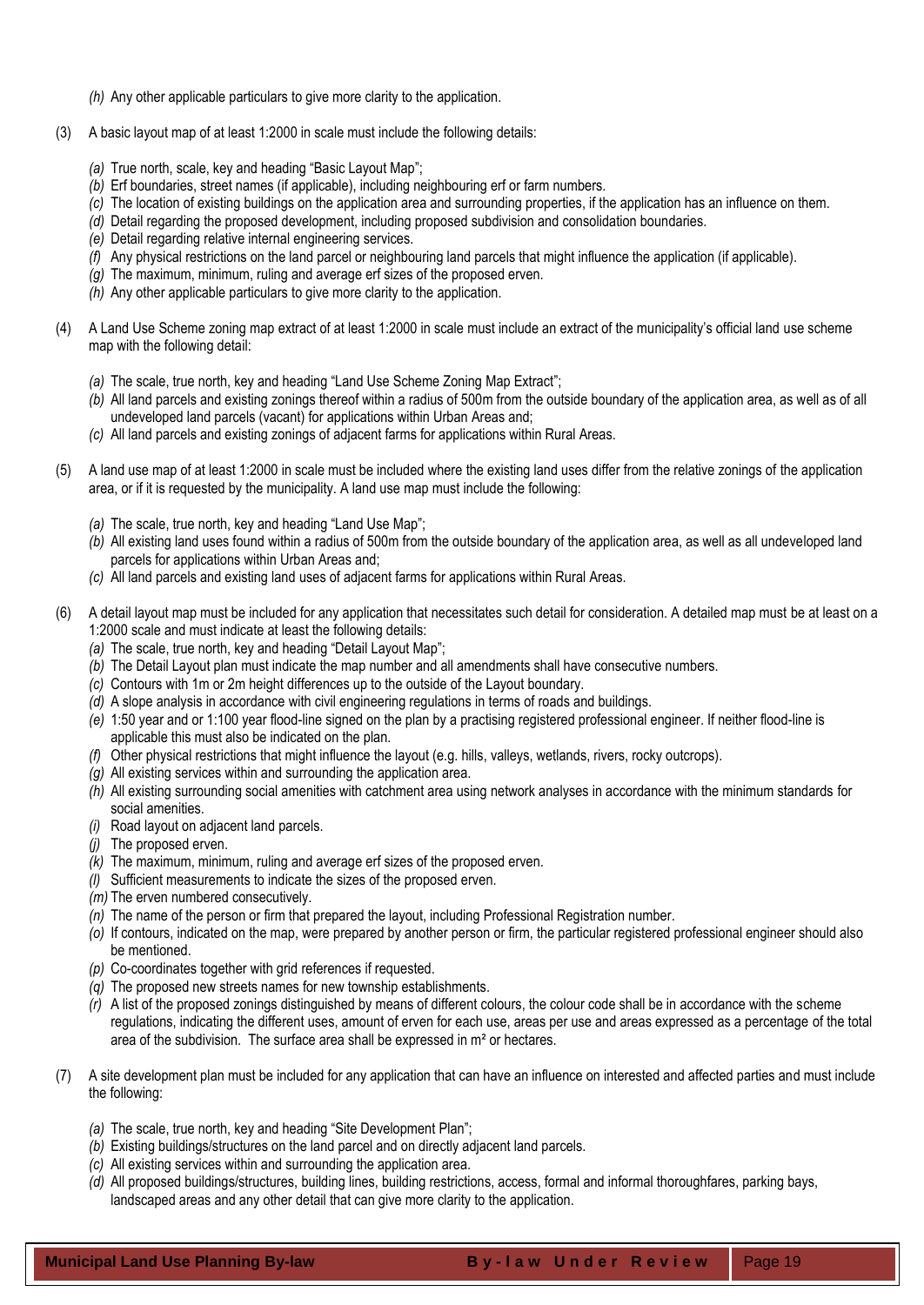- (8) An aerial photograph should accompany a detailed layout plan on the same scale, with the layout over-lay on it.
- (9) All maps should be compiled using the Hartebeesthoek 1994 coordinate system for town level maps and Lambert Conical Conform with the appropriate standard parallels for municipal level maps.
- (10) All maps and plans must be printed in colour with a minimum dot per inch (dpi) of 300.
- (11) All maps and plans for e-lodgement must be uploaded in pdf format with a minimum dot per inch (dpi) of 300.
- (12) All text documents for e-lodgement must be uploaded in pdf format with a minimum dot per inch (dpi) of 150.
- (13) The municipality can at any time insist on adding details to application standards if the application necessitates such detail for consideration, in accordance with section 43.

#### <span id="page-19-0"></span>**40. APPLICATION FEES**

- (1) An applicant must pay the application fees determined by the Municipality before submitting an application in terms of this By-law.
- (2) Application fees that are paid to the Municipality are non-refundable and proof of payment of the application fees must accompany an application.

## **41. GROUNDS FOR REFUSING TO ACCEPT APPLICATION**

- <span id="page-19-1"></span>(1) The Municipality may refuse to accept an application if—
	- *(a)* the Municipality has already decided on the application;
	- *(b)* the municipality is already in the process of considering another application involving one or more of the subject properties, without such former application having been officially withdrawn by the applicant;
	- *(c)* there is no proof of payment of the applicable fees;
	- *(d)* the application is not in the form required by the Municipality or does not contain the documents required for the submission of the application as set out in section 38;
	- *(e)* the application documentation contains misrepresentations that may impact on the meaningful consideration of the application.
	- *(f)* Simultaneous applications for Amendment of the SDF and Rezoning / Township Establishments

## <span id="page-19-2"></span>**42. RECEIPT OF APPLICATION AND REQUEST FOR FURTHER INFORMATION, DOCUMENTATION, PLANS OR ADDITIONAL FEES**

- (1) The Municipality must—
	- *(a)* record the receipt of an application, in writing or by affixing a stamp on the application, on the day of receipt; and
	- *(b)* notify the applicant in writing of any outstanding information, documentation, plans or additional fees that it requires within 7 days of receipt of the application.
- (2) If the Municipality fails to notify the applicant as contemplated in subsection (1)*(b)* the applicant may appeal against failure to confirm application is complete.

## <span id="page-19-3"></span>**43. PROVISION OF FURTHER INFORMATION, DOCUMENTATION OR PLANS AND PAYMENT OF FEES**

- (1) The applicant must provide the Municipality with the requested information, documentation or plans or payment of the requested additional fees contemplated in section 42(1)*(b)* for the completion of the application within 14 days of the request therefor or within the further period agreed to between the applicant and the Municipality.
- (2) The Municipality may refuse to consider the application if the applicant fails to provide the requested information, documentation or plans or pay the additional fees within the periods contemplated in subsection (1).
- (3) The Municipality must notify the applicant in writing of a refusal to consider an application under subsection (2) and must close the application.
- (4) An applicant has no right of appeal to the Appeal Authority in respect of a decision contemplated in subsection (2) to refuse to consider the application.
- (5) If an applicant wishes to continue with an application that the Municipality refused to consider in terms of subsection (2), the applicant must apply again and pay the applicable application fees.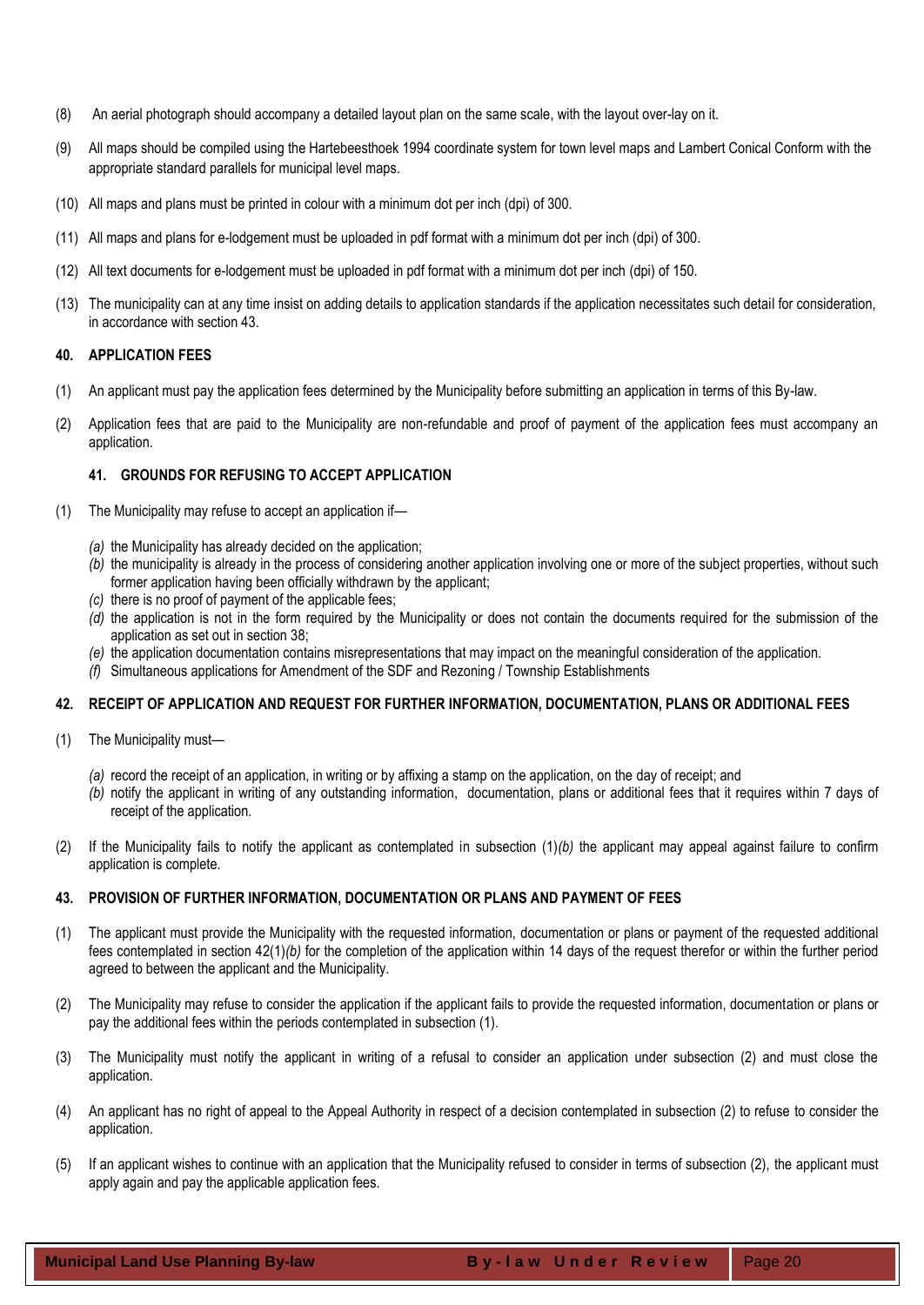## <span id="page-20-0"></span>**44. CONFIRMATION OF COMPLETE APPLICATION**

- (1) The Municipality must notify the applicant in writing that the application is complete within 7 days of receipt of the requested information, documentation or plans or additional fees required by it under section 42(1) or if further information is required as a result of the additional information received.
- (2) If the Municipality fails to notify the applicant as contemplated in subsection (1) the applicant may appeal against failure to confirm application is complete.
- (3) If the Municipality notified the applicant that further information is required as contemplated in subsection (1), section 43 applies to the further submission of the information required.

## <span id="page-20-1"></span>**45. WITHDRAWAL OF APPLICATION OR AUTHORIZATION**

- (1) An applicant may, at any time before the Municipality makes a decision, withdraw an application on written notice to the Municipality.
- (2) The owner of land must in writing inform the Municipality if he has withdrawn the authorization given to his former agent.

## <span id="page-20-2"></span>**46 NOTICE OF APPLICATIONS IN TERMS OF INTEGRATED PROCEDURES**

- (1) The Municipality may, on written request and motivation by an applicant, before notice is given of an application, determine that—
	- *(a)* a public notice procedure carried out in terms of another law in respect of the application constitutes public notice for the purpose of an application made in terms of this By-law; or
	- *(b)* public notice of an application made in terms of this By-law may be published in accordance with the requirements for public notice applicable to a related application in terms of another law.
- (2) If a Municipality determines that an application may be published as contemplated in subsection (1)*(b)*, an agreement must be entered into between the Municipality and the relevant organs of state to facilitate the simultaneous publication of notices.
- (3) The Municipality must, within 14 days of having notified the applicant that an application is complete, simultaneously—
	- *(a)* cause public notice of the application to be given in terms of section 48(1); and
		- *(b)* forward a copy of the notice together with the application concerned to every municipal department, service provider and organ of state that has an interest in the application, unless the Municipality has determined that a procedure in terms of another law, as contemplated in subsection (1), is considered to be public notice in terms of this By-law.
		- *(c)* The Municipality may require the applicant to give the required notice of an application in the media.
		- *(d)* If an applicant has published a notice in the media at the request of the Municipality, the applicant must furnish the Municipality with proof that the notice has been published as required.

## <span id="page-20-3"></span>**47. NOTIFICATION OF APPLICATION IN MEDIA**

- (1) The Municipality must, in accordance with this By-law, cause notice to be given in the media for Category 1 applications as contemplated in section 16(2).
- (2) Applications considered by the municipality that will materially affect the public interest or the interests of the community. Must give in notice in a local newspaper. The objectors then receive 30 days to lodge and substantiate their objection.
- (3) Notice of the application in the media must be given by—
	- *(a)* publishing a notice in the *Provincial Gazette;* and
	- *(b)* publishing a notice of the application, in two newspapers with a general circulation in the area concerned, in at least two of the official languages of the Province most spoken in the area concerned in the legal notices section; or
	- *(c)* if there is no newspaper with a general circulation in the area, posting a copy of the notice of application, for at least the duration of the notice period, on the land concerned and on any other notice board as may be determined by the Municipality.

## <span id="page-20-4"></span>**48. SERVING OF NOTICES**

- (1) Notice of an application contemplated in section 47(1), (2) and (3) must be served—
	- *(a)* in accordance with section 115 of the Municipal Systems Act;
	- *(b)* in at least two of the official languages of the Province most spoken in the area concerned; and
	- *(c)* on each person whose rights or legitimate expectations will be affected by the approval of the application.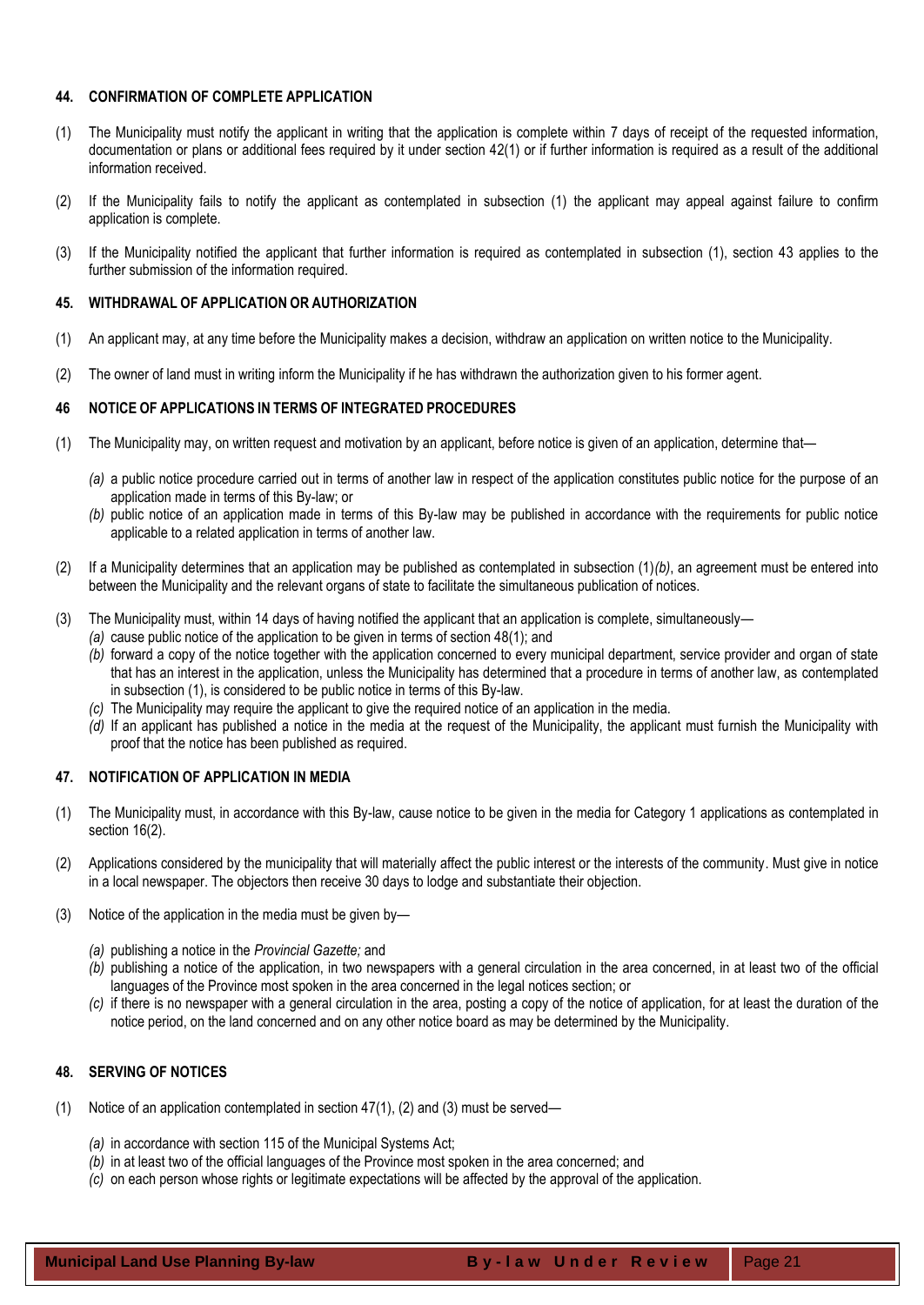- (2) The Municipality must at least cause a notice contemplated in section 49 to be served of the following applications:
	- *(a)* a determination of a zoning contemplated in section 14;
	- *(b)* Township establishment;
	- *(c)* Amendment of a township layout;
	- *(d)* Permanent closure of a public place;
	- *(e)* Consent use;
	- *(f)* A departure from using land for a purpose not provided for in the land use scheme granted on a temporary basis (Section 16(3)(b))
	- *(g)* an application for subdivision or the phasing, amendment or cancellation of a subdivision contemplated in section 16(3)*(c)* and *(k)*  respectively;
	- *(h)* an application for consolidation contemplated in section 16(3)*(d)*; or
	- *(i)* the amendment, deletion or imposition of a condition contemplated in section 16(2) (a) (iii)
- (3) The Municipality may require the serving of a notice as contemplated in this section for any other application made in terms of this By-law and that is not listed in subsection (2).
- (4) The Municipality may require the applicant to attend to the serving of a notice of an application contemplated in subsection (1).
- (5) If an applicant has served a notice at the request of the Municipality, the applicant must furnish the Municipality with proof that the notice has been served as required.
- (6) The date of notification in respect of a notice served in terms of this section—
	- *(a)* when it was served by certified or registered post, is the date of registration of the notice; and
	- *(b)* when it was delivered to that person personally, is the date of delivery to that person;
	- *(c)* when it was left at that person's place of residence or business in the Republic with a person apparently over the age of sixteen years, is the date on which it was left with that person; or
	- *(d)* when it was displayed in a conspicuous place on the property or premises to which it relates, is the date that it is posted in that place.

## <span id="page-21-0"></span>**49. CONTENT OF NOTICE**

- (1) When notice of an application must be given in terms of section 47 or served in terms of section 48 or 50, the notice must—
	- *(a)* provide the full names of the applicant, if authorized representative, the full names and organisation of the representative;
	- *(b)* identify the land or land parcel to which the application relates by giving the property description and the physical address;
	- *(c)* state the intent and purpose of the application;
	- *(d)* state that a copy of the application and supporting documentation will be available for viewing during the hours and at the place mentioned in the notice;
	- *(e)* state the name and contact details of the person to whom comments, objections or representations must be addressed;
	- *(f)* invite members of the public to submit written comments, objections or representations, together with the reasons therefor, in respect of the application;
	- *(g)* state in which manner comments, objections or representations may be submitted;
	- *(h)* state the date by which the comments, objections or representations must be submitted, which date may not be less than 30 days from the date on which the notice was given;
	- *(i)* state that any person who cannot write may during office hours come to an address stated in the notice where a named staff member of the Municipality will assist those persons by transcribing their objections, comments or representations.

## <span id="page-21-1"></span>**50. ADDITIONAL METHODS OF PUBLIC NOTICE**

- (1) The Municipality may, on its own initiative or on request, require the applicant to employ one or more of the following methods to give additional public notice of any application in terms of this By-law:
	- *(a)* displaying a notice contemplated in section 48 of a size of at least 60 centimetres by 42 centimetres on the frontage of the erf or farm portion concerned or at any other conspicuous and easily accessible place on the erf or farm portion, provided that—
		- (i) the notice must be readable from all street or road boundaries and be displayed for a minimum of 30 days during the period that the public may comment on the application; and
		- (ii) the applicant must, within 7 days from the last day of display of the notice, submit to the Municipality—
			- (aa) a sworn affidavit confirming the maintenance of the notice for the prescribed period; and
			- (bb) at least two photos of the notice, one from close up and one where the notice and full extent of a boundary can be seen, where possible;
	- *(b)* convening a meeting for the purpose of informing the affected members of the public of the application;
	- *(c)* broadcasting information regarding the application on a local radio station in a specified language;
	- *(d)* holding an open day or public meeting to notify and inform the affected members of the public of the application;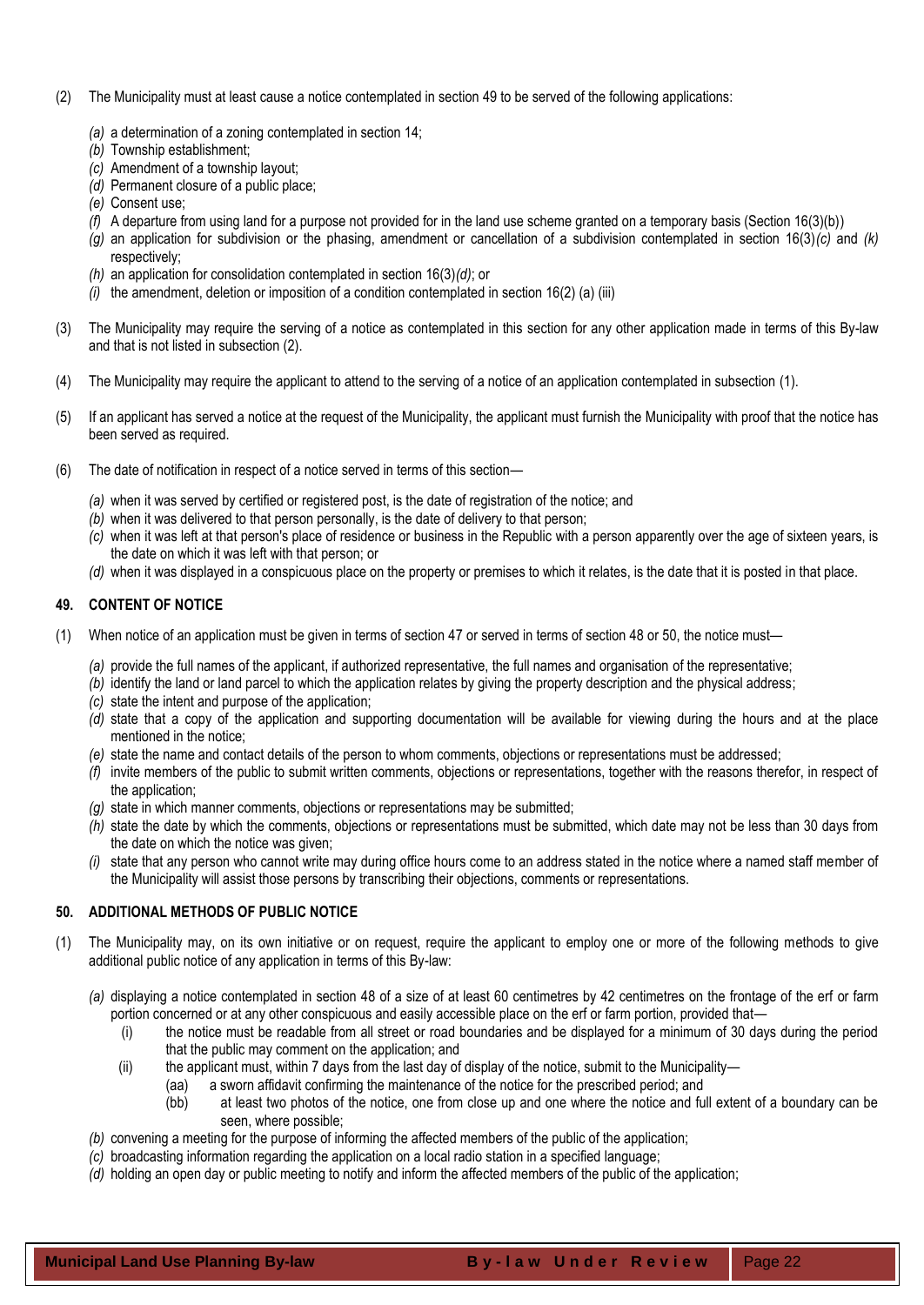- *(e)* provide the municipality with the application in the required electronic format to be published on the Municipality's website for the duration of the period within which the public may comment on the application; or
- *(f)* obtaining letters of consent or objection to the application.
- *(g)* by serving a copy of the notice on every adjoining owner, provided that- (i)the applicant must within 21 days of the last day of notice submit to the municipality a copy of the registered posting delivery
- (2) The Municipality must give additional public notice contemplated in subsection (1) if it considers notice in accordance with sections 46 or 47 to be ineffective or if it expects that the public notice would be ineffective.
- (3) Additional public notice can be given simultaneously with notice given in accordance with sections 46 or 47 or thereafter.
- (4) If an applicant has given additional public notice of an application on behalf of the Municipality, the applicant must provide proof that the additional public notice has been given as required.
- (5) Category 1 applications, as contemplated in section 16(2) must give additional notice in terms of subsection (1)(a) and 1(g).
- (6) Category 2 applications, as contemplated in section 16(2) must give notice in terms of subsection 1(a) and 1(g).

## <span id="page-22-0"></span>**51. REQUIREMENTS FOR PETITIONS**

- (1) All petitions must clearly state—
	- *(a)* the contact details of the authorized representative of the signatories of the petition;
	- *(b)* the full name and physical address of each signatory; and
	- *(c)* the objections, comments or representations and reason therefore.
- (2) Notice to the person contemplated in subsection (1)*(a)* constitutes notice to all the signatories to the petition.

#### <span id="page-22-1"></span>**52. REQUIREMENTS FOR OBJECTIONS, COMMENTS OR REPRESENTATIONS**

- (1) Any person may in response to a notice received in terms of sections 46, 47 or 50 objects, comment or make representations in accordance with this section.
- (2) Any objections, comments or representations received as a result of a notice process must be in writing and addressed to the person mentioned in the notice and must be submitted within the time period stated in the notice and in the manner set out in this section.
- (3) The objections, comments or representations must state the following:
	- *(a)* the name of the person or body concerned;
	- *(b)* the address or contact details at which the person or body concerned will accept notice or service of documents;
	- *(c)* the interest of the body or person in the application; and
	- *(d)* the reason for the objections, comments or representations.
- (4) The reasons for any objections, comments or representations must be set out in sufficient detail in order to—
	- *(a)* indicate the facts and circumstances that explain the objection, comment or representation;
	- *(b)* demonstrate the undesirable effect which the outcome of the application will have; or
	- *(c)* demonstrate any aspect of the application which is not considered consistent with applicable policy.
- <span id="page-22-2"></span>(5) The Municipality must refuse to accept an objection, comment or representation received after the closing date.

## **53. FURNISHING OF COMMENTS AND INFORMATION**

- (1) If a person or government department is required by the Municipality in terms of this by-law to furnish any comment or other information in terms of this by-law, fails to furnish that comment or other information within a period of 60 days from the date on which that comment or other information was so required, that person or body may be deemed to have had no comment or other information to furnish.
- (2) The period of 60 days mentioned in subsection (1) shall not apply to the notice of applications for public comment or objections, where the period mentioned in the notice concerned shall apply.
- (3) The Municipality, MEC or Minister may request Provincial or National Technical Advisory directorates to investigate the refusal or failure of a person or body to furnish comment or information.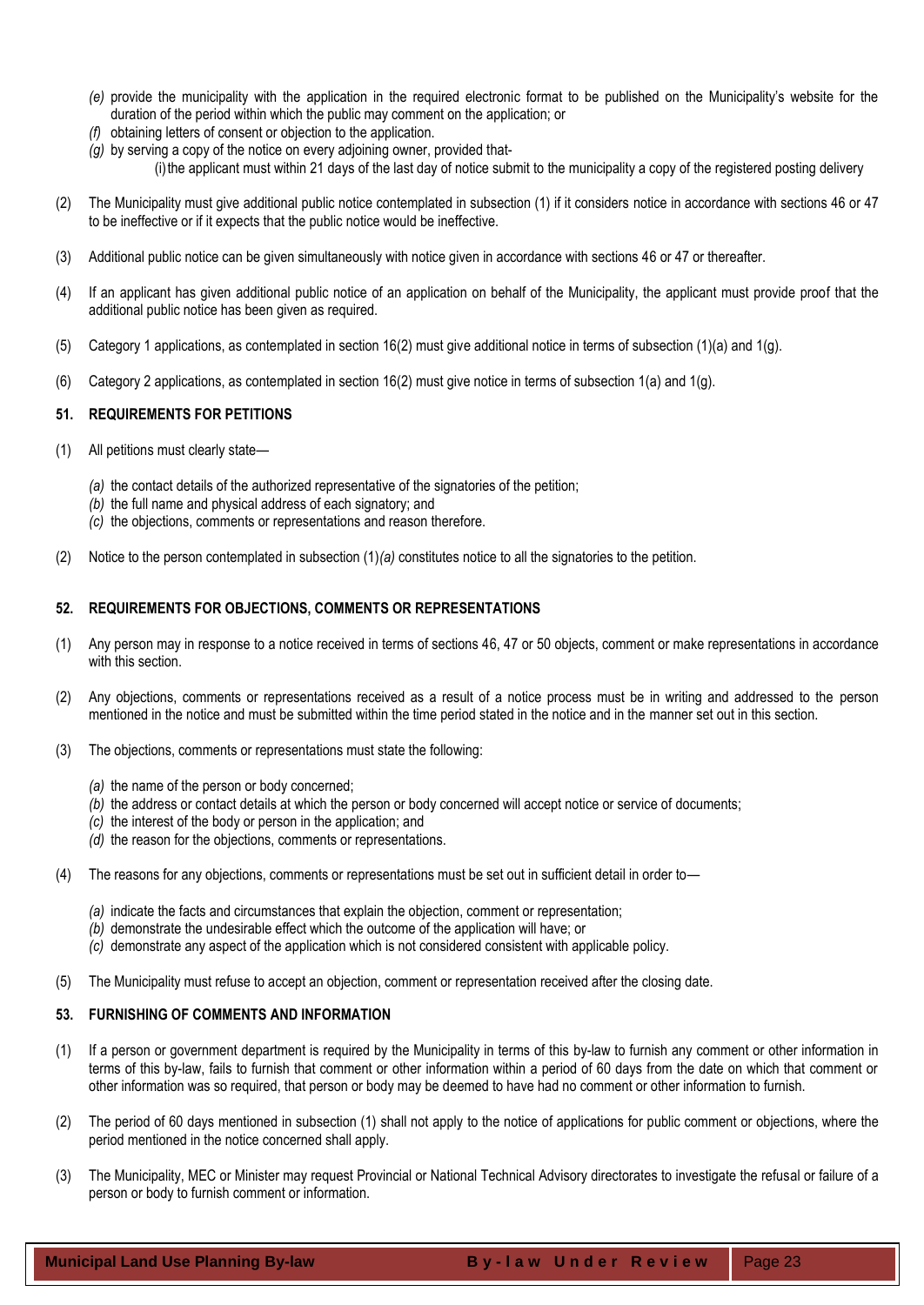## <span id="page-23-0"></span>**54. AMENDMENTS PRIOR TO APPROVAL**

- (1) An applicant may amend his application at any time after notice of the application has been given in terms of this By-law and prior to the approval thereof—
	- *(a)* at the applicant's own initiative;
	- *(b)* as a result of an objection comment or representation made during the notice process; or
	- *(c)* at the request of the Municipality.
- (2) If an amendment to an application is material, the Municipality may require that further notice of the application be given or served in terms of this By-law or that notice of the application be given or served anew and may require that the notice and the application be re-sent to municipal departments, organs of state and service providers for further comment.

## <span id="page-23-1"></span>**55. FURTHER PUBLIC NOTICE**

- (1) The Municipality may require that notice of an application be given again if more than 18 months has elapsed since the first public notice of the application and if the Municipality has not considered the application.
- (2) The Municipality may, at any stage during the processing of the application—
	- *(a)* require notice of an application to be given or served again in terms of section 46, 47 or 50; and
	- *(b)* an application to be re-sent to municipal departments for comment, if new information comes to its attention which is material to the consideration of the application.

## <span id="page-23-2"></span>**56. LIABILITY FOR COST OF NOTICE**

The applicant is liable for the costs of giving and serving notice of an application in terms of sections 46, 47, 50 and 54.

## <span id="page-23-3"></span>**57. RIGHT OF AN APPLICANT TO REPLY**

- (1) Copies of all objections, comments or representations submitted to the Municipality must be given to the applicant within 14 days after the closing date for public comment together with a notice informing the applicant of its rights in terms of this section.
- (2) The applicant may, within a period of 14 days from the date of the provision of the objections, comments or representations, as contemplated in subsection (1), submit a written reply thereto to the Municipality and must serve a copy thereof on all the parties that submitted objections, comments or representations.
- (3) The applicant may, before the expiry of the fourteen-day period referred to in subsection (2), apply to the Municipality for an extension of the period to submit a written reply.
- (4) If the applicant does not submit comments within the period of 14 days, the applicant is considered to have no comment.
- (5) If as a result of the objections, comments or representations submitted to the Municipality additional information regarding the application is required by the Municipality, the information must be supplied within the further period as may be agreed upon between the applicant and the Municipality.
- (6) If the applicant does not provide the additional information within the period contemplated in subsection (5), section 43(2) to (5), read with the necessary changes, applies.

## <span id="page-23-4"></span>**58. WRITTEN ASSESSMENT OF APPLICATION**

(1) An assessment of an application must include a motivation for the recommendation and, where applicable, the proposed conditions of approval.

## <span id="page-23-5"></span>**59. DECISION-MAKING PERIOD**

- (1) If the power to take a decision in respect of an application is delegated to an authorized employee and no integrated process in terms of another law is being followed, the authorized employee must decide on the application within 60 days calculated from—
	- *(a)* the last day of submission of comments, objections or representations if no comments, objections or representations as contemplated in section 49(1)*(h),* were submitted; or
	- *(b)* the last day of the submission of the applicant's reply to comments, objections or representations submitted as contemplated in sections 57(2) and (3); or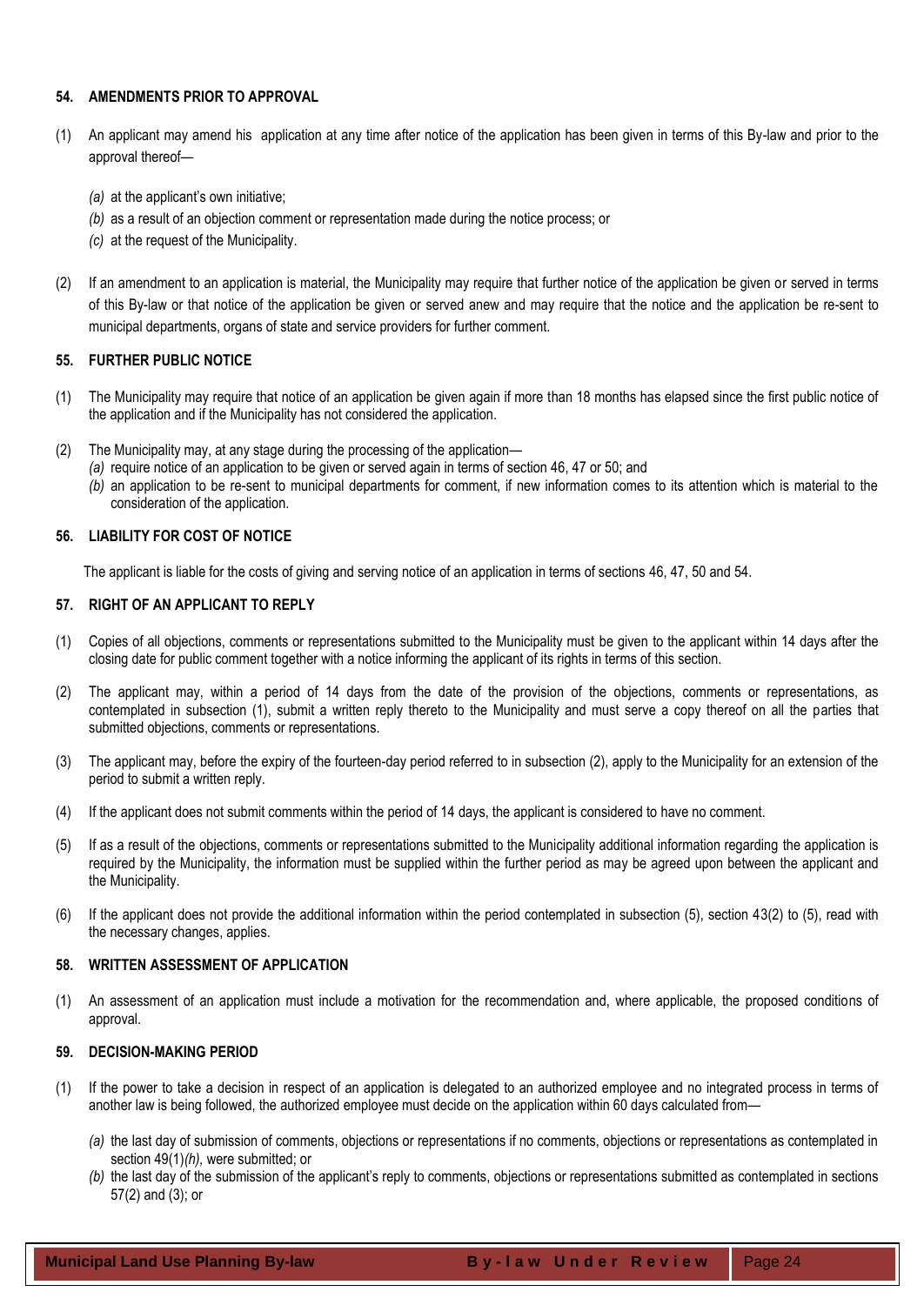- *(c)* the last day of the submission of additional information as contemplated in section 57(5); or
- *(d)* within such further period agreed to between the applicant and the Municipality.
- (2) If the power to take a decision is not delegated to an authorized employee and no integrated process in terms of another law is being followed, the Municipal Planning Tribunal must decide on the application within 120 days calculated from the dates contemplated in subsections (1)*(a)* to *(d).*

#### <span id="page-24-0"></span>**60. FAILURE TO ACT WITHIN TIME PERIOD**

- (1) An applicant may lodge an appeal to the Appeal Authority if the authorized employee or the Municipal Planning Tribunal fails to decide on an application within the period referred to in section 59(1) or (2).
- (2) Subject to sections 43(2) and 44(2), an applicant may not appeal to the Appeal Authority if the authorized employee or the Municipal Planning Tribunal fails to decide on an application due to the fact that all required information to decide on the matter is not available.

#### <span id="page-24-1"></span>**61. POWERS TO CONDUCT ROUTINE INSPECTIONS**

- (1) An employee authorized by the Municipality may, in accordance with the requirements of this section, enter land or a building for the purpose of assessing an application in terms of this By-law and to prepare a written assessment contemplated in section 59.
- (2) When conducting an inspection, the authorized employee may—
	- *(a)* request that any record, document or item be produced to assist in the inspection;
	- *(b)* make copies of, or take extracts from any document produced by virtue of sub-section *(a)* that is related to the inspection;
	- *(c)* on providing a receipt, remove a record, document or other item that is related to the inspection; and
	- *(d)* inspect any building or structure and make enquiries regarding that building or structure.
- (3) No person may interfere with an authorized employee who is conducting an inspection as contemplated in subsection (1).
- (4) The authorized employee must, upon request, produce identification showing that he is authorized by the Municipality to conduct the inspection.
- (5) An inspection under subsection (1) must take place at a reasonable time and after reasonable notice has been given to the owner or occupier of the land or building.

## <span id="page-24-2"></span>**62. DETERMINATION OF APPLICATION**

- (1) An authorized employee, or if such an employee is not in the employ of the Municipality or they cannot afford to solicit the services of such an authorized employee, the Municipality shall make use of the Provincial or National Technical advisers employed in the directorates responsible for Spatial Planning and Land Use Management in these two spheres or the Municipal Planning Tribunal authorized in terms of section 72 may in respect of a Category 2 application contemplated in subsection 16(2)—
	- *(a)* approve, in whole or in part, or refuse that application;
	- *(b)* upon the approval of that application, impose conditions under section 69, including conditions related to the provision of engineering services and the payment of a development charge;
	- *(c)* make an appropriate determination regarding all matters necessary or incidental to the performance of its functions in terms of this Bylaw and provincial legislation;
	- *(d)* conduct any necessary investigation;
	- *(e)* give directions relevant to its functions to any person in the service of the Municipality or municipal entity;
	- *(f)* appoint a technical adviser to advise or assist in the performance of the Municipal Planning Tribunal's functions in terms of this By-law.
- (2) An approval comes into effect only after the expiry of the period contemplated in section 81(2) within which an appeal must be lodged.
- (3) If an appeal has been lodged, the Municipality must notify the applicant in writing whether or not the operation of the approval of the application is suspended as contemplated in section 82(14).

#### <span id="page-24-3"></span>**63. NOTIFICATION OF DECISION**

- (1) The Municipality must, within 21 days of its decision, in writing notify the applicant and any person whose rights are affected by the determination of the decision and their right to appeal if applicable.
- (2) A notice contemplated in subsection (1) must inform an applicant that an approval comes into operation only after the expiry of the period contemplated in section 81(2) within which an appeal must be lodged if no appeal has been lodged.
- (3) If the owner has appointed an agent, the owner must take steps to ensure that the agent notifies him of the decision of the Municipality.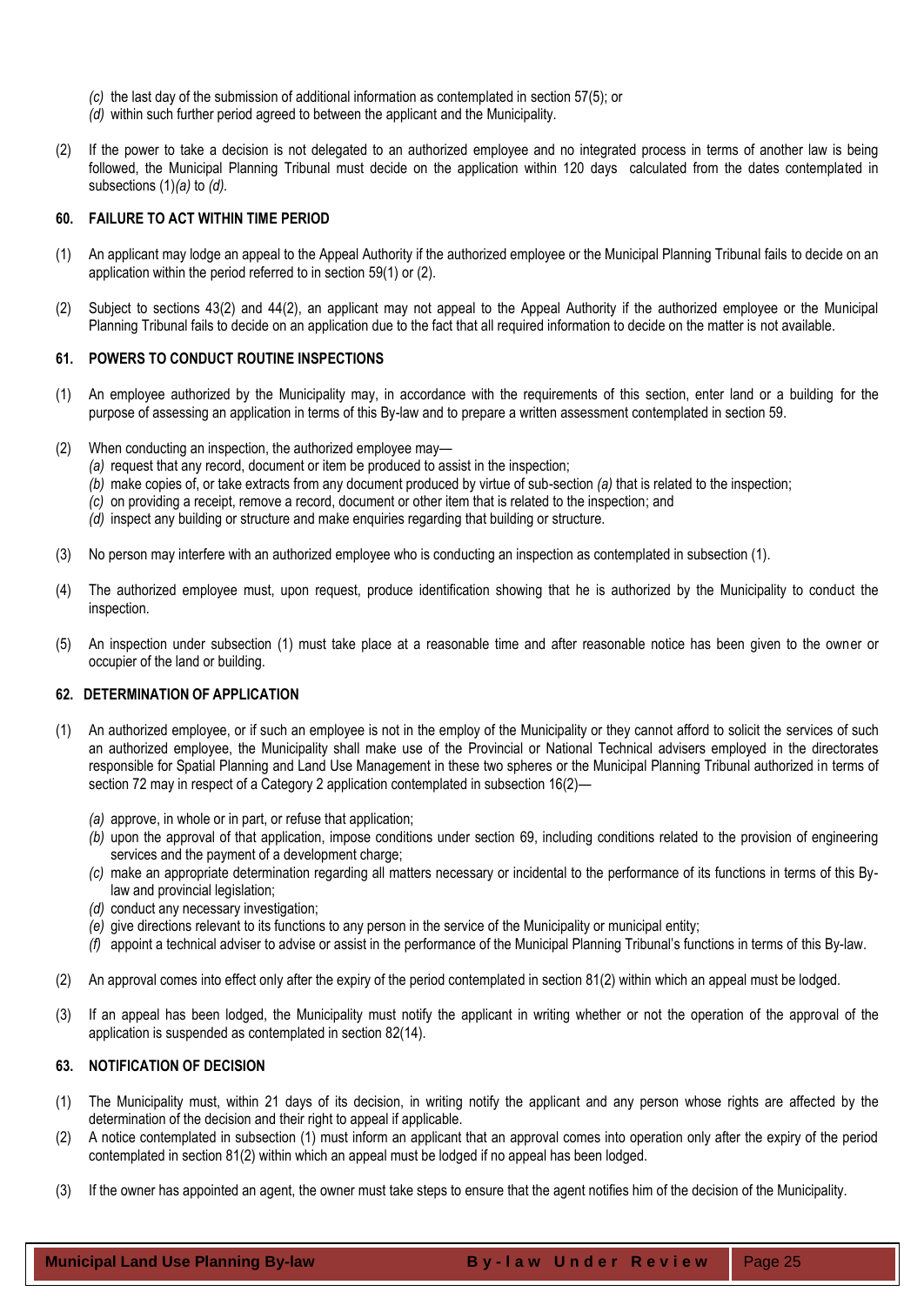## <span id="page-25-0"></span>**64. DUTIES OF AGENT**

- (1) An agent must ensure that he has the contact details of the owner who authorized him to act on behalf of the owner.
- (2) An agent may not provide information or make a statement in support of an application which information or statement he knows or believes to be misleading, false or inaccurate.
- (3) An agent is duty bound to make a full disclosure to his client regarding legislation that governs an application, the potential implications of the application, as well as known aspects that may hinder the approval of an application

## <span id="page-25-1"></span>**65. ERRORS AND OMISSIONS**

- (1) The Municipality may at any time correct an error in the wording of its decision if the correction does not change its decision or result in an alteration, suspension or deletion of a condition of approval.
- (2) The Municipality may, on its own initiative or on application by the applicant or interested party, upon good cause shown, condone an error in a procedure, provided that such condonation does not have a material adverse effect on, or unreasonably prejudices, any party.

#### <span id="page-25-2"></span>**66. WITHDRAWAL OF APPROVAL**

- (1) The Municipality may withdraw an approval granted for a consent use or temporary departure if the applicant or owner fails to comply with a condition of approval or if such approval proves to have unforeseen negative consequences as far as the general interest is concerned.
- (2) Before the withdrawal of a consent use approval, the Municipality must serve a notice on the owner—
	- *(a)* informing the owner of the alleged breach of the condition;
	- *(b)* instructing the owner to rectify the breach within a specified time period;
	- *(c)* inviting the owner to make representations on the notice within a specified time period.

## <span id="page-25-3"></span>**67. PROCEDURE TO WITHDRAW AN APPROVAL**

- (1) The Municipality may withdraw, in terms of Section 66, an approval granted—
	- *(a)* after consideration of the representations made by virtue of section 66(2)*(c)*; and
	- *(b)* if the condition is still being breached and not being complied with at the end of the time period specified in terms of section 66(2)*(b)*.
- (2) If the Municipality withdraws the approval, the Municipality must notify the owner of the withdrawal of the approval and instruct the owner to cease the unlawful use immediately.
- <span id="page-25-4"></span>(3) The approval is withdrawn from the date of notification of the owner.

## **CHAPTER V – CRITERIA FOR DECISION-MAKING**

#### <span id="page-25-5"></span>**68. GENERAL CRITERIA FOR CONSIDERATION OF APPLICATIONS**

- (1) When the Municipality considers an application it must have regard to the following:
	- *(a)* the application submitted in terms of this By-law to be lodged to the City Manager;
	- *(b)* the procedure followed in processing the application;
	- *(c)* the desirability of the proposed use of land and any guidelines issued by the Provincial Minister regarding the desirability of proposed land uses;
	- *(d)* the objection, comment or representation in response to the notice of the application and the comment received from organs of state and municipal departments;
	- *(e)* the response by the applicant, if any, to the objection, comment or representation referred to in subsection *(d)*;
	- *(f)* investigations carried out in terms of other laws that are relevant to the consideration of the application
	- *(g)* the integrated development plan and municipal spatial development framework;
	- *(h)* the integrated development plan and spatial development framework of the district municipality, where applicable;
	- *(i)* the applicable local spatial development frameworks adopted by the Municipality;
	- *(j)* the applicable structure plans;
	- *(k)* the applicable policies of the Municipality that guide decision-making;
	- *(l)* the national spatial development framework and provincial spatial development framework;
	- *(m)* where applicable, a regional spatial development framework contemplated in section 18 of the Spatial Planning and Land Use Management Act;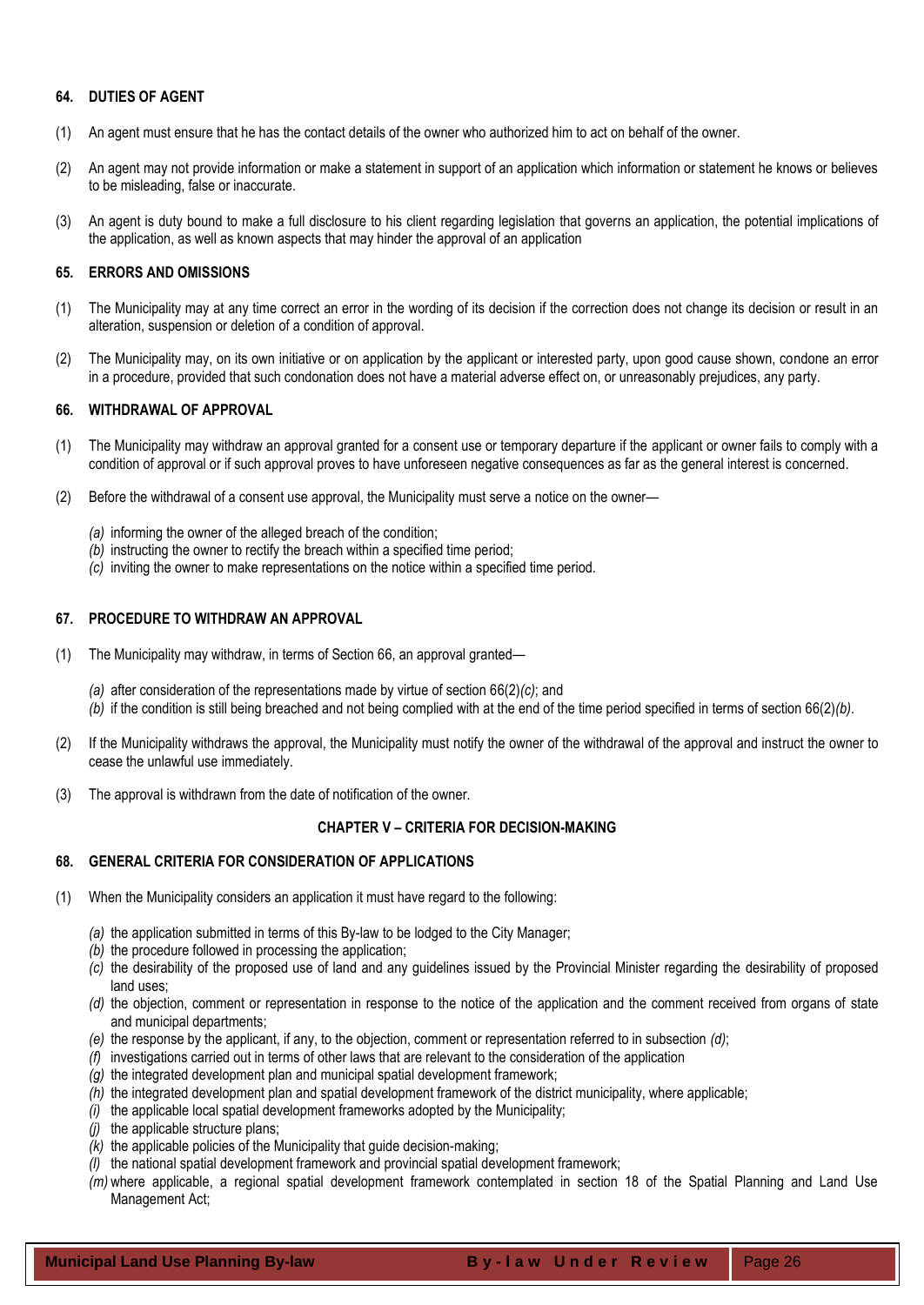- *(n)* the policies, principles, and the planning and development norms and criteria set by national and provincial government;
- *(o)* the matters referred to in section 42 of the Spatial Planning and Land Use Management Act;
- *(p)* the development principles, norms and standards referred to in Chapter 2 of the Spatial Planning and Land Use Management Act;
- *(q)* the applicable provisions of the land use scheme.
- *(r)* public interest;
- *(s)* the constitutional transformation imperatives and the related duties of the State;
- *(t)* the facts and circumstances relevant to the application;
- *(u)* the respective rights and obligations of all those affected;
- *(v)* the state and effect of engineering services, social infrastructure and open space requirements; and
- *(w)* any factors that may be prescribed, including timeframes for making decisions.
- (2) The Municipality must approve a site development plan submitted to it for approval in terms of applicable development parameters or conditions of approval if the site development plan—
	- *(a)* is consistent with the development rules of the land use scheme;
	- *(b)* is consistent with the development rules of the overlay zone;
	- *(c)* complies with the conditions of approval; and
	- *(d)* complies with this By-law.

## <span id="page-26-0"></span>**69. CONDITIONS OF APPROVAL**

- (1) The Municipality may approve an application subject to reasonable conditions that arise from the approval of the proposed use of land.
- (2) Conditions imposed in accordance with subsection (1) may, inter alia, include conditions relating to—
	- *(a)* the provision of engineering services and infrastructure and the conclusion of a Services Agreement with the municipality to this effect;
	- *(b)* the cession of land or the payment of money;
	- *(c)* the provision of land needed for public places or the payment of money in lieu of the provision of land for that purpose;
	- *(d)* the extent of land to be ceded to the Municipality for the purpose of a public open space or road as determined in accordance with a policy adopted by the Municipality;
	- *(e)* settlement restructuring;
	- *(f)* agricultural or heritage resource conservation;
	- *(g)* biodiversity conservation and management;
	- *(h)* the provision of housing with the assistance of a state subsidy, social facilities or social infrastructure;
	- *(i)* energy efficiency;
	- *(j)* requirements aimed at addressing climate change;
	- *(k)* the establishment of an owners' association in respect of the approval of a subdivision;
	- *(l)* the provision of land needed by other organs of state;
	- *(m)* the endorsement in terms of section 31 of the Deeds Registries Act in respect of public places where the ownership thereof vests in the municipality;
	- *(n)* the registration of public places in the name of the municipality;
	- *(o)* the transfer of ownership to the municipality of land needed for other public purposes;
	- *(p)* the implementation of a township establishment in phases;
	- *(q)* requirements of other organs of state.
	- *(r)* the submission of a construction management plan to manage the influence of the construction of a new building on the surrounding properties or on the environment;
	- *(s)* agreements to be entered into in respect of certain conditions;
	- *(t)* the phasing of a development, including lapsing clauses relating to such phasing;
	- *(u)* the delimitation of development parameters or land uses that are set for a particular zoning;
	- *(v)* the setting of a validity period, if the Municipality determined a shorter validity period as contemplated in this By-law;
	- *(w)* the setting of a period within which a particular condition must be met;
	- *(x)* requirements relating to engineering services as contemplated in section 85;
	- *(y)* requirements for an occasional use, which must include—
		- (i) parking and the number of ablution facilities required;
		- (ii) the maximum duration or occurrence of the occasional use; and
		- (iii) parameters relating to a consent use in terms of the zoning.
	- *(z)* the rehabilitation of mining land.
- (3) If the Municipality imposes a condition contemplated in subsection (2)*(a) or (x)*, a services agreement must be concluded between the Municipality and the owner of the land concerned before the construction of infrastructure commences on the land.
- (4) Municipal public expenditure contemplated in subsection (4) includes but is not limited to municipal public expenditure for municipal service infrastructure and amenities relating to—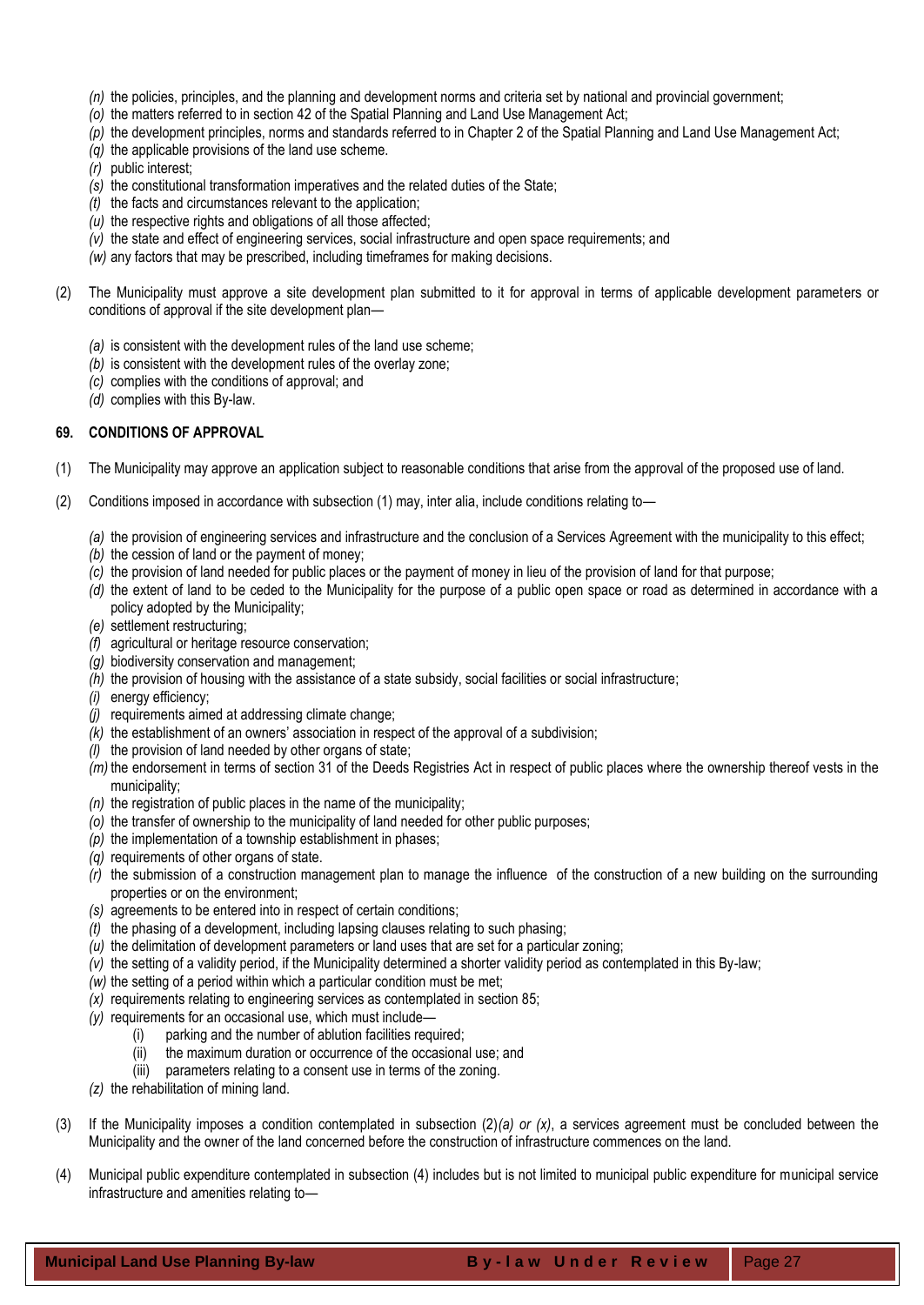- *(a)* community facilities, including play equipment, street furniture, crèches, clinics, sports fields, indoor sports facilities or community halls;
- *(b)* conservation purposes;
- *(c)* energy conservation;
- *(d)* climate change; or
- *(e)* engineering services.
- (5) Except for land needed for public places or internal engineering services, any additional land required by the Municipality or other organs of state arising from an approved subdivision must be acquired subject to applicable laws that provide for the acquisition or expropriation of land.
- (6) An owners' association or home owners' association that came into being by virtue of a condition imposed under the Ordinance and that is in existence immediately before the commencement of this By-law is regarded as an owners' association that came into being by virtue of a condition imposed by the Municipality in accordance with this By-law.
- (7) The Municipality may not approve a land use application subject to a condition that approval in terms of other legislation is required.
- (8) Conditions requiring a standard to be met must specifically refer to an approved or published standard.
- (9) No conditions may be imposed that rely on a third party for fulfillment.
- (10) If the Municipality approves a land use application subject to conditions, it must specify which conditions must be complied with before the sale, development or transfer of the land.
- (11) The Municipality may, on its own initiative or on application, amend, delete or impose additional conditions after having given due notice to the owner and any persons whose rights may be affected.
- (12) A site development plan must be submitted as proof when sectional title deeds, township establishments and amendments of the general plan are concerned as a condition of approval.

## <span id="page-27-0"></span>**70. TECHNICAL AND OTHER ADVISERS**

- (1) The Municipality in terms of section 39 of Spatial Planning and Land Use Management Act co-opts the Provincial Directorate of COGTA responsible for Spatial Planning as Provincial Technical Advisers in the following capacities –
	- *(a)* Registered Professional Town and Regional Planners
	- *(b)* Administrative Professionals
- (2) The Municipality in terms of section 39 of Spatial Planning and Land Use Management Act co-opts the National Directorate of the Department of Rural Development and Land Reform responsible for Spatial Planning as a Provincial Technical Advisers in the following capacities –
	- *(a)* Registered Professional Town and Regional Planners
	- *(b)* Registered GISc Practitioners
- (3) The Municipality in terms of section 39 of Spatial Planning and Land Use Management Act co-opts the National Directorate of the Department of Rural Development and Land Reform responsible for National Geomantic Management as a Provincial Technical Advisers in the following capacities –
	- *(a)* Registered Professional Land Surveyors
- (4) The Municipality in terms of section 39 of Spatial Planning and Land Use Management Act co-opts the Municipal Infrastructure Support Agency of the National Department of Cooperative Governance as a Provincial Technical Advisers in the following capacities –
	- *(a)* Registered Professional Town and Regional Planners
	- *(b)* Registered Professional Engineers

## <span id="page-27-1"></span>**71. APPLICATIONS FOR EXTENSION OF VALIDITY PERIODS**

- (1) The Municipality may approve an application for the extension of a validity period imposed in terms of this By-law, on a date before or after the expiry of the validity period of an approval, if the application for the extension of the period was submitted before the expiry of the validity period.
- (2) When the Municipality considers an application in terms of subsection (1), it must have regard to the following:
	- *(a)* whether the circumstances prevailing at the time of the original approval have materially changed; and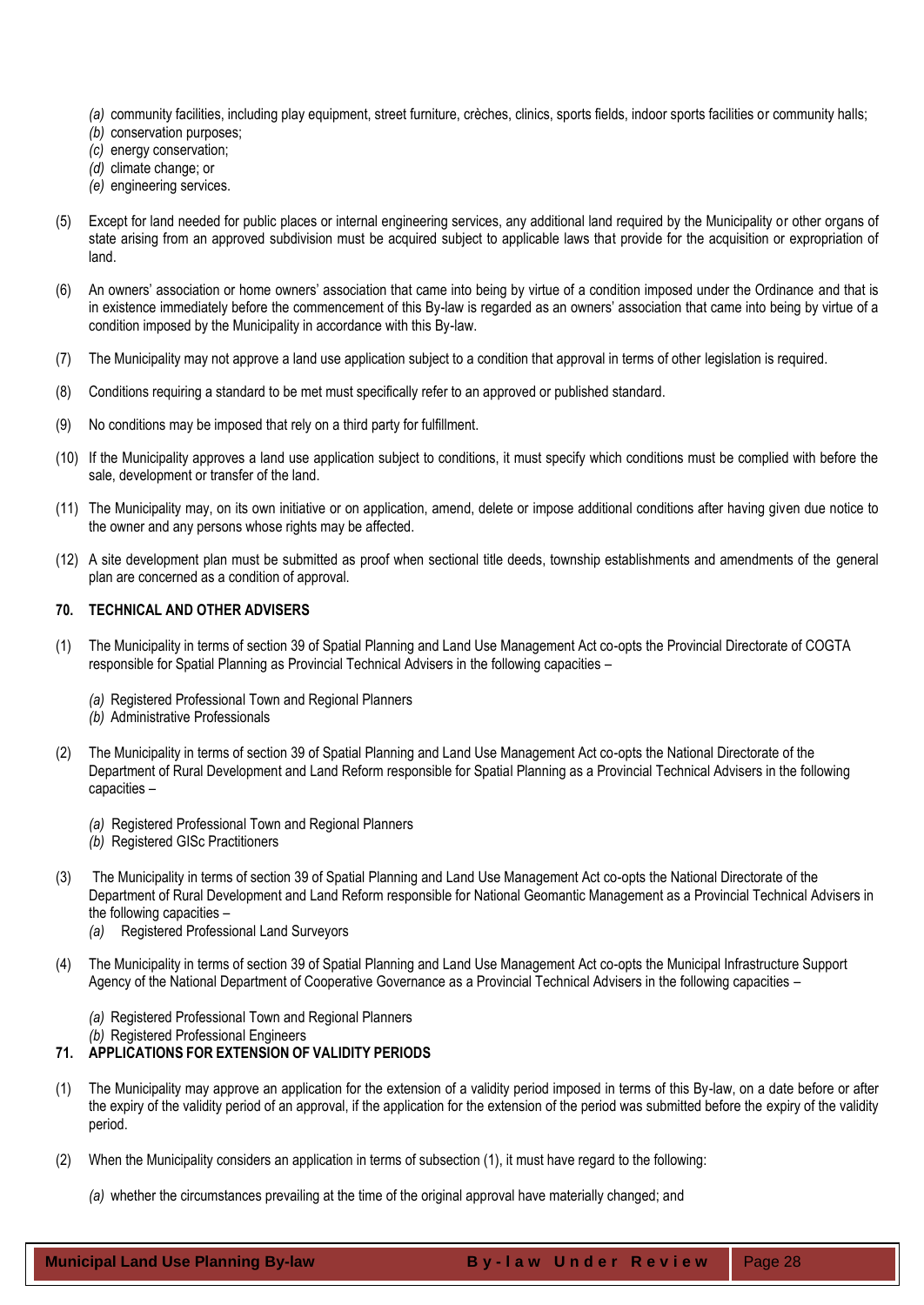- *(b)* whether the legislative or policy requirements applicable to the approval that prevailed at the time of the original approval, have materially changed.
- (3) If there are material changes in circumstances or in legislative or policy requirements that will necessitate new conditions of approval if an extension of a validity period is approved, an application contemplated in section 16(2)*(h)* must be submitted for consideration before or simultaneously with the application for the extension of a validity period.
- (4) The extended validity period takes effect on and is calculated from the expiry date of the validity period applicable to the original approval or from the expiry date of the previous extended validity period approved in terms of this By-law.

## **CHAPTER VI – MUNICIPAL PLANNING DECISION-MAKING STRUCTURES**

## <span id="page-28-1"></span><span id="page-28-0"></span>**72. MUNICIPAL PLANNING DECISION-MAKING STRUCTURES**

- (1) Applications are decided by—
	- *(a)* an authorized employee who has been authorized by the Municipality to consider and determine the applications contemplated in subsection 73(1);
	- *(b)* the Municipal Planning Tribunal, where the powers and duties to consider and determine an application has not been delegated to an authorized employee contemplated in section 73(2);
	- *(c)* the Appeal Authority where an appeal has been lodged against a decision of the authorized employee or the Municipal Planning Tribunal.

#### <span id="page-28-2"></span>**73. CONSIDERATION OF APPLICATIONS**

- (1) Category 2 applications must be considered and determined by an authorized employee and the municipality must delegate the powers and duties to decide on those applications to an authorized employee, as contemplated in Section 35(2) of the Spatial Planning and Land Use Management Act.
- (2) The Municipal Planning Tribunal considers and determines all applications, other than those in respect of which the powers and duties to consider and determine them have been delegated and assigned to an authorized employee in terms of subsection (1).

## <span id="page-28-3"></span>**74. ESTABLISHMENT OF MUNICIPAL PLANNING TRIBUNAL**

- (1) The Municipality must—
	- *(a)* establish a Municipal Planning Tribunal for its municipal area
- (2) An agreement referred to in subsection (1)*(b)* or *(c)* must be published in the *Provincial Gazette* and must provide for—
	- *(a)* the composition of the Municipal Planning Tribunal;
	- *(b)* the terms and conditions of appointment of members of the Municipal Planning Tribunal; and
	- *(c)* the determination of rules and proceedings of the Municipal Planning Tribunal.

## <span id="page-28-4"></span>**75. COMPOSITION OF MUNICIPAL PLANNING TRIBUNAL FOR MUNICIPAL AREA**

- (1) A Municipal Planning Tribunal established in terms of subsection 74(1)*(a)* must consist of the following members:
	- *(a)* number of members who are employees, to be determined by Council by resolution, who are appointed on full-time basis by the Municipality; and
	- *(b)* number of members who are not municipal employees or councillors and who have knowledge and experience of spatial planning, land use management and land development or the law related thereto, appointed by the Municipality.
	- *(c)* a Land Development Officer in the full time employ of the Municipality, with the necessary qualifications, skills and knowledge of spatial planning, land use management and land development.
- (2) The members of the Municipal Planning Tribunal referred to in subsection (1)*(b)* may be appointed only after the Council, by notice in the *Provincial Gazette* and in other media that the Council considers appropriate, has invited interested parties to submit within the period mentioned in the notice, names of persons who are fit and proper persons to be so appointed.
- (3) Nominations, in respect of the notice placed in terms of subsection (2), must be submitted within 30 days of the publication date, accompanied by the following:
	- *(a)* Personal details of the applicant or nominee;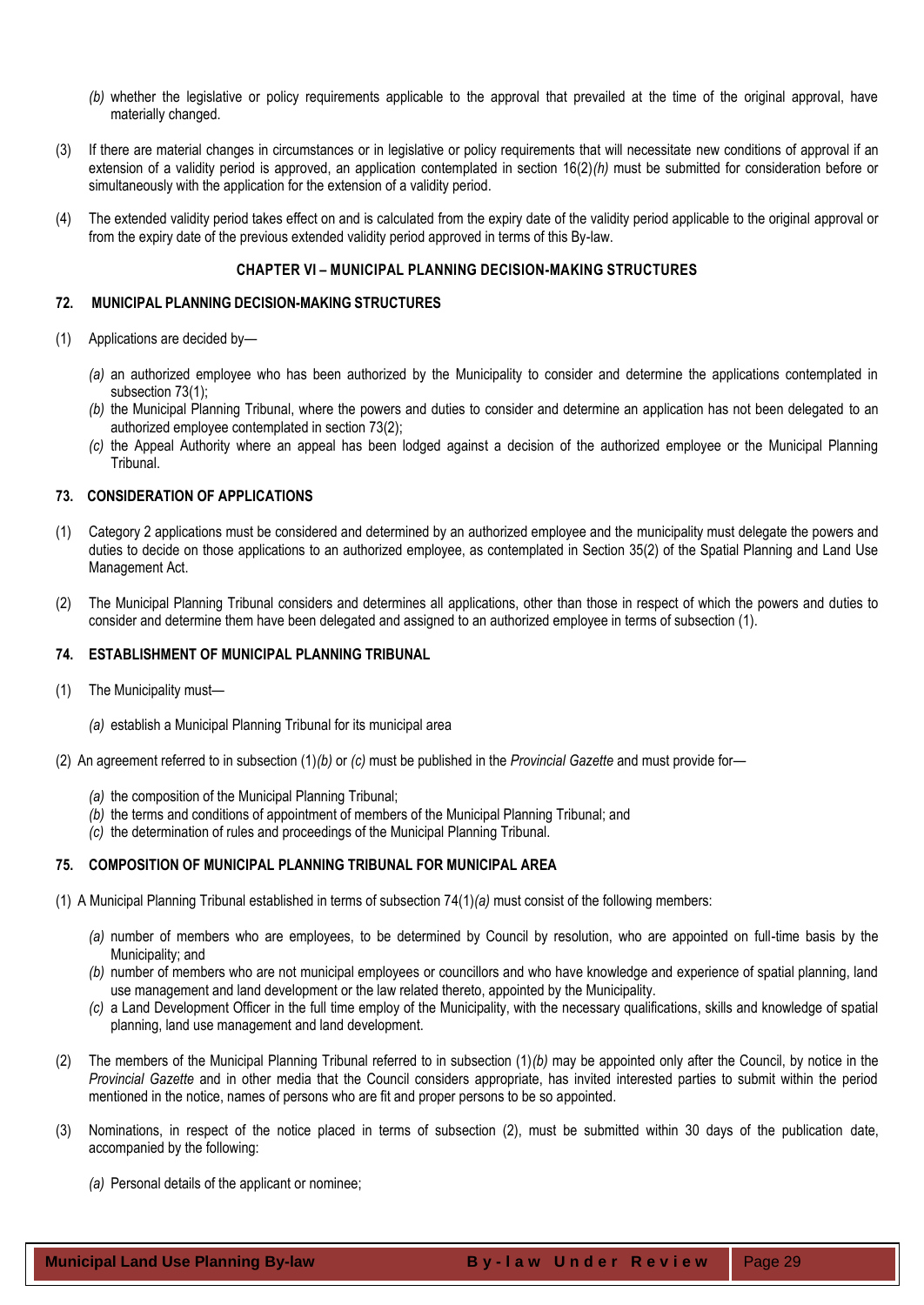- *(b)* Particulars of the applicant's or nominee's qualifications or experience in the matters listed in section 36(1)(b) of the Spatial Planning and Land Use Management Act;
- *(c)* In the case of a nomination, a letter of acceptance of nomination by the nominee;
- *(d)* A sworn declaration by the applicant or nominee that he is not disqualified in terms of section 38 of the Spatial Planning and Land Use Management Act;
- *(e)* A disclosure of the information contemplated in section 38(3) and (4) of the Spatial Planning and Land Use Management Act;
- *(f)* Permission from the applicant or nominee to verify the information provided by him.
- (4) The council must appoint Municipal Planning Tribunal members within 30 days of the expiry date of the notice, as contemplated in subsection (2).
- (5) The Council must designate from among the members contemplated in subsection (1)*(a)*
	- *(a)* a chairperson; and
	- *(b)* another member as deputy chairperson, to act as chairperson of the Municipal Planning Tribunal when the chairperson is absent or unable to perform his duties.
- (6) The Municipal Manager must, within 30 days of the first appointment of members to a Municipal Planning Tribunal—
	- *(a)* obtain written confirmation from the Council that it is satisfied that the Municipal Planning Tribunal is in a position to commence its operations; and
	- *(b)* after receipt of the confirmation referred to in sub-section *(a)*, publish a notice in the *Provincial Gazette* of the date that the Municipal Planning Tribunal will commence its operation.
- (7) The Municipal Planning Tribunal may only commence its operations after publication of the notice contemplated in subsection (4).

## <span id="page-29-0"></span>**76. TERM OF OFFICE AND CONDITIONS OF SERVICE OF MEMBERS OF MUNICIPAL PLANNING TRIBUNAL FOR MUNICIPAL AREA**

- (1) A member of the Municipal Planning Tribunal is appointed for a term of five (5) years which may be renewable once.
- (2) The office of a member becomes vacant if—
	- *(a)* the member is absent from two consecutive meetings of the Municipal Planning Tribunal without the leave of the chairperson of the Municipal Planning Tribunal;
	- *(b)* the member tenders his resignation in writing to the chairperson of the Municipal Planning Tribunal;
	- *(c)* the member is removed from the Municipal Planning Tribunal under subsection (3); or the member dies.
- (3) The Council may, after having given the member an opportunity to be heard, remove a member of the Municipal Planning Tribunal if—
	- *(a)* sufficient grounds exist for his removal;
	- *(b)* a member contravenes the code of conduct referred to in section 78;
	- *(c)* a member becomes subject to a disqualification from membership of the Municipal Planning Tribunal as referred to in section 38(1) of the Spatial Planning and Land Use Management Act.
- (4) A vacancy on the Municipal Planning Tribunal must be filled by the Council in terms of section 75(1)*(a)* or, in the case of a member contemplated in section 75(1)(b), in terms of section 75(2).
- (5) A member who is appointed by virtue of subsection (4) holds office for the unexpired portion of the period for which the member he replaces was appointed.
- (6) Members of the Municipal Planning Tribunal referred to in section 75(1)*(b)* must be appointed on the terms and conditions, and must be paid the remuneration and allowances and be reimbursed for expenses as determined by the relevant legislation.
- (7) The Council must publish a notice in terms of section 75(2), 90 days before the expiry of every term of office, as contemplated in subsection (1).

## <span id="page-29-1"></span>**77. MEETINGS OF MUNICIPAL PLANNING TRIBUNAL FOR MUNICIPAL AREA**

- (1) The Municipal Planning Tribunal contemplated in section 74(1)*(a)* must determine its own internal arrangements, proceedings and procedures and those of its committees by drafting rules for—
	- *(a)* the convening of meetings;
	- *(b)* preparation and distribution of agendas
	- *(c)* the procedure at meetings including
		- *(i)* formal meeting procedures
		- *(ii)* Apologies
	- *(iii)* attendance, and *(d)* the frequency of meetings.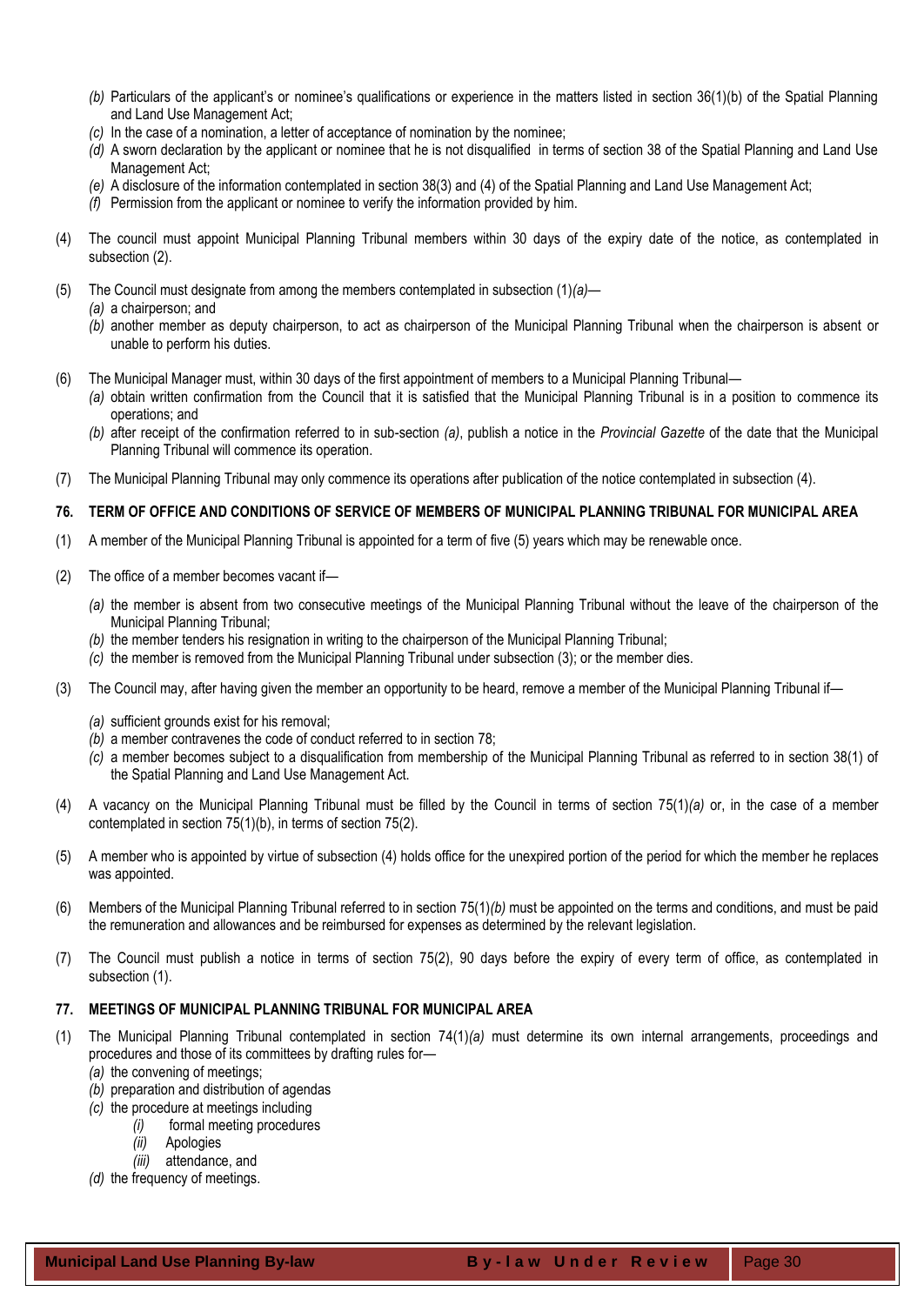- (2) A quorum for a meeting of the Municipal Planning Tribunal or its committees is a majority of its members.
- (3) Decisions of the Municipal Planning Tribunal are taken by resolution of a majority of all the members present at a meeting of the Municipal Planning Tribunal, and in the event of an equality of votes on any matter, the person presiding at the meeting in question will have a deciding vote in addition to his deliberative vote as a member of the Municipal Planning Tribunal.
- (4) Meetings of the Municipal Planning Tribunal must be held at the times and places determined by the chairperson of the Municipal Planning Tribunal in accordance with the rules of the Municipal Planning Tribunal.

## <span id="page-30-0"></span>**78. CODE OF CONDUCT FOR MEMBERS OF THE MUNICIPAL PLANNING TRIBUNAL FOR MUNICIPAL AREA**

The code of conduct in Schedule 1 applies to every member of the Municipal Planning Tribunal.

## <span id="page-30-1"></span>**79. ADMINISTRATOR FOR MUNICIPAL PLANNING TRIBUNAL FOR MUNICIPAL AREA**

- (1) The Municipal Manager must appoint an employee as the Administrator and other staff for the Municipal Planning Tribunal in terms of the Systems Act.
- (2) The Administrator must—
	- *(a)* liaise with the relevant Municipal Planning Tribunal members and the parties in relation to any application or other proceedings filed with the Municipal Planning Tribunal;
	- *(b)* maintain a diary of hearings of the Municipal Planning Tribunal;
	- *(c)* allocate meeting dates for and application numbers to applications;
	- *(d)* arrange the attendance of meetings by members of the Municipal Planning Tribunal;
	- *(e)* arrange venues for Municipal Planning Tribunal meetings;;
	- *(f)* perform the administrative functions in connection with the proceedings of the Municipal Planning Tribunal;
	- *(g)* ensure the efficient administration of the proceedings of the Municipal Planning Tribunal in accordance with the directions of the chairperson of the Municipal Planning Tribunal;
	- *(h)* arrange the affairs of the Municipal Planning Tribunal so as to ensure that time is available to liaise with other authorities regarding the alignment of integrated applications and authorisations;
	- *(i)* notify parties of decisions and procedural directives given by the Municipal Planning Tribunal;
	- *(j)* keep a record of all applications submitted to the Municipal Planning Tribunal and the outcome of each, including—
		- (i) decisions of the Municipal Planning Tribunal;
		- (ii) on-site inspections and any matter recorded as a result thereof;
		- (iii) reasons for decisions; and
		- (iv) proceedings of the Municipal Planning Tribunal; and
	- *(k)* keep records by any means as the Municipal Planning Tribunal may deem expedient.

## <span id="page-30-2"></span>**80. FUNCTIONING OF MUNICIPAL PLANNING TRIBUNAL FOR MUNICIPAL AREA**

- (1) The meetings of the Municipal Planning Tribunal contemplated in section 79(1)*(a)* must be held at the times and places as the chairperson may determine.
- (2) The meetings of the Municipal Planning Tribunal must be held at least once per month if there are applications to consider.
- (3) If the chairperson and the deputy chairperson fail to attend a meeting of the Municipal Planning Tribunal, the members who are present at the meeting must elect one from among them to preside at that meeting.
- (4) If an applicant or a person whose rights or legitimate expectations will be affected by the approval of an application wishes to make a verbal representation at a meeting of the Municipal Planning Tribunal, he must submit a written request to the Administrator, at least 14 days before that meeting.
- (5) The Chairperson may approve a request to make a verbal representation subject to reasonable conditions.

## <span id="page-30-3"></span>**81. APPEALS**

- (1) The Executive Committee or Executive Mayor is the Appeal Authority in respect of decisions contemplated in section 63(1)*(a)* and *(b)* and a failure to decide on an application as contemplated in section 60(1).
- (2) A person whose rights are affected by a decision of the Municipal Planning Tribunal or an authorized employee may appeal in writing, stating reasons, to the Municipal Manager within 21 days of notification of the decision, as contemplated in section 51(1) in the Spatial Planning and Land Use Management Act.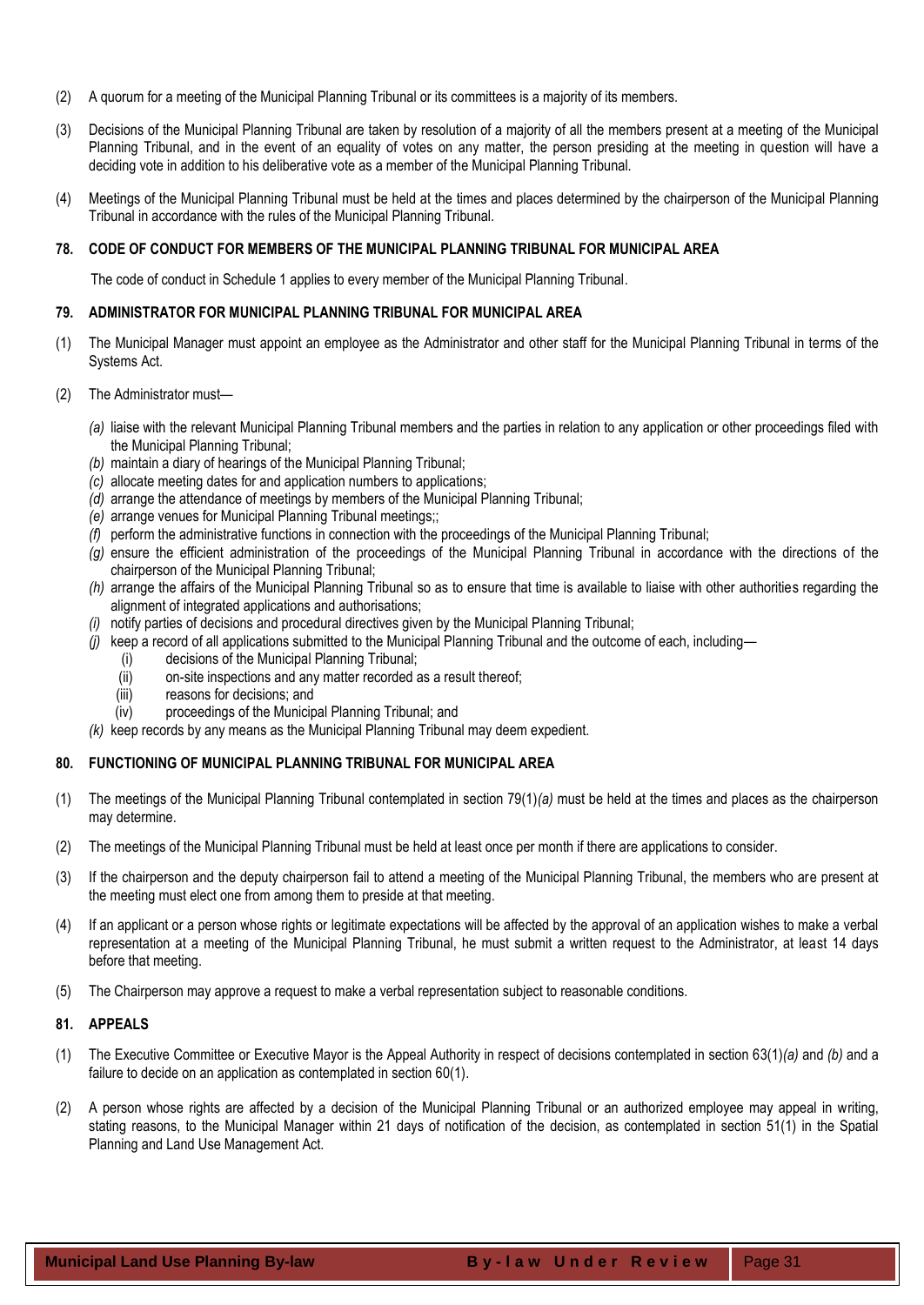(3) An applicant may appeal verbally or in writing to the Municipal Manager in respect of the failure of the Municipal Planning Tribunal or an authorized employee to take a decision within the period contemplated in section 59(1) of (2), any time after the expiry of the applicable period contemplated in section 60.

## <span id="page-31-0"></span>**82. PROCEDURES FOR APPEAL**

- (1) An appeal that is not lodged within the applicable period contemplated in section 81 or that does not comply with this section, is invalid.
- (2) An appeal must set out the grounds on which the appellant believes the decision-maker erred in coming to the conclusion it did or the decision-maker failed to take a decision.
- (3) An applicant who lodges an appeal must simultaneously serve notice of the appeal on any person who commented or made representations on, or objected to, the application concerned.
- (4) The notice must be served in accordance with section 115 of the Municipal Systems Act and the additional requirements as may be determined by the Municipality.
- (5) The notice must invite persons to object, comment or make a representation on the appeal within 21 days of being notified of the appeal.
- (6) The appellant must submit proof of the notification contemplated in subsections (3) and (4) to the Municipality within 14 days of the date of notification.
- (7) If a person other than the applicant lodges an appeal, the Municipality must give notice of the appeal to the applicant within 14 days of receipt thereof.
- (8) An applicant who has received notice of an appeal in terms of subsection (7) may comment on the appeal within 21 days of being notified.
- (9) The Municipality may refuse to accept any comments on an appeal after the closing date for those comments.
- (10) The Municipality―
	- *(a)* may request National and Provincial departments to comment in writing on an appeal within 60 days of receipt of the request; and
	- *(b)* must notify and request the National and Provincial departments to comment on an appeal in respect of the following applications within 60 days of receipt of the request:
		- (i) a development outside the Municipality's planned outer limit of urban expansion as reflected in its municipal spatial development framework;
		- (ii) if the Municipality has no approved municipal spatial development framework, a development outside the physical edge, including existing urban land use approvals, of the existing urban area;
		- (iii) a rezoning of land zoned for agricultural or conservation purposes;
		- (iv) any development or category of land use applications as may be prescribed by legislation and national and provincial policies.
- (11) The authorized employee must draft a report assessing an appeal and must submit it to the Municipal Manager within—
	- *(a)* 30 days of the closing date for comments requested in terms of subsection (8) if no comments were requested in terms of subsection (10); or
	- *(b)* within 30 days of the closing date for comments requested in terms of subsection (10).
- (12) The Appeal Authority must decide on an appeal within 60 days of receipt of the assessment report contemplated in subsection (11).
- (13) The parties to an appeal must be notified in writing of the decision of the Appeal Authority within 21 days from the date of the decision.
- (14) The Municipality must—
	- *(a)* on receipt of an appeal in terms of this section notify the applicant in writing whether or not the operation of the approval of the application is suspended; and
	- *(b)* if a decision on the appeal upholds an approval, notify the applicant in writing that he may act on the approval.
- (15) The operation of the approval of a land use application that is the subject of an appeal is suspended pending the decision of the appeal authority on the appeal, as contemplated in subsection 14.
- (16) If an appeal is lodged only against conditions imposed in terms of section 69, the Municipality may determine that the approval of the land use application is not suspended.
- (17) The appeal authority must designate a presiding officer and a registrar for an appeal lodged, a group of appeals or a time-period to deal with appeals.
- (18) The presiding officer will act as the chairperson of the appeal process and the registrar as the secretariat of the appeal process.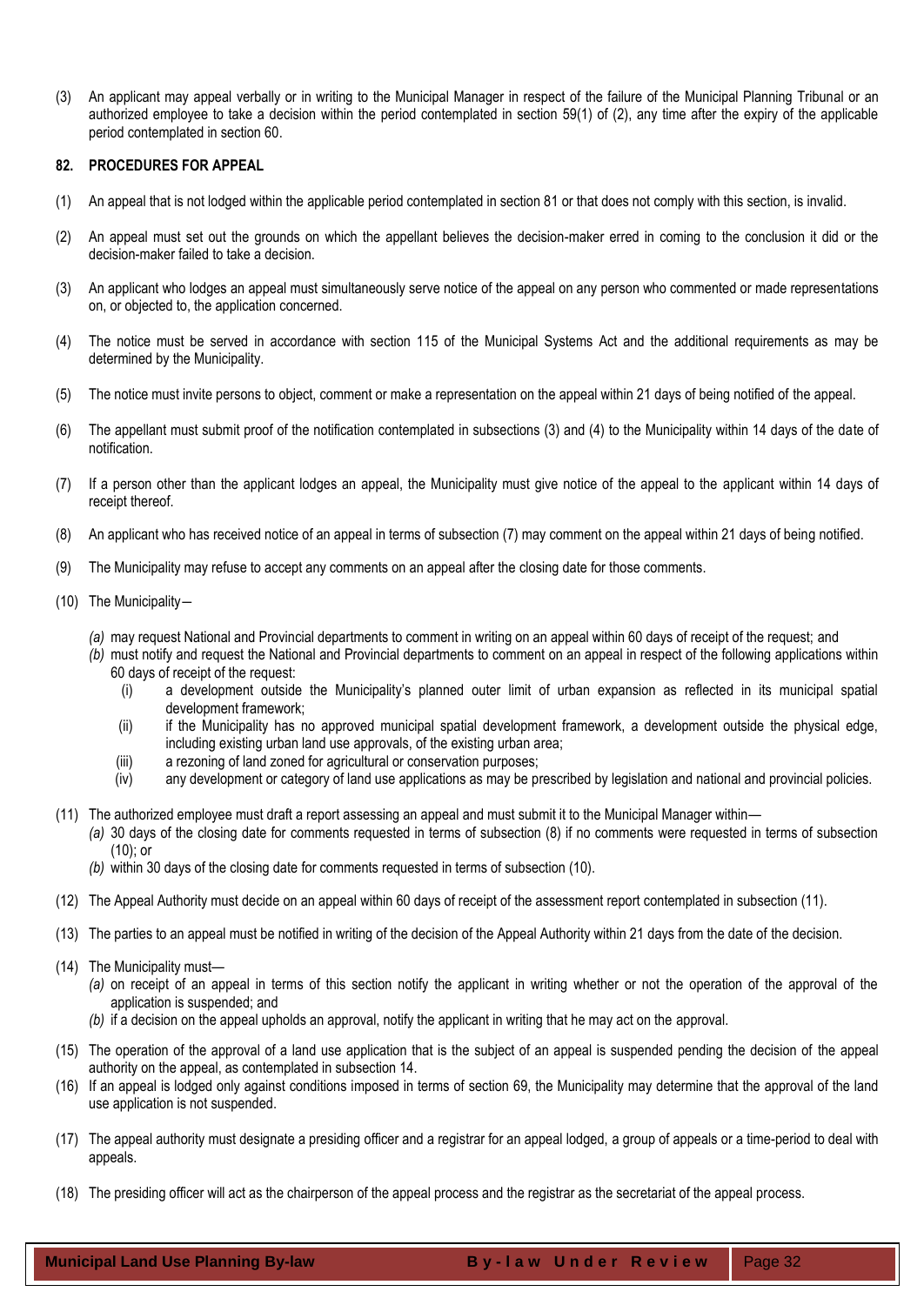## <span id="page-32-0"></span>**83. HEARING OF APPEAL AUTHORITY**

- (1) The appeal authority must notify the relevant parties of the date, time and place of the hearing, 5 days prior to the hearing.
- (2) A hearing must commence within 15 days after the completed notice of appeal has been delivered to the appeal authority, unless otherwise stated by the appeal authority.
- (3) An appellant of any respondent may at any time before the appeal hearing withdraw an appeal or opposition to an appeal and must give notice of such withdrawal to the registrar and all other parties to the appeal.
- (4) The hearing of the appeal authority may take place as an oral hearing or a written hearing.
- (5) Procedural arrangements for an oral hearing include that:
	- *(a)* An oral hearing must take place in an area within the jurisdiction of the municipality excluding the office of the Municipal Planning Tribunal or the official authorized in terms of section 72(1).
	- *(b)* The appellant will first present his case, followed by the Municipal Planning Tribunal or the official authorized in terms of section 72(1).
	- *(c)* Each party has the right to call witnesses to give evidence.
	- *(d)* If a party does not appear at an oral hearing, the appeal authority may proceed in the absence of the party, after it was determined if the absent party was notified. If the party was not notified the hearing cannot proceed and the presiding officer must reschedule the hearing.
	- *(e)* Hearings of the appeal authority may be recorded.
	- *(f)* Witnesses and parties are required to give evidence under oath or confirmation.
	- *(g)* Any additional documentation not included in the appeal record should be provided three days before the hearing to the appeal authority.
	- *(h)* The registrar must distribute the documentation to all parties to the appeal authority and members of the appeal authority.
	- *(i)* If the additional documentation, as contemplated in subsection (g) is not provided at least 3 days prior to the hearing, it may be provided at the hearing, where the party must bring copies of the additional documentation for the members of the appeal authority.
	- *(j)* If the additional documentation, as contemplated in subsection (g), is substantive or voluminous, the other party may request an adjournment
- (6) Procedural arrangements for an written hearing include that:
	- *(a)* Each party must be provided an opportunity to provide written submissions to support their case.
	- *(b)* the appellant will be given seven days to provide a written submission.
	- *(c)* Upon receipt of the appellant's written submission the appeal authority must forward it to the Municipal Planning Tribunal or the official authorized in terms of section 72(1).
	- *(d)* The Municipal Planning Tribunal or the authorized official has seven days in which to provide the written response, if no written submission is received it will be deemed that the party has the declined the opportunity.
	- *(e)* An extension of time maybe requested in writing in advance of the due date for submissions, accompanied by reasons for the request of extension.
	- *(f)* Following receipt of a request the appeal authority must issue a written decision to all parties.
	- *(g)* Following receipt of any written submissions the registrar must forward the appeal record to the appeal authority, including written submissions.
	- *(h)* If no written submissions are received from the parties the registrar will forward the existing appeal record to the appeal authority for adjudication.
	- The presiding officer of the appeal authority will decide whether or not to accept the late written submissions.
	- *(j)* The appeal authority issues a decision in writing to all other parties, who have seven days to respond.

# <span id="page-32-1"></span>**84. DECISION OF APPEAL AUTHORITY**

- (1) After hearing all parties the appeal authority:
	- *(a)* May request any further information from any party;
	- *(b)* May postpone the matter for a reasonable period;
	- *(c)* Must within 21 days after the last day of the hearing, issue its decision with reasons
- (2) The appeal authority may confirm, amend or rescind the decision of the Municipal Planning Tribunal or official authorized in terms of section 72(1) and may include an award of costs.
- (3) The presiding officer must sign the decision of the appeal authority and any order made by it.
- (4) The registrar must notify the parties of the decision of the appeal authority within 7 days, together with reasons.
- (5) The appeal authority must, in its decision, give directives to the municipality as to how such a decision must be implemented.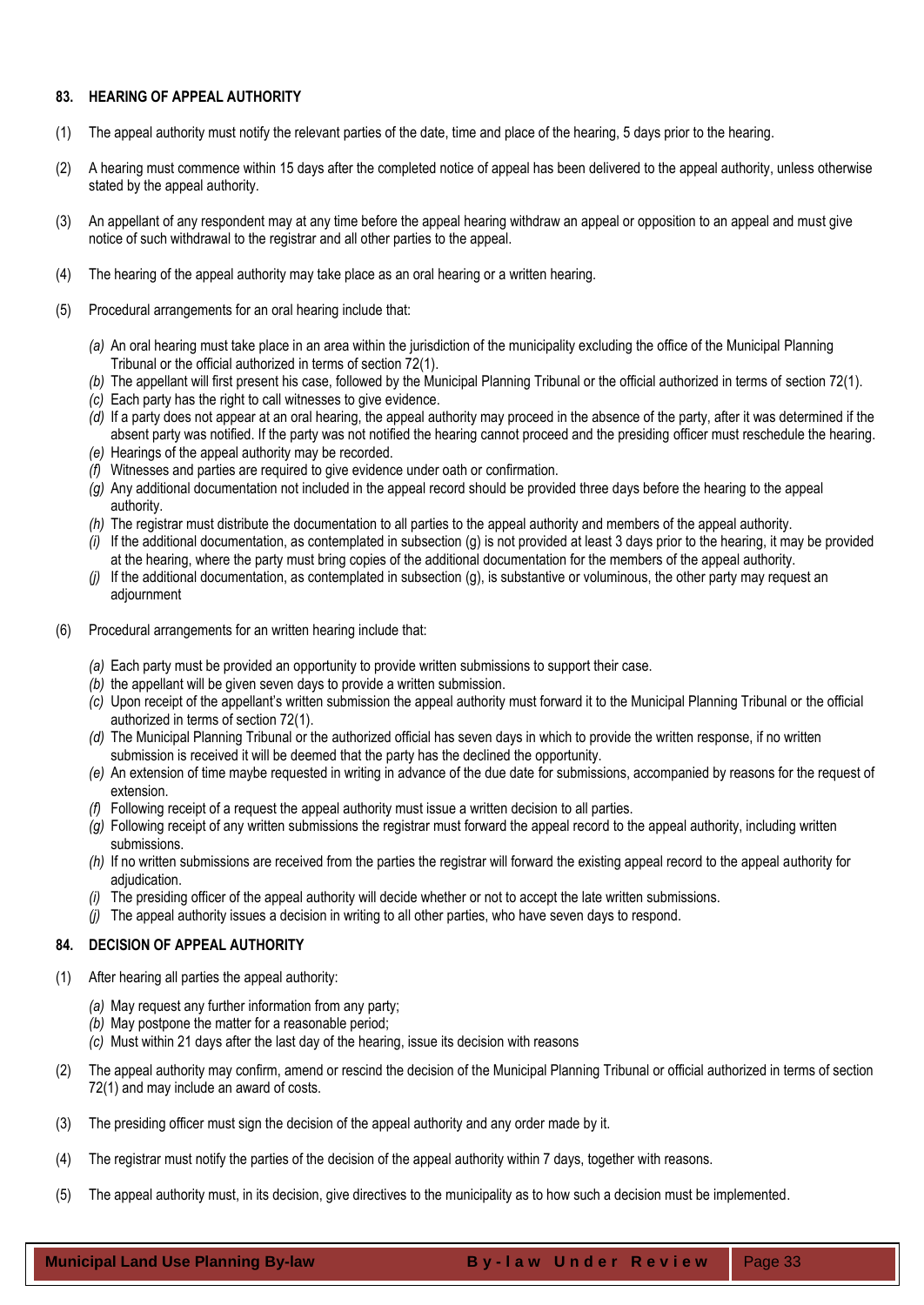(6) Where an appeal is uphold the municipal manager must within 21 days of the decision publish the decision in the Provincial Gazette.

## **CHAPTER VII – PROVISION OF ENGINEERING SERVICES**

#### <span id="page-33-1"></span><span id="page-33-0"></span>**85. RESPONSIBILITY FOR PROVISION OF ENGINEERING SERVICES**

- (1) An applicant is responsible for the provision, installation and costs of internal engineering services required for a development when an application is approved, as contemplated in section 49(1) of the Spatial Planning and Land Use Management Act.
- (2) The Municipality is responsible for the provision and installation of external engineering services, as contemplated in section 49(2) of the Spatial Planning and Land Use Management Act.
- (3) When the Municipality is not the provider of an engineering service, the applicant must satisfy the Municipality that adequate arrangements have been made with the relevant service provider for the provision of that service, as contemplated in section 49(3) of the Spatial Planning and Land Use Management Act.
- (4) The Municipality may enter into a written agreement with an applicant to provide that—
	- *(a)* the applicant will install the external engineering service instead of paying the applicable development charges; or
	- *(b)* the fair and reasonable cost of the external engineering service may be set off against the development charges payable by the applicant.
- (5) If necessary to maintain the functionality of the municipality's long term plans, The Metro may require an applicant, when installing an external engineering service, to install a service in excess of the capacity of service of service required for the land development.
	- If the metro requires the applicant to install an external engineering service, the fair and reasonable cost of doing so may be set off against the applicant's development charge liability.
	- An applicant is liable for the full development cost for installing external engineering services to meet the capacity of services required for the land development even if the costs exceeds the developmental charges for all phases of the development.
- (7) Areas under traditional leadership
	- *(a)* A traditional council may conclude a service level agreement with the municipality in whose municipal area that traditional council is located, subject to the provisions of any relevant national and provincial legislation, provided that the traditional council may not make a land development decision.
	- *(b)* If a traditional council does not conclude a service level agreement with the municipality as contemplated in (a) , that the traditional council is responsible for providing proof of the allocation of land in terms of customary law applicable in that traditional area to the applicant of a land development and land use application .

#### <span id="page-33-2"></span>**86. DEVELOPMENT CHARGES**

- (1) The applicant must pay development charges to the Municipality in respect of the provision of an external engineering service.
- (2) The external engineering service for which development charges is payable must be set out in a policy adopted by the Municipality.
- (3) The amount of the development charges payable by an applicant must be calculated in accordance with the policy adopted by the Municipality.
- (4) The date by which a development charges must be paid and the means of payment must be specified in the conditions of approval.
- (5) The development charges imposed are subject to escalation at the rate calculated in accordance with the policy on development charges.
- (6) The Municipality must annually submit a report to the Council on the amount of development charges paid to the Municipality, together with a statement of the expenditure of the amount and the purpose of the expenditure.
- (7) When determining the contribution contemplated in sections 69(4) and (5), the Municipality must have regard to provincial norms and standards and—
	- *(a)* the municipal service infrastructure and amenities for the land concerned that are needed for the approved land use;
	- *(b)* the public expenditure on that infrastructure and those amenities incurred in the past and that facilitates the approved land use;
	- *(c)* the public expenditure on that infrastructure and those amenities that may arise from the approved land use;
	- *(d)* money in respect of contributions contemplated in subsection 69(4) paid in the past by the owner of the land concerned; and
	- *(e)* money in respect of contributions contemplated in subsection 69(4) to be paid in the future by the owner of the land concerned.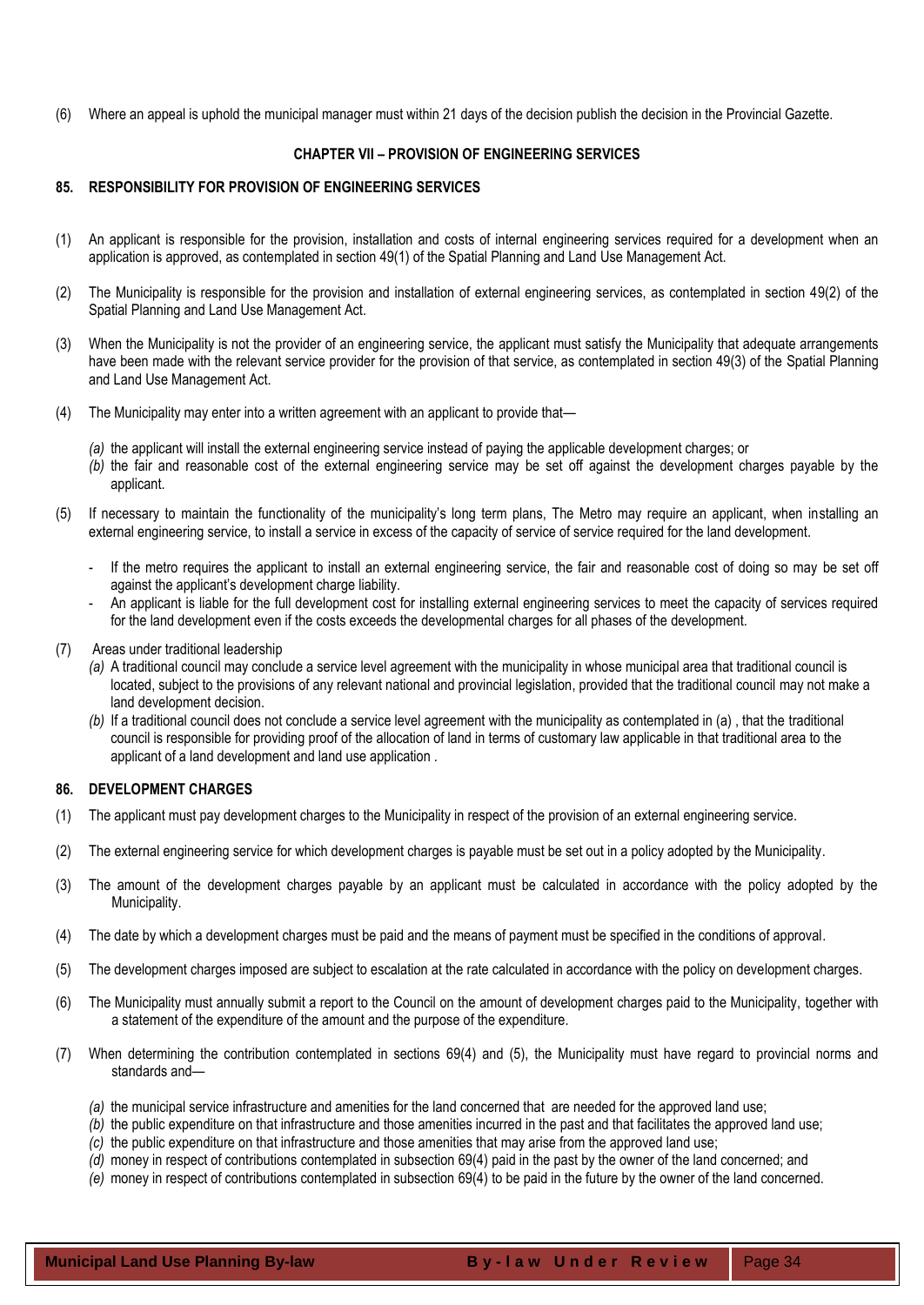## <span id="page-34-0"></span>**87. LAND FOR PARKS, OPEN SPACES AND OTHER USES**

- (1) When the Municipality approves a development application which provides for the use of land for residential purposes, the applicant may be required to provide land for parks or public open spaces.
- (2) The extent of land required for parks or public open spaces is determined by the Municipality in accordance with a policy approved by the Municipality.
- (3) The land required for parks or public open spaces must be provided within the land area of the development application or may, with the consent of the Municipality, be provided elsewhere within the municipal area, as contemplated in section 50(2) of the Spatial Planning and Land Use Management Act.
- (4) When a development application is approved without the required provision of land for parks or open spaces within the land area of the development, the applicant may be required to pay money to the Municipality in lieu of the provision of land.

## **CHAPTER VIII - ENFORCEMENT**

## <span id="page-34-2"></span><span id="page-34-1"></span>**88. ENFORCEMENT**

- (1) The Municipality must comply and enforce compliance with—
	- *(a)* the provisions of this By-law;
	- *(b)* the provisions of a land use scheme;
	- *(c)* conditions imposed in terms of this By-law or previous planning legislation; and
	- *(d)* conditions of Deed of Title.
- (2) The Municipality may not do anything that is in conflict with subsection (1).

## <span id="page-34-3"></span>**89. OFFENCES AND PENALTIES**

- (1) Any person who—
	- *(a)* contravenes or fails to comply with sections 86(1)
	- *(b)* fails to comply with a compliance notice served in terms of section 90;
	- *(c)* uses land in a manner other than prescribed by a land use scheme without the approval of the municipality;
	- *(d)* upon registration of the first land parcel arising from a subdivision, fails to transfer all common property arising from the subdivision to the owners' association;
	- *(e)* supplies particulars, information or answers in an application, or in an appeal to a decision on a land development application, knowing it to be false, incorrect or misleading or not believing them to be correct;
	- *(f)* falsely professes to be an authorized employee or the interpreter or assistant of an authorized employee; or
	- *(g)* hinders or interferes with an authorized employee in the exercise of any power, or the performance of any duty, of that employee, is guilty of an offence and is liable upon conviction to a fine or imprisonment not exceeding a period of 20 years or to both a fine and such imprisonment.
- (2) An owner who permits his land to be used in a manner set out in subsection (1)*(c)* and who does not cease that use or take reasonable steps to ensure that the use ceases, or who permits a person to breach the provisions of a land use scheme, is guilty of an offence and liable upon conviction to a fine not exceeding R100 000 or imprisonment for a period not exceeding 10 years or to both a fine and such imprisonment.
- (3) A person convicted of an offence in terms of this By-law who, after conviction, continues with the action in respect of which he was so convicted, is guilty of a continuing offence and liable upon conviction to imprisonment for a period not exceeding three months or to an equivalent fine or to both such fine and imprisonment, in respect of each day on which he so continues or has continued with that act or omission.

# <span id="page-34-4"></span>**90. SERVING OF COMPLIANCE NOTICE**

- (1) The Municipality must serve a compliance notice on a person if it has reasonable grounds to suspect that the person or owner is guilty of an offence in terms of section 89.
- (2) A compliance notice must instruct the occupier and owner to cease the unlawful land use or construction activity or both without delay or within the time period determined by the Municipality, and may include an instruction to-
	- *(a)* demolish unauthorized building work and rehabilitate the land or restore the building, as the case may be, to its original form within 30 days or another period determined by the Municipal Manager; or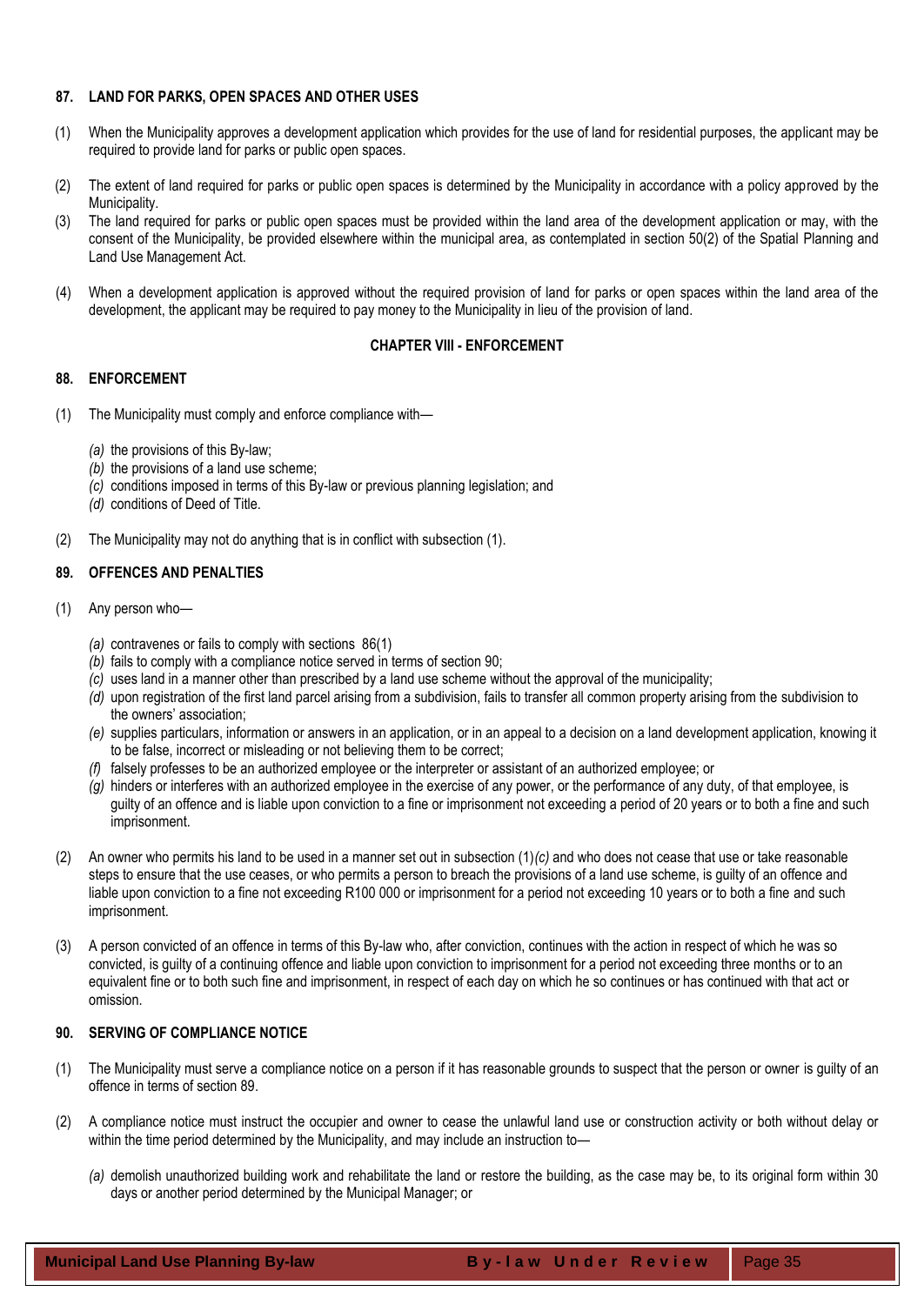- *(b)* submit an application for land use or construction activity in terms of this By-law within 30 days of the service of the compliance notice and to pay the contravention penalty.
- (3) A person who has received a compliance notice with an instruction contemplated in subsection (2)*(a)* may not submit an application in terms of subsection (2)*(b)*.
- (4) An instruction to submit an application in terms of subsection (2)*(b)* must not be construed as an indication that the application will be approved.
- (5) In the event that the application submitted in terms of subsection (2)*(b)* is refused, the owner must demolish the unauthorized building work.
- (6) A person who received a compliance notice in terms of this section may object to the notice by lodging representations to the Municipality within 30 days of receipt of the notice.

## <span id="page-35-0"></span>**91. CONTENT OF COMPLIANCE NOTICES**

- (1) A compliance notice must—
	- *(a)* identify the judicial person as registered owner to whom it is addressed;
	- *(b)* describe the alleged unlawful use of land or construction activity concerned and the land on which it occurs;
	- *(c)* state that the activity is unlawful and inform the person of the particular offence contemplated in section 90 which that person allegedly has committed or is committing through the continuation of that activity on the land;
	- *(d)* the steps that the person must take and the period within which those steps must be taken;
	- *(e)* anything which the person may not do and the period during which the person may not do it;
	- *(f)* provide for an opportunity for a person to submit representations in terms of section 90(6) with the contact person stated in the notice; and
	- *(g)* issue a warning to the effect that—
		- (i) the person may be prosecuted for and convicted of an offence contemplated in section 89;
		- (ii) on conviction of an offence, the person will be liable for the penalty as provided for;
		- (iii) the person may be required by an order of court to demolish, remove or alter any building, structure or work illegally erected or constructed or to rehabilitate the land concerned or to cease the activity;
		- (iv) in the case of a contravention relating to a consent use or temporary departure, the approval may be withdrawn;
		- (v) in the case of an application for authorization of the activity or development parameter, that a contravention penalty, including any costs incurred by the Municipality, will be imposed.
- (2) Any person on whom a compliance notice is served must comply with that notice within the time period stated in the notice, unless the Municipality has agreed to suspend the operation of the compliance notice in terms of section 90.

## <span id="page-35-1"></span>**92. OBJECTIONS TO COMPLIANCE NOTICE**

- (1) Any person or owner who receives a compliance notice in terms of section 90 may object to the notice by making written representations to the Municipal Manager within 30 days of receipt of the notice.
- (2) After the consideration of any objections or representations made in terms of subsection (1) and any other relevant information, the Municipal Manager—
	- *(a)* may suspend, confirm, vary or cancel a compliance notice or any part of the notice; and
	- *(b)* must specify the period within which the person who received the notice must comply with any part of the notice that is confirmed or varied.

## <span id="page-35-2"></span>**93. FAILURE TO COMPLY WITH COMPLIANCE NOTICE**

- (1) If a person fails to comply with a compliance notice, the Municipality may—
	- *(a)* lay a criminal charge against the person;
	- *(b)* apply to the High Court for an order—
		- (i) restraining that person from continuing the unlawful use of the land,
		- (ii) directing that person to, without the payment of compensation—
			- (aa) demolish, remove or alter any building, structure or work illegally erected or constructed; or
			- (bb) rehabilitate
			- (cc) the land concerned.
	- *(c)* in the case of a temporary departure or consent use, withdraw the approval granted and act in terms of section 86.

## <span id="page-35-3"></span>**94. URGENT MATTERS**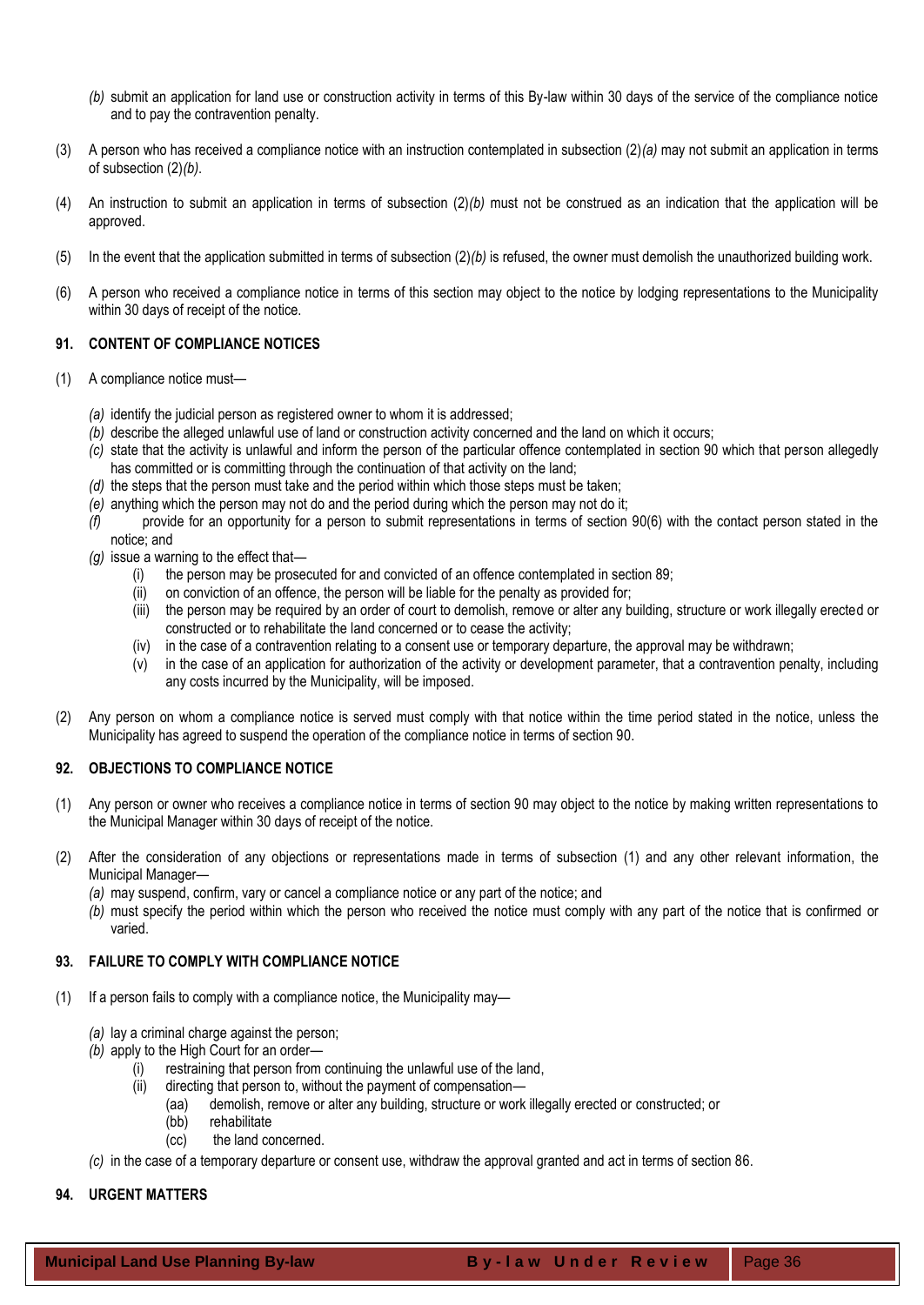- (1) The Municipality does not have to comply with sections 90(6), 91(1)*(f)* and 92 in a case where an unlawful use of land must be stopped urgently and may issue a compliance notice calling upon the person or owner to cease the unlawful use of land immediately.
- (2) If the person or owner fails to cease the unlawful use of land immediately, the Municipality may apply to the High Court for an urgent interdict or any other relief necessary.

## <span id="page-36-0"></span>**95. SUBSEQUENT APPLICATION FOR AUTHORISATION OF ACTIVITY**

- (1) If instructed to rectify or cease an unlawful use of land, a person may apply to the Municipality for an appropriate land development contemplated in subsection 16(2), unless the person is instructed in terms of section 90(2)*(a)* to demolish the building work.
- (2) The applicant must, within 30 days after approval is granted, pay to the Municipality a contravention penalty in the amount determined by the Municipality.

## <span id="page-36-1"></span>**96. GENERAL POWERS AND FUNCTIONS OF AUTHORIZED EMPLOYEES**

- (1) An authorized employee may, with the permission of the occupier or owner of land, at any reasonable time, without a warrant and without previous notice, enter upon land or enter a building or premises for the purpose of ensuring compliance with this By-law.
- (2) An authorized employee must be in possession of proof that he has been designated as an authorized employee for the purposes of subsection (1).
- (3) An authorized employee may be accompanied by an interpreter, a police official or any other person who may be able to assist with the inspection.

## <span id="page-36-2"></span>**97. POWERS OF ENTRY, SEARCH AND SEIZURE**

- (1) In ensuring compliance with this By-law in terms of section 90, an authorized employee may—
	- *(a)* question any person on land entered upon, or in a building or on premises entered, who, in the opinion of the authorized employee, may be able to furnish information on a matter that relates to the enforcement of this By-law;
	- *(b)* question any person on that land or premises or in that building about any act or omission in respect of which there is a reasonable suspicion that it might constitute—
		- (i) an offence in terms of this By-law;
		- (ii) a contravention of this By-law; or
		- (iii) a contravention of an approval or a term or condition of that approval;
	- *(c)* question that person about any structure, object, document, book, record or written or electronic information or inspect any structure, object, document, book or record which may be relevant for the purpose of this subsection;
	- *(d)* copy or make extracts from any document, book, record or written or electronic information referred to in sub-section *(c)*, or remove that document, book, record or written or electronic information in order to make copies or extracts;
	- *(e)* require that person to produce or deliver to a place specified by the authorized employee, any document, book, record or any written or electronic information referred to in sub-section *(c)* for inspection;
	- *(f)* examine that document, book, record or any written or electronic information or make a copy thereof or an extract therefrom;
	- *(g)* require from that person an explanation of any entry in that document, book, record or any written or electronic information;
	- *(h)* inspect any article, substance, plant or machinery which is or was on the land, or any work performed on the land or any condition prevalent on the land, or remove for examination or analysis any article, substance, plant or machinery or a part or sample thereof;
	- *(i)* take photographs or make audio-visual recordings of anything or any person on that land or those premises or in that building that is relevant to the purposes of the investigation; or
	- *(j)* seize that book, record or any written or electronic information or that article, substance, plant or machinery or a part or sample thereof that in his opinion may serve as evidence at the trial of the person to be charged with an offence under this By-law or the common law, provided that the user of the article, substance, plant or machinery on the land or premises or in the building concerned may make copies of such book, record or document before the seizure.
- (2) When an authorized employee removes or seizes any article, substance, plant or machinery, book, record or other document as contemplated in this section, he must issue a receipt to the owner or person in control thereof.
- <span id="page-36-3"></span>(3) An authorized employee may not have a direct or indirect personal or private interest in the matter to be investigated.

## **98. WARRANT OF ENTRY FOR ENFORCEMENT PURPOSES**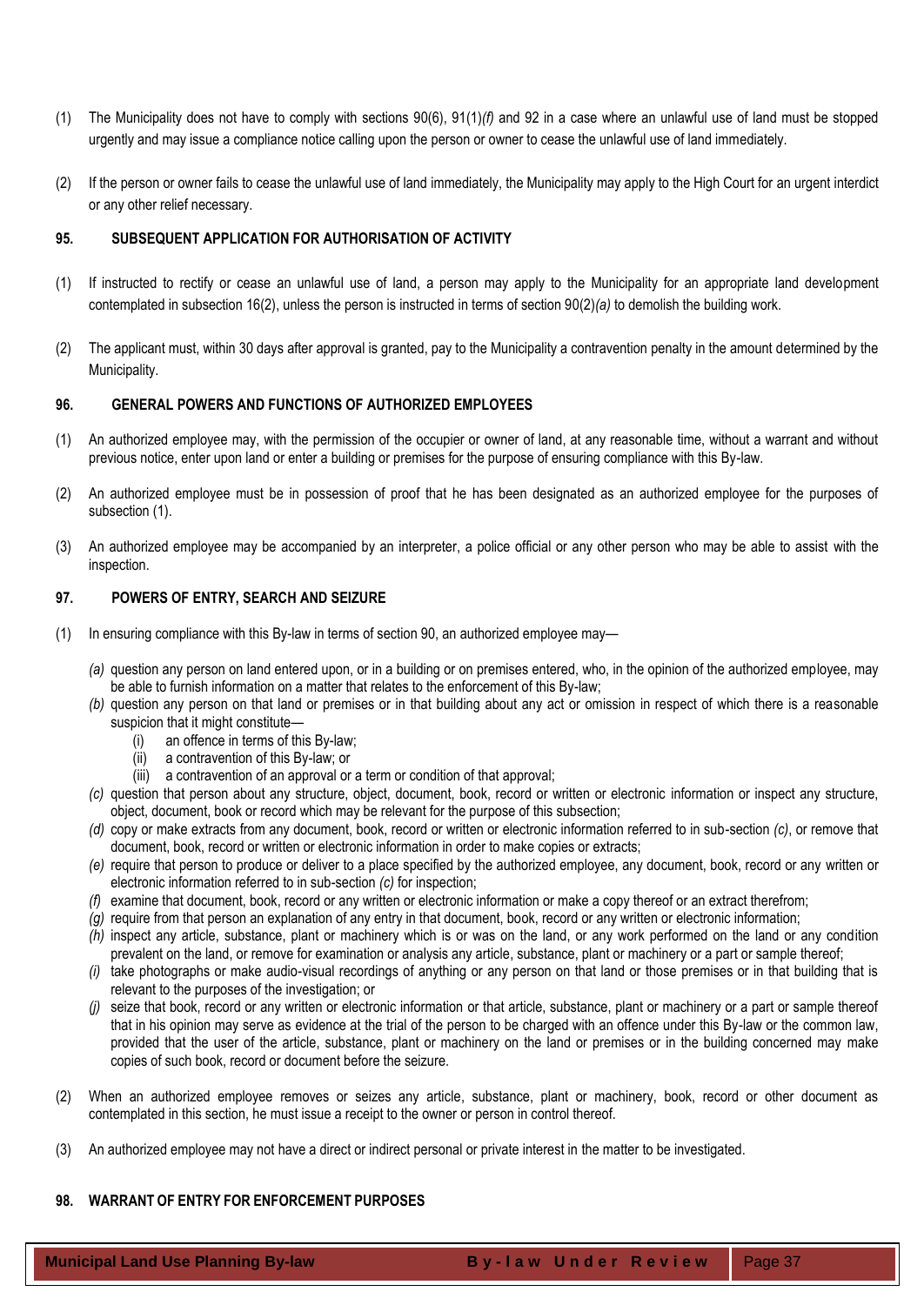- (1) A judge of a High Court or a magistrate for the district in which the land is situated may, at the request of the Municipality, issue a warrant to enter upon the land or building or premises if the—
	- *(a)* prior permission of the occupier or owner of land cannot be obtained after reasonable attempts; or
	- *(b)* purpose of the inspection would be frustrated by the occupier or owner's prior knowledge thereof.
- (2) A warrant may only be issued if it appears to the judge or magistrate from information on oath that there are reasonable grounds for believing that—
	- *(a)* an authorized employee has been refused entry to land or a building that he is entitled to inspect;
	- *(b)* an authorized employee reasonably anticipates that entry to land or a building that he is entitled to inspect will be refused;
	- (c) there are reasonable grounds for suspecting that an offence contemplated in section 88 has occurred and an inspection of the premises is likely to yield information pertaining to that contravention; or
	- *(d)* the inspection is reasonably necessary for the purposes of this By-law.
- (3) A warrant must authorize the Municipality to enter upon the land or to enter the building or premises to take any of the measures referred to in section 96 as specified in the warrant, on one occasion only, and that entry must occur—
	- *(a)* within one month of the date on which the warrant was issued; and
	- *(b)* at a reasonable hour, except where the warrant was issued on grounds of urgency.

#### <span id="page-37-0"></span>**99. REGARD TO DECENCY AND ORDER**

- (1) The entry of land, a building or structure under this Chapter must be conducted with strict regard to decency and order, which must include regard to—
	- *(a)* a person's right to respect for and protection of his dignity;
	- *(b)* the right to freedom and security of the person; and
	- *(c)* the right to a person's personal privacy.

## <span id="page-37-1"></span>**100. ENFORCEMENT LITIGATION**

- (1) Whether or not a Municipality lays criminal charges against a person for an offence contemplated in section 90, the Municipality may apply to the High Court for an interdict or any other appropriate order including an order compelling that person to—
	- *(a)* demolish, remove or alter any building, structure or work illegally erected or constructed;
	- *(b)* rehabilitate the land concerned; or
	- *(c)* cease with the unlawful use of land.
- (2) The City Manager may apply to the Municipal Planning Tribunal for an order that a person who has contravened the Municipal By Law must pay an administrative penalty in an amount determined by the Municipal Planning Tribunal , and must provide the information contemplated regarding the non – compliance to the extent that is known to the City Manager.
- (3) If after considering representations by the City Manager and the person concerned , the Municipal Planning Tribunal decides to impose an administrative penalty on a person who has contravened this by-law , it must determine an amount which –
- (4)
- *(a)* For building work in contravention of this bylaw may not be less then 30% and not more then 100% of the value of the building , construction and engineering work unlawfully carried out, as determined by the Municipality
- *(b)* For land use in contravention of this bylaw may not be less then 15% and more then 100% of the municipal valuation of the area that is used unlawfully. , as determined by the municipality.
- *(c)* For building work and land use contraventions must comprise penalties of both (a) and (b)
- (5) When determining an appropriate penalty , the Municipal Planning Tribunal must consider the following factors
	- (a) the nature , duration , gravity and extent of the contravention
	- (b) the conduct of the person involved in the contravention
	- (c) whether the unlawful conduct was stopped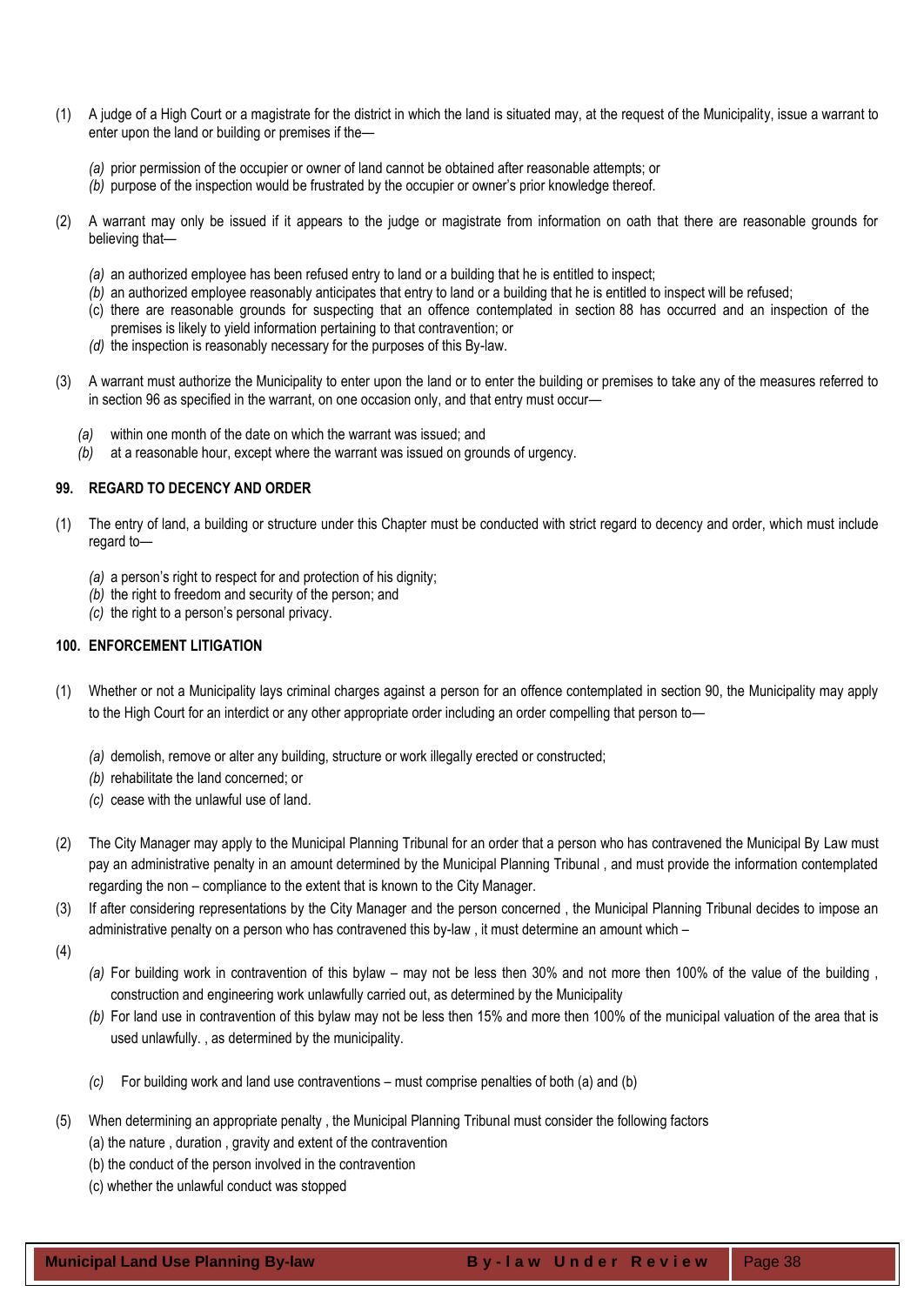- (d) whether the person involved in the contravention has previously contravened the By Law or a previous planning law
- (6) A penalty determined in terms of this section must be paid to the Municipality within 30 days
- <span id="page-38-0"></span>(7) The Municipality may apply to the High Court for an order confirming the order of the Municipal Planning Tribunal to pay an administrative penalty.

## **CHAPTER IX - MISCELLANEOUS**

## <span id="page-38-1"></span>**101. NAMING OF STREETS AND NUMBERING OF PROPERTIES**

- (1) If as a result of the approval of a development application streets or roads are created, whether public or private, the Municipality must approve the naming of the street and must allocate a street number to each of the erven or land parcels located in such street or road.
- (2) The proposed names of the streets and numbers of properties must be submitted as part of an application.
- (3) In considering the naming of streets, the Municipality must take into account the relevant policies regarding street naming and numbering of properties.
- (4) The Municipality must notify the Surveyor-General of the approval of new street names as a result of the approval of an amendment or cancellation of a general plan. The Surveyor-General must endorse the records of the Surveyor-General's office to reflect the amendment to the street names on an approved general plan.

## <span id="page-38-2"></span>**102. SHORT TITLE AND COMMENCEMENT**

This By-law is called **Mangaung, Municipal Land Use Planning By-law** and amendments effected come into operation on the date of its promulgation in the Provincial Gazette and further subject to provisions of the Spatial Planning and Land Use Management Act No. 16 of 2013.

# **SCHEDULE 1**

## **CODE OF CONDUCT FOR MEMBERS OF THE MUNICIPAL PLANNING TRIBUNAL**

## **General conduct**

- **1.** A member of the Municipal Planning Tribunal must at all times—
	- *(a)* act in accordance with the principles of accountability and transparency;
	- *(b)* disclose his personal interests in any decision to be made in the planning process in which he serves or has been requested to serve;
	- *(c)* abstain completely from direct or indirect participation as an adviser or decision-maker in any matter in which he has a personal interest, and leave any chamber in which such matter is under deliberation, unless the personal interest has been made a matter of public record and the Council has given written approval and has expressly authorized his participation.
- **2.** A member of the Municipal Planning Tribunal may not—
	- *(a)* use the position or privileges of a Municipal Planning Tribunal member or confidential information obtained as a Municipal Planning Tribunal member for private gain or to improperly benefit another person; and
	- *(b)* participate in a decision concerning a matter in which that Municipal Planning Tribunal member or that members spouse, partner or business associate, has a direct or indirect personal or private business interest.

**Gifts**

**3.** A member of the Municipal Planning Tribunal may not receive or seek gifts, favours or any other offer under circumstances in which it might reasonably be inferred that the gifts, favours or offers were intended or expected to influence a participant's objectivity as an adviser or decision-maker in the planning process.